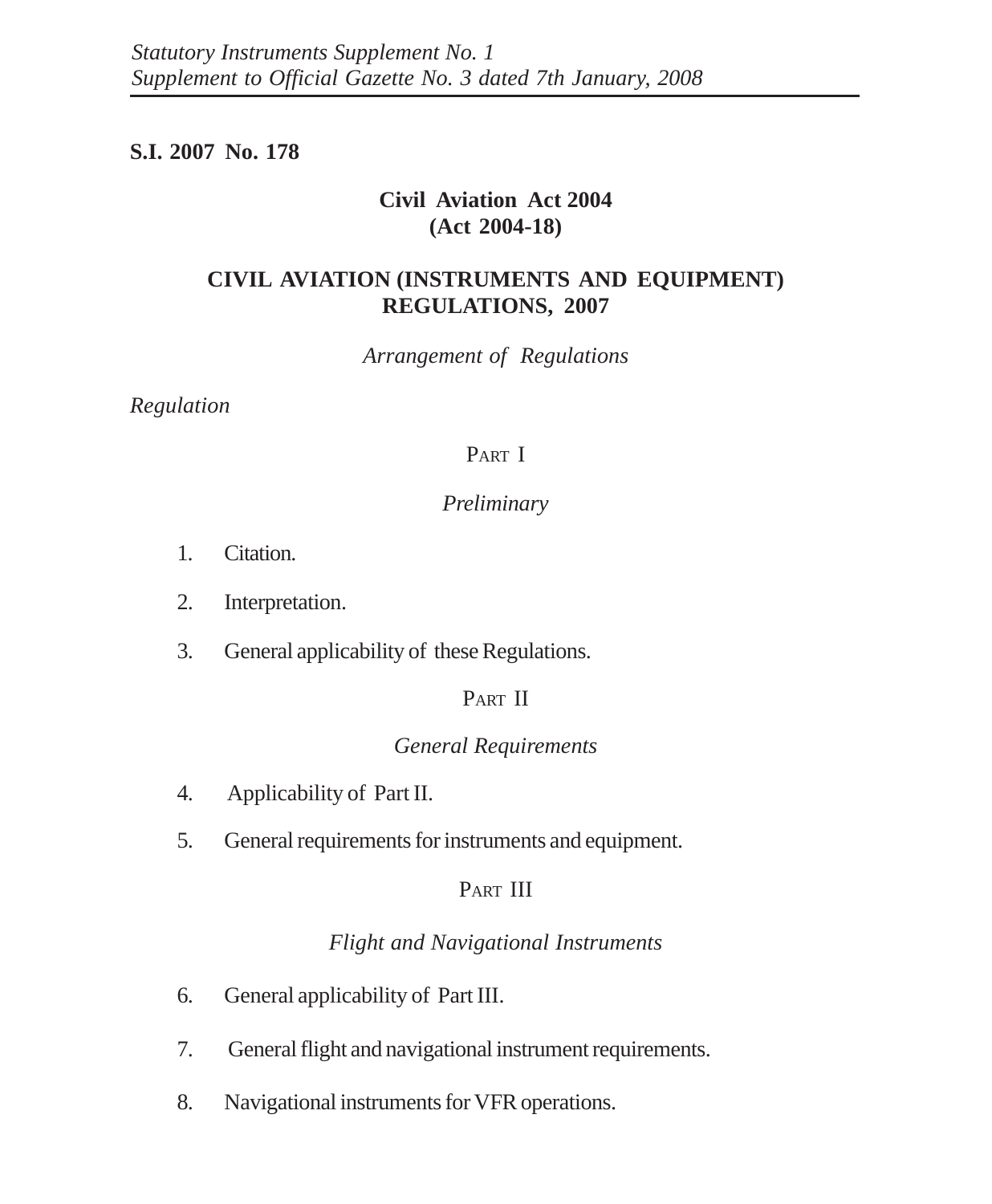- 9. Instruments for operations requiring two pilots.
- 10. Instruments for instrument flight rules operations.
- 11. Standby altitude indicator.
- 12. Instruments and equipment for Category II operations.
- 13. Navigation equipment for operations in minimum navigational performance specifications airspace.

### PART IV

# *Communication Equipment*

- 14. General applicability of Part IV.
- 15. Radio equipment.
- 16. Flight crew interphone system.

### PART V

*Aircraft Light and Instrument Illumination*

- 17. Applicability of Part V.
- 18. Aircraft lights and instrument illumination.

### PART VI

### *Engine Instruments*

- 19. Applicability of Part VI.
- 20. Engine instruments.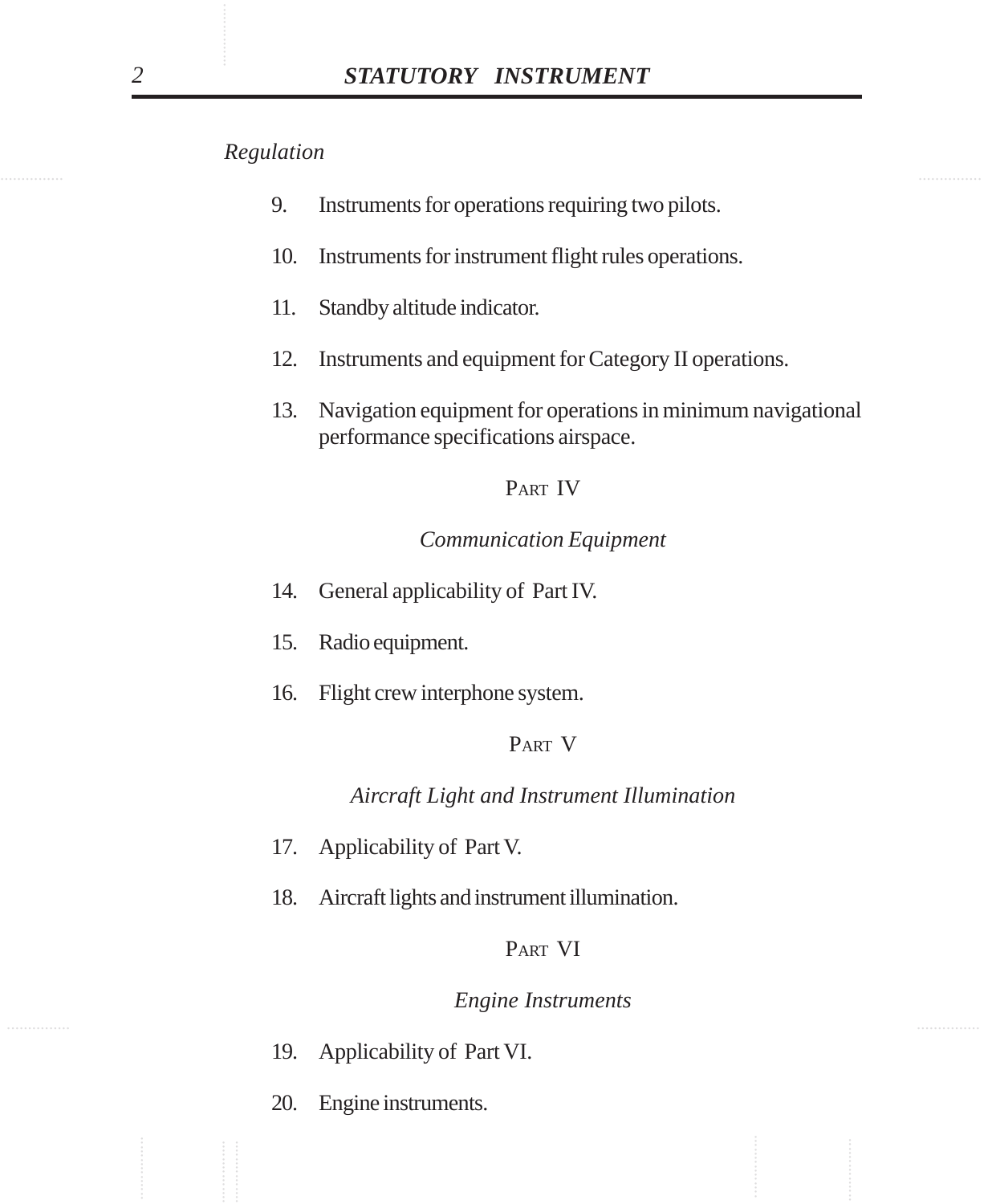# PART VII

# *Warning Instruments and Systems*

- 21. Applicability of Part VII.
- 22. Mach number indicator.
- 23. Requirement for loss of pressurization indicator.
- 24. Landing gear aural warning device.
- 25. Altitude alerting system.
- 26. Ground proximity warning system.
- 27. Airborne weather radar equipment.

# PART VIII

### *Flight Recorders*

- 28. Applicability of Part VIII.
- 29. Flight recorder system requirements.
- 30. Cockpit voice recorder system requirements.
- 31. Duration of recordings of a cockpit voice recorder system.
- 32. Recording of data link communication.
- 33. Requirements for flight data recorder system.
- 34. Alternative flight recorder system.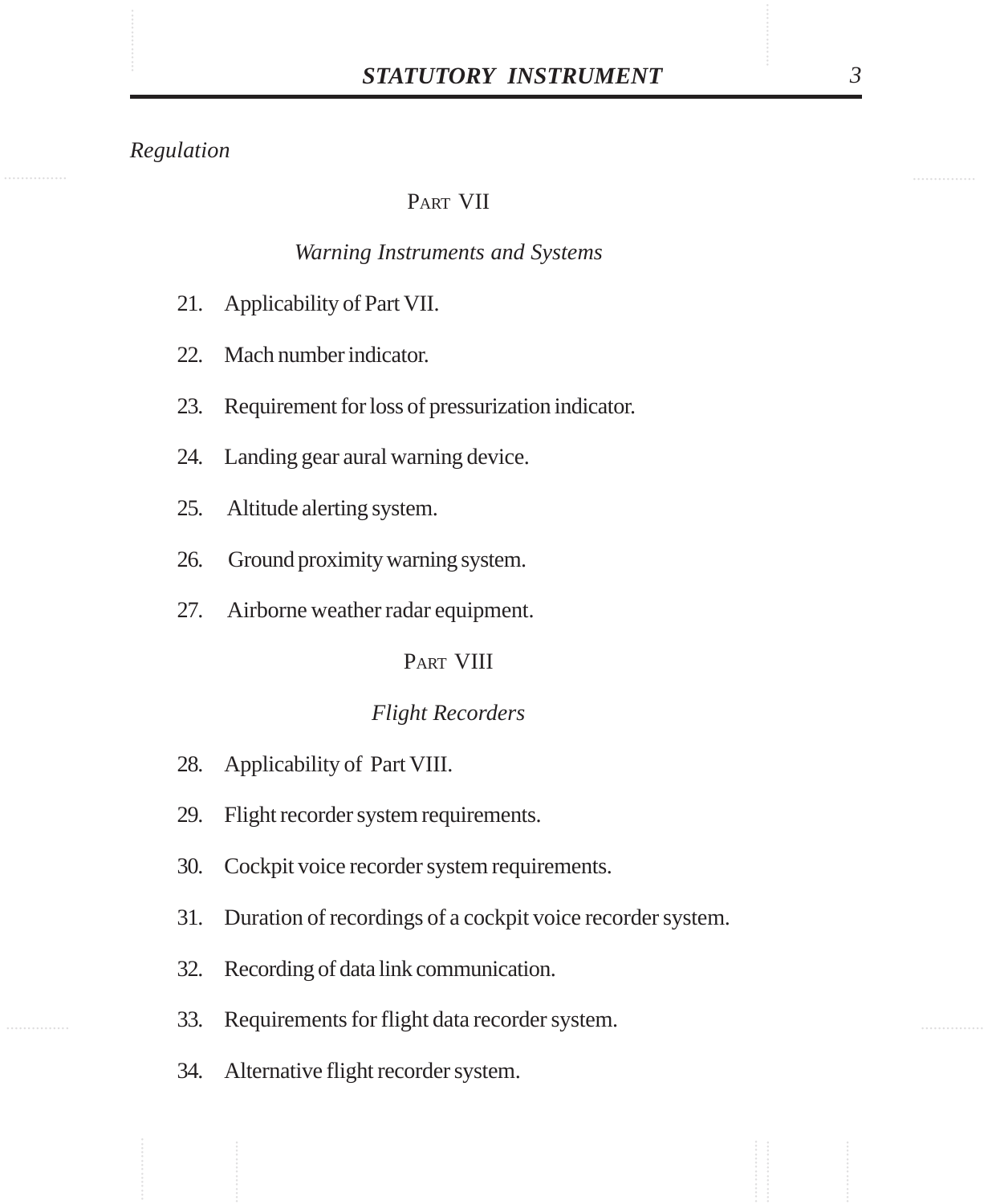35. Duration of recordings of a flight data recorder system.

## PART IX

### *Emergency, Rescue and Survival Equipment*

- 36. Applicability of Part IX.
- 37. Emergency equipment.
- 38. Emergency exit equipment.
- 39. Visual signalling devices and survival kits.
- 40. Portable fire extinguishers.
- 41. Built-in fire extinguisher in lavatory.
- 42. Lavatory smoke detector.
- 43. Crash axe.
- 44. Marking of break-in points.
- 45. First-aid and emergency medical kit.
- 46. Oxygen storage and dispensing apparatus.
- 47. Protective breathing equipment.
- 48. First-aid oxygen.
- ............... ............... 49. Requirement for battery powered megaphones.
	- 50. Individual flotation devices for each person on board an aircraft.
	- 51. Life raft requirement.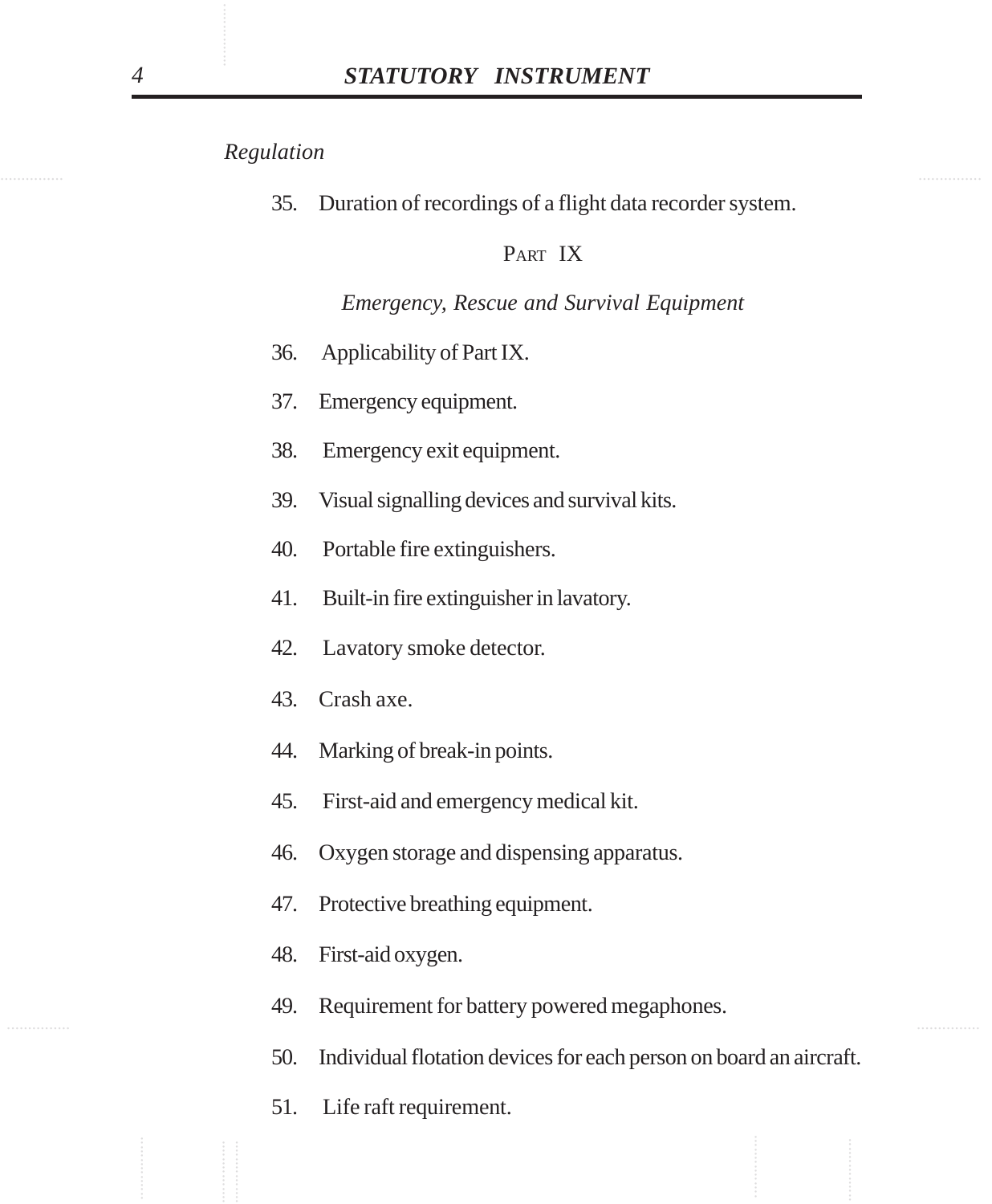- 52. Emergency Locator Transmitter.
- 53. Flotation device for helicopter ditching.

# PART X

### *Miscellaneous Systems and Equipment*

- 54. Applicability of Part X.
- 55. Seats, safety belts and shoulder harnesses.
- 56. Passenger and pilot compartment door, safety and security requirements.
- 57. Passenger information signs.
- 58. Public address system requirement.
- 59. Material for cabin interiors.
- 60. Materials for cargo and baggage compartments.
- 61. Power supply distribution and indication system.
- 62. Protective circuit fuses.
- 63. Icing protection equipment.
- 64. Pitot heat indication systems.
- 65. Static pressure system.
- 66. Windshield wipers.
- 67. Chart holder.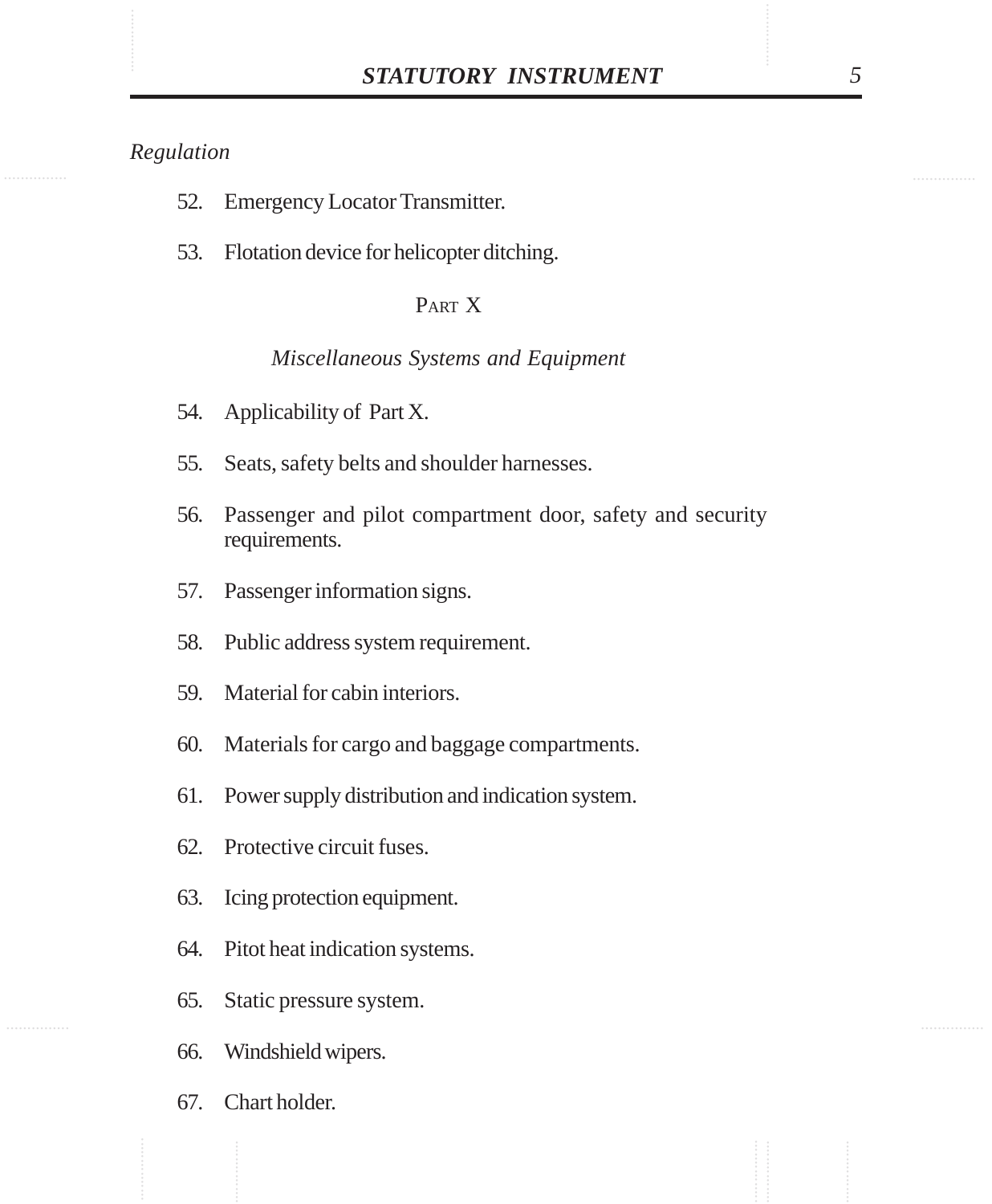- 68. Cosmic radiation measuring equipment.
- 69. Maritime sound signalling device.
- 70. Anchors.
- 71. Airborne collision avoidance system.
- 72. Pressure altitude reporting transponder.
- 73. Implementing Standards.
- 74. Director may make Standards or amend Standards.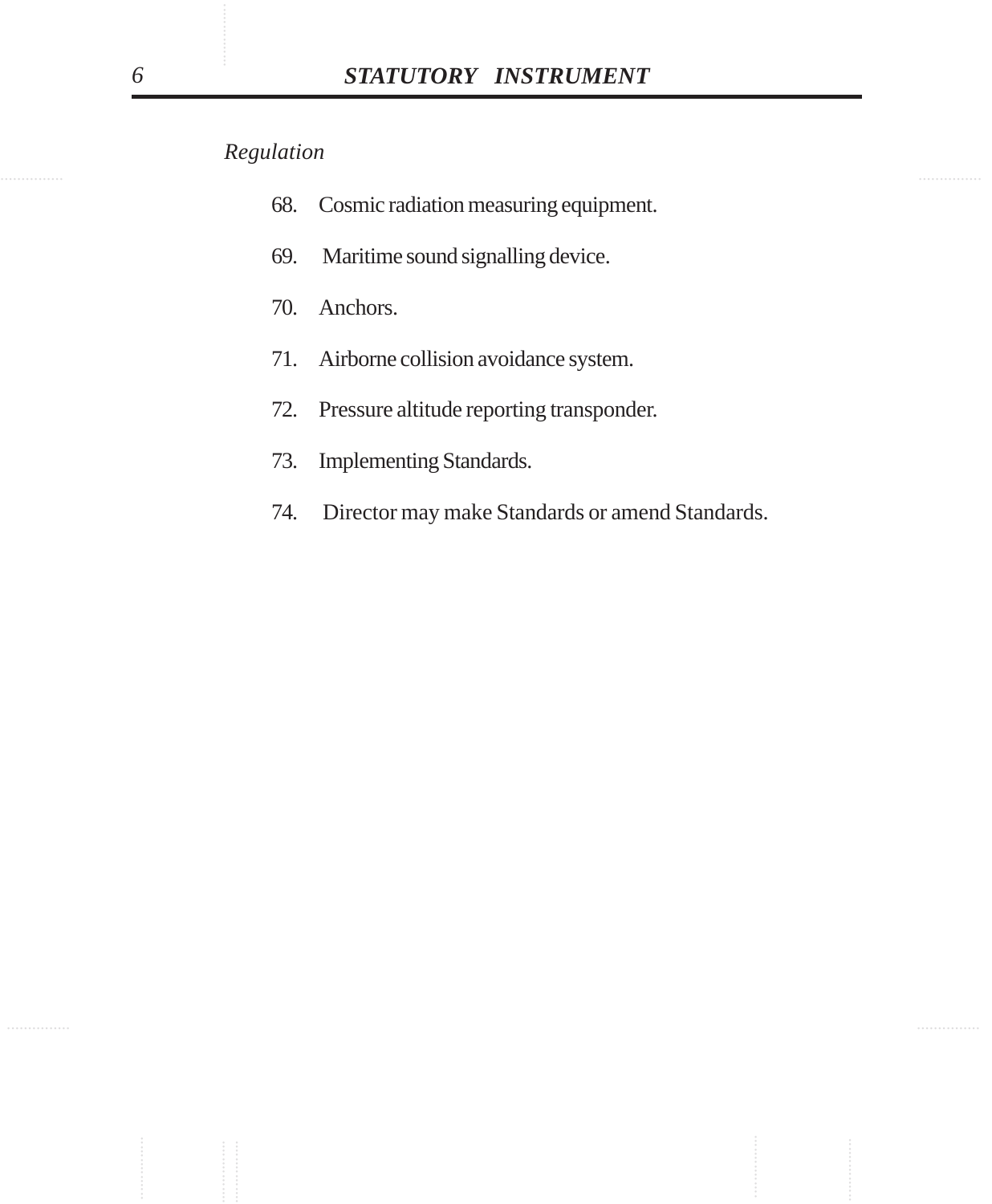# STATUTORY INSTRUMENT<br>
Civil Aviation Act 2004<br>
(Act 2004-18) **Civil Aviation Act 2004 (Act 2004-18)**

# **CIVIL AVIATION (INSTRUMENTS AND EQUIPMENT) REGULATIONS, 2007**

The Minister in exercise of the powers conferred on him by section 10(2) of the *Civil Aviation Act*, makes the following Regulations:

### PART I

### *Preliminary*

1. These Regulations may be cited as the *Civil Aviation* Citation. *(Instruments and Equipment) Regulations, 2007*.

**2.** In these Regulations,

Interpretation.

"air operator" means any person, organisation or enterprise which undertakes to engage in domestic commercial air transport or international commercial air transport, whether directly or indirectly or by a lease or any other arrangement;

"attitude" means the orientation of an aircraft with respect to the horizon, whether in level flight, turning or descending;

"class C cargo compartment" means a cargo compartment on an aircraft

- *(a)* which is not accessible by the flight crew and one in which the presence of a fire would not be easily discovered;
- *(b)* in which there is a separate approved fire detector or fire detector system which will give a warning in the cockpit if activated;
- *(c)* in which there is a built-in fire extinguisher or suppression system which if activated will give a warning in the cockpit;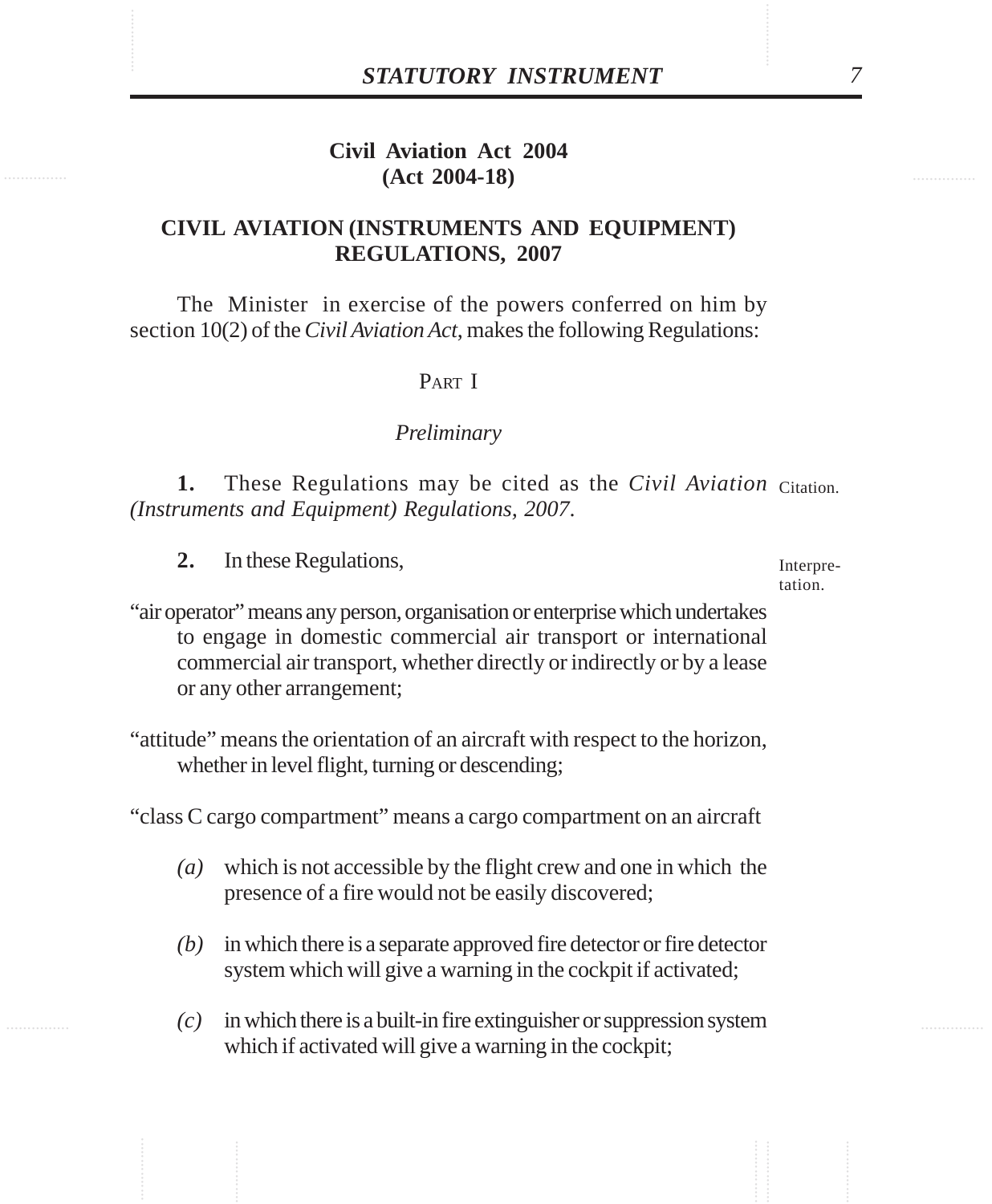- smoke, flames or extinguishing agents from any compartment *(d)* in which there are means of excluding hazardous quantities of occupied by crew or passengers; and
	- *(e)* in which there are means of controlling ventilation and drafts within the compartment so that an extinguishing agent used can control any fire that may start in the compartment;
	- "class E cargo compartment" means a cargo compartment on an aircraft in which,
		- *(a)* there is a separate approved fire detector system to give warning in the cockpit;
		- *(b)* there are means of shutting off ventilation airflow to or within the cargo compartment, and the controls for these means are accessible to the flight crew in the cockpit;
		- *(c)* there are means of excluding hazardous quantities of smoke, flames or noxious gasses from the cockpit; and
		- *(d)* the required crew emergency exits are accessible under any cargo loading condition;
	- "cosmic radiation" means the total ionizing and neutron radiation of galactic and cosmic origin;
	- "data link communication" means all data link communication including but not limited to automatic dependent surveillance, controller-pilot data link communication, data link flight information services and aeronautical operational control messages;

"emergency exit" means

............... ............... *(a)* a Type I exit in an aircraft which is at floor level with a rectangular opening of not less than 24 inches wide by 48inches high with corner radii not greater than 8 inches;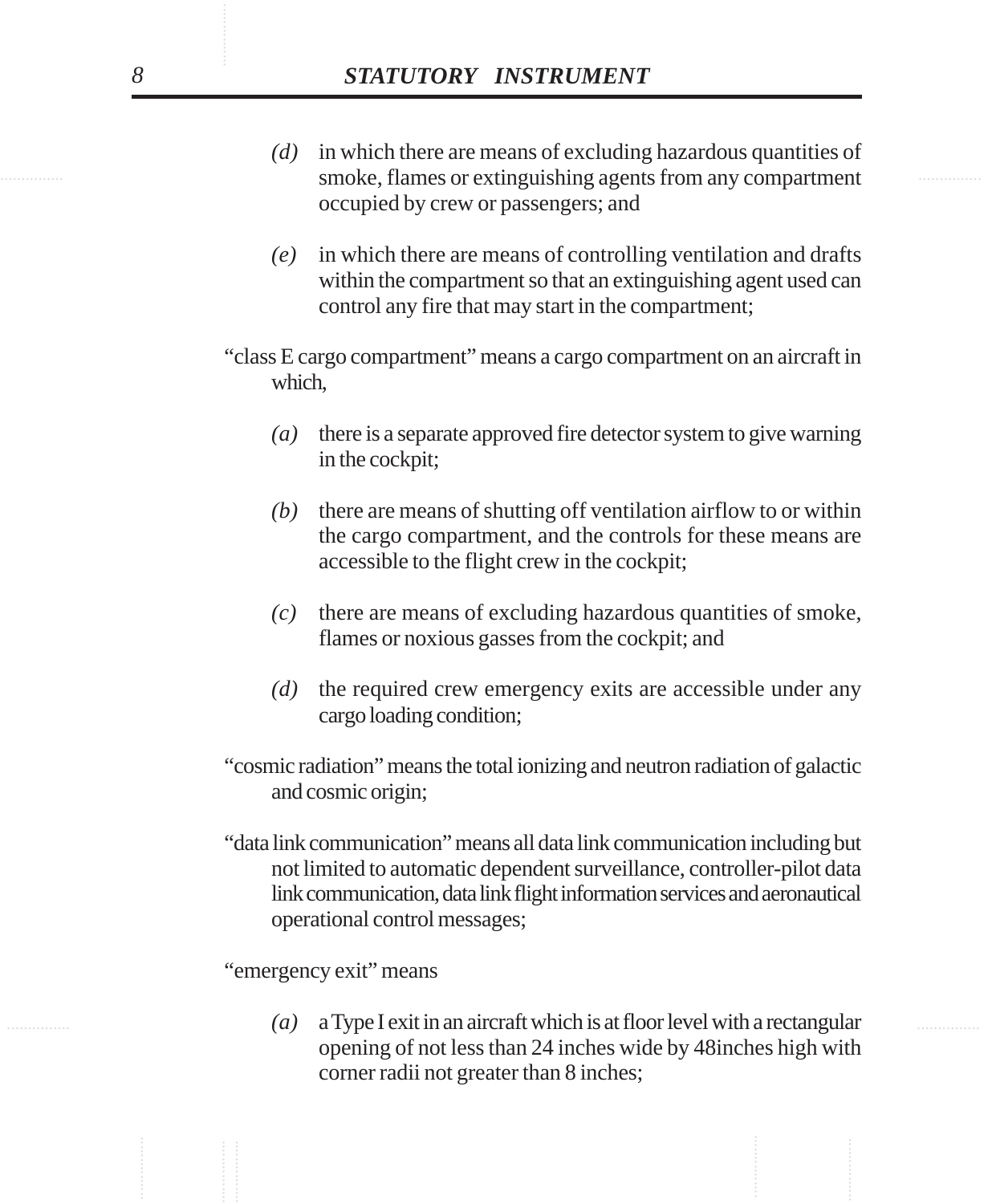- **STATUTORY INSTRUMENT** 9<br>(b) a Type II exit in an aircraft which is a rectangular opening of not less than 20 inches wide by 44 inches high with corner *(b)* a Type II exit in an aircraft which is a rectangular opening of not less than 20 inches wide by 44 inches high with corner radii not greater than 7 inches, located at floor level except over the wing in which case a step up inside the aircraft of more than 10 inches or a step down outside the aircraft of more than 17 inches shall not exist;
	- *(c)* a Type III exit in an aircraft which is a rectangular opening of not less than 20 inches wide by 36 inches high with corner radii not greater than 7 inches and with a step up inside the aircraft of not more than 20 inches and where located over the wing, the step down outside the aircraft of not more than 27 inches;
	- *(d)* a Type IV exit in an aircraft which is a rectangular opening of not less than 19 inches wide by 26 inches high with corner radii of not greater than 6 3/10 inches located over the wing with a step up inside the aircraft of not more than 29 inches and a step down outside the aircraft of not more than 36 inches;
	- *(e)* a ventral exit in an aircraft which is an exit from the passenger compartment through the pressure shell and the bottom fuselage skin of dimensions and physical configuration as the Type I exit; or
	- *(f)* a tailcone emergency exit in an aircraft which is an exit from the passenger compartment through the pressure shell and through an openable cone of the fuselage aft of the pressure shell with simple and obvious single operation means of opening the tailcone;
	- "equipment" means an article, item, component, unit, product or part, including first-aid and survival equipment and commissary supplies being an integral part of an aircraft or required to be carried on board an aircraft for use during flight but does not include spare parts or stores;

"extended over-water operation" means

*(a)* an operation conducted at a distance of more than 100 nautical miles from land which is suitable for making an emergency landing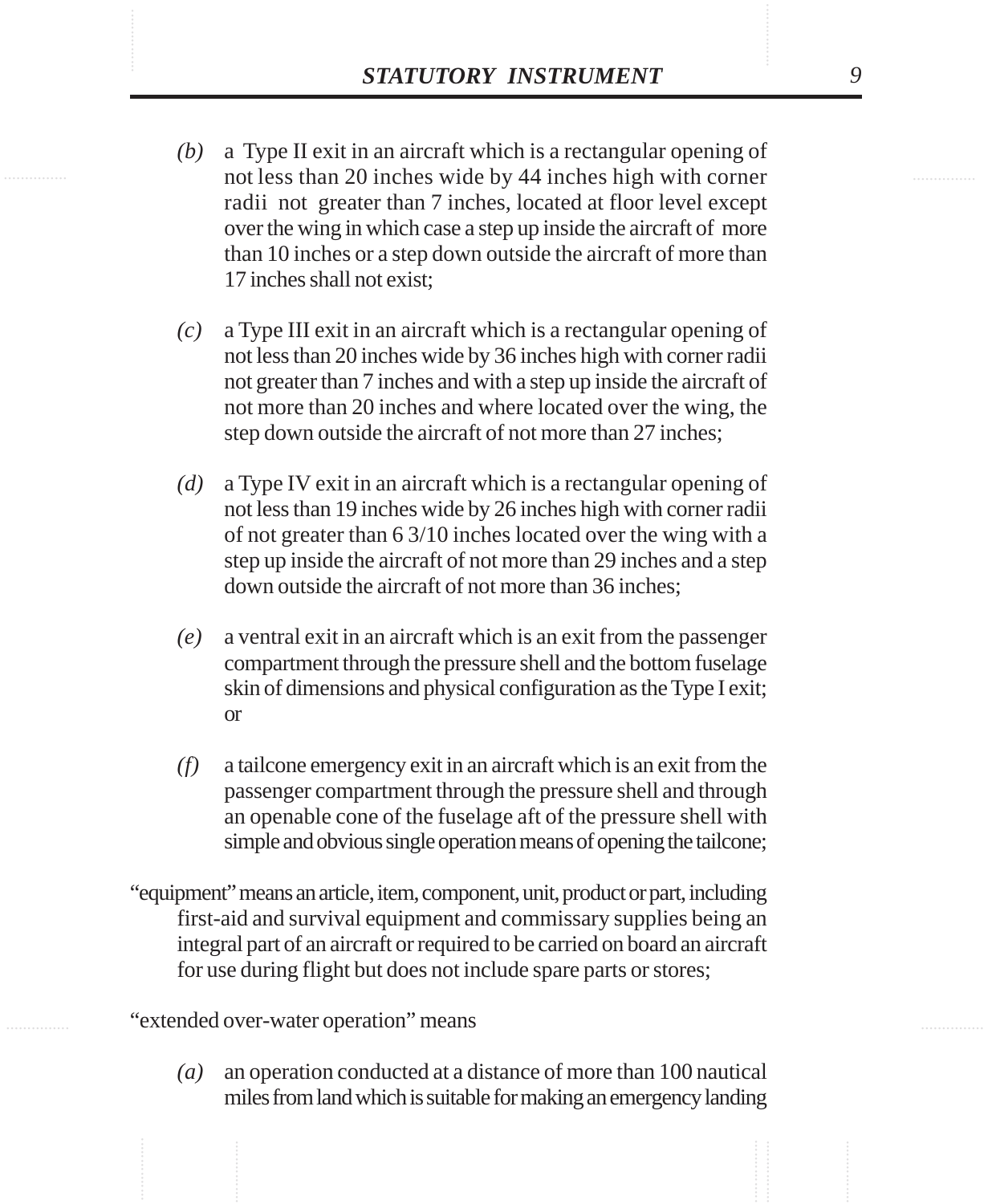incapable of continuing flight with one engine inoperative; in a single-engine land plane or a twin-engine land plane which is

- *(b)* an operation conducted at a distance of more than 200 nautical miles from land which is suitable for making an emergency landing in a multi-engine land plane with the capability of continuing flight with one engine inoperative;
- "instrument" means calibrated displays, gauges and signs used to present information in analog, digital or pictorial presentation to flight crew for use in the navigation and operation of an aircraft;
- "liner" means all materials including any designed feature such as a joint or fastener, which would affect the capability of the liner to safely contain fire;

"national air operator" means a person, organisation or enterprise who has been issued an air operator's certificate in accordance with the *Civil Aviation (Air Operator Certification and Administration) Regulations, 2007*;

"navigation equipment" means aircraft components consisting of radio equipment, computers, instruments and equipment used in the navigation of an aircraft;

"operator" means

- *(a)* a person, organisation or enterprise, engaged in or offering to engage in, aircraft operations, and any person who causes or authorises the operation of aircraft, in the capacity as owner, lessee or otherwise, whether with or without the control of the aircraft; and
- of aircraft within the meaning of the Act; *(b)* a person or organisation deemed to be engaged in the operation
	- "Performance Class 1 helicopter" means a helicopter with performance such that, in case of critical power-unit failure, it is able to land on a

S.I. 2007 No. 173.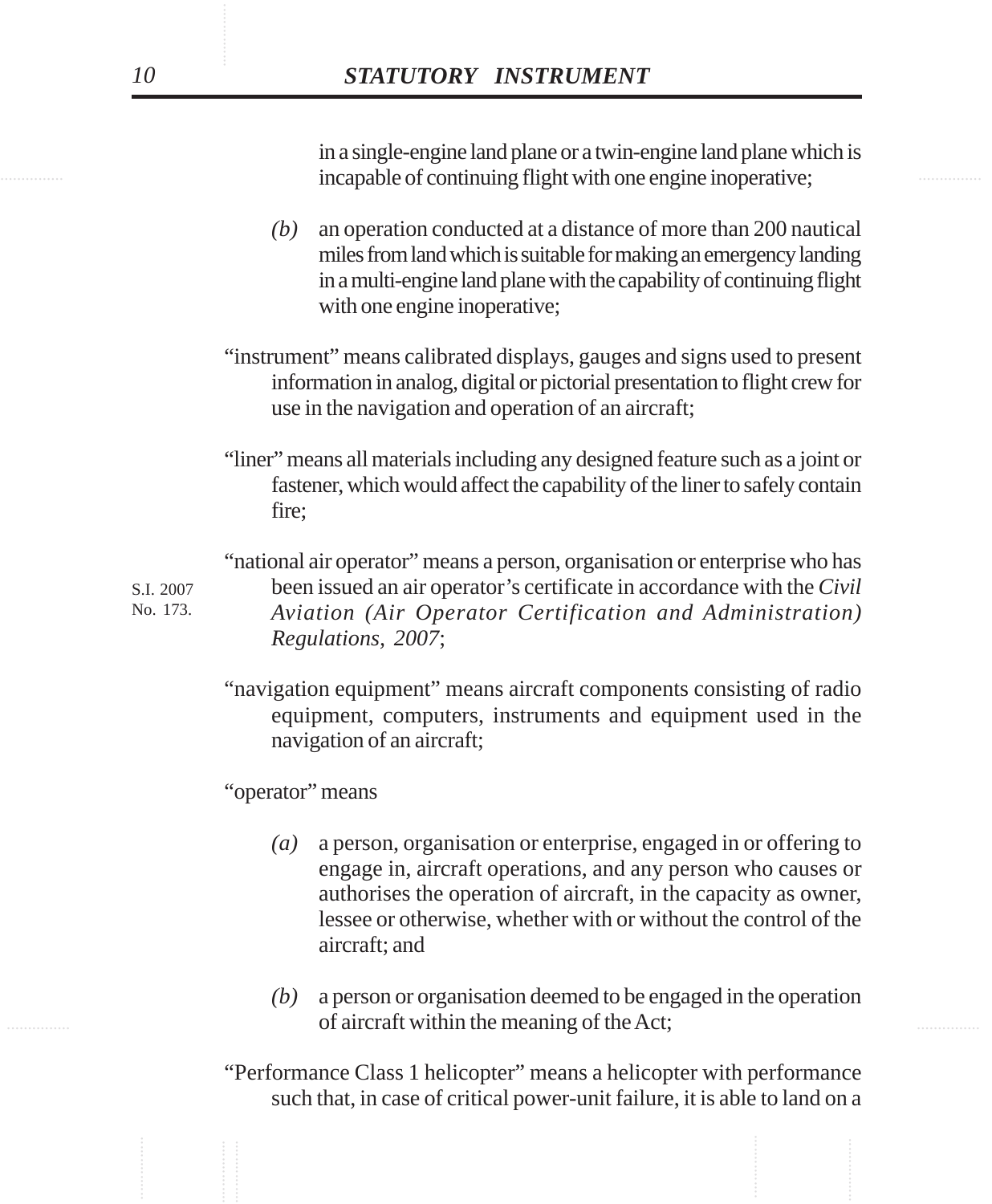**STATUTORY INSTRUMENT** 11<br>
rejected take-off area or safely continue the flight to an appropriate<br>
landing area. depending on when the failure occurs: rejected take-off area or safely continue the flight to an appropriate landing area, depending on when the failure occurs;

- "Performance Class 2 helicopter" means a helicopter with performance such that, in case of critical power-unit failure, it is able to safely continue the flight, except when the failure occurs prior to a defined point after take-off or after a defined point before landing, in which case a forced landing may be required;
- "Performance Class 3 helicopter" means a helicopter with performance such that, in case of critical power-unit failure at any point in the flight profile, a forced landing must be performed;
- "RNP type" means a containment value expressed as distance in nautical miles from the intended position within which flights would be for at least 95 per cent of the flying time. For example - RNP4 represents a navigation accuracy of plus or minus 7.4 km (4 NM) on a 95 per cent containment basis;
- "VHF Omni-range" means a radio navigation signal, operating in the frequency band of 108 to 116.99 megahertz, emanating from a ground navigation base and which is transmitted in all directions.

**3.** These Regulations shall apply to all aircraft operating in Barbados General in respect of the minimum requirements for such aircraft to have instruments applicability and equipments.

of these Regulations.

### PART II

### *General Requirements*

4. This Part prescribes the general instrument and equipment Applicarequirements which are on board aircraft operating in Barbados. bility of Part II.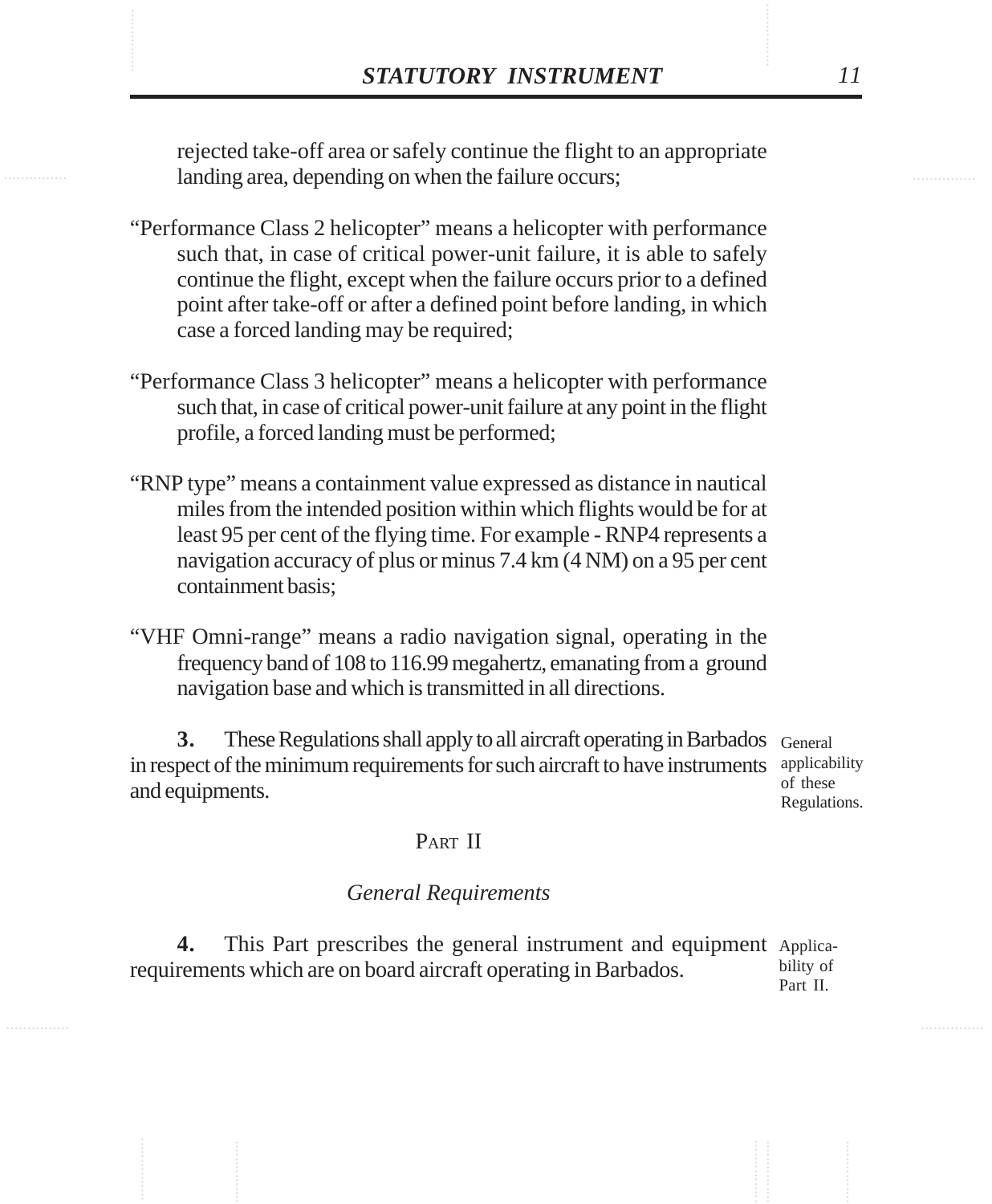General requirements for instruments and equipment. S.I. 2007 No. 175.

requirements general type certificate of an aircraft and required for the issuance of a **5.** (1) Notwithstanding the minimum equipment specified in the certificate of airworthiness under *Civil Aviation (Airworthiness) Regulations, 2007*, an operator shall ensure that additional instruments, equipment and flight documents are installed or carried, as appropriate, in the aircraft according to the circumstances under which the flight is to be conducted.

> (2) An operator shall ensure that the additional instrument and equipment referred to in paragraph (1) are installed in accordance with the applicable airworthiness requirements approved by the State of Design of the aircraft and installed in accordance with the instructions of such State of Design to meet the airworthiness requirements.

> (3) An operator shall ensure that a flight is not commenced unless all required instruments and equipment required to be on board an aircraft for flight

- *(a)* are installed in accordance with the instructions of such State of Design to meet the airworthiness requirements;
- *(b)* meet the minimum performance standard and the operational and airworthiness requirements prescribed by the Director;
- *(c)* are installed in such a manner that the failure of any single unit required for either communication or navigational purposes, or both, shall not result in the inability of the flight crew to communicate and navigate safely on the route being flown; and
- *(d)* are in an operable condition for the kind of operation being conducted, except as provided in the minimum equipment list.

............... ............... and equipment requirements by the Director with respect to airworthiness (4) The operator of a civil aircraft that is not registered in Barbados shall prior to operating the aircraft in Barbados ensure that all instrument are properly installed and inspected in accordance with the requirements of the State of Registry.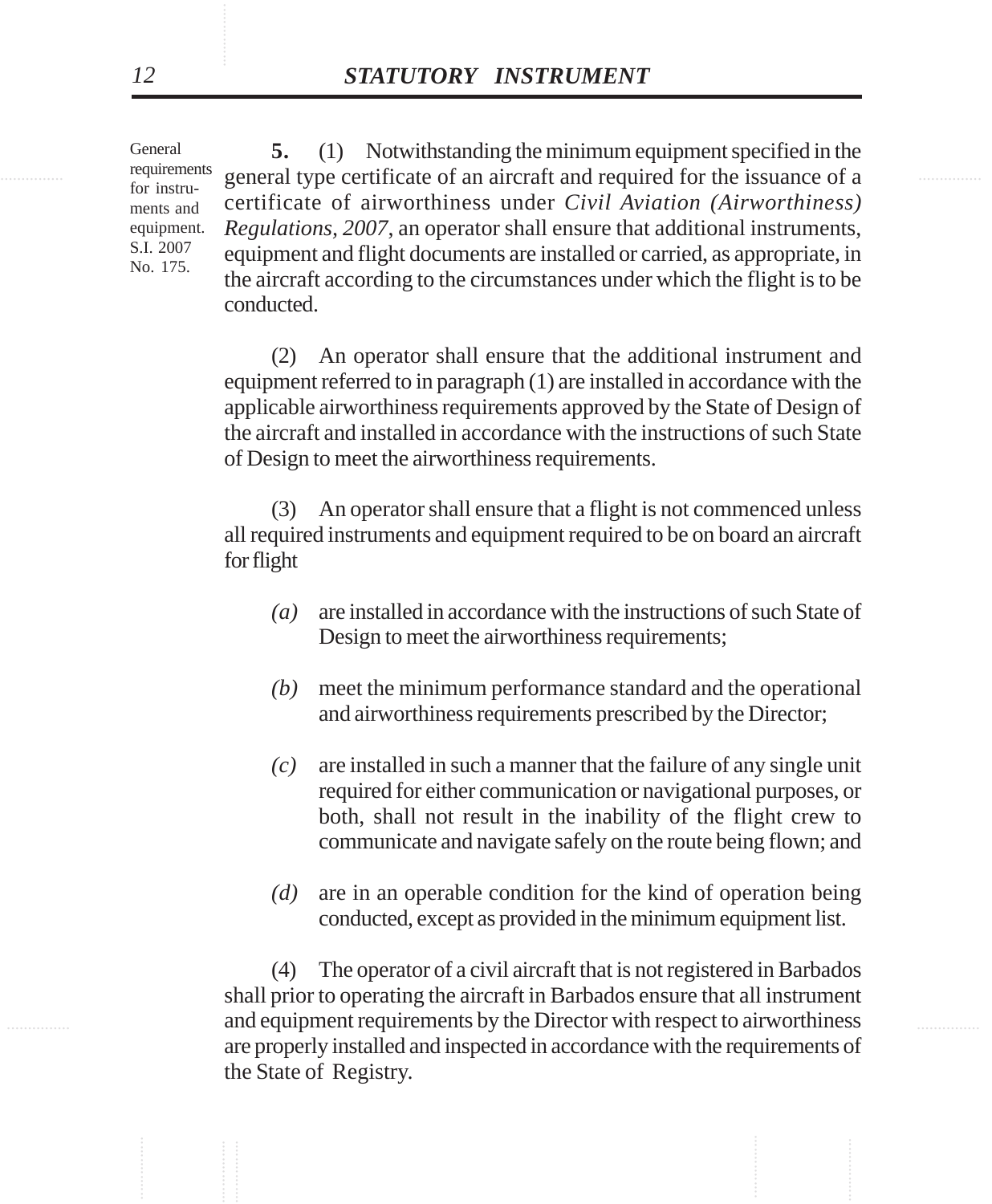**STATUTORY INSTRUMENT** 13<br>
(5) An operator shall ensure that where equipment is to be used by<br>
one flight crew member at his station during flight. it shall be installed so as (5) An operator shall ensure that where equipment is to be used by one flight crew member at his station during flight, it shall be installed so as to be readily operable from his station.

> (6) An operator shall ensure that when a single item of equipment is required to be operated by more than one flight crew member, it shall be installed so that the equipment is readily operable from any station at which the equipment is required to be operated.

### PART III

### *Flight and Navigational Instruments*

**6.** This Part prescribes the minimum requirements for flight and General navigational instruments for aircraft operating in Barbados. applica-

bility of Part III.

| 7. (1) An operator of an aircraft shall ensure that the aircraft is General |                             |
|-----------------------------------------------------------------------------|-----------------------------|
| equipped with flight and navigational instruments which shall enable        | flight and                  |
|                                                                             | navigational                |
| ( <i>a</i> ) the flight crew to                                             | instrument<br>requirements. |

- (i) control the flight path of the aircraft;
- (ii) carry out any required procedural manoeuvres;
- (iii) observe the operating limitations of the aircraft in the expected operating conditions; and
- *(b)* the aircraft to proceed in accordance with
	- (i) its operational flight plan;
	- (ii) prescribed navigational accuracy; and
	- (iii) the requirements of air traffic services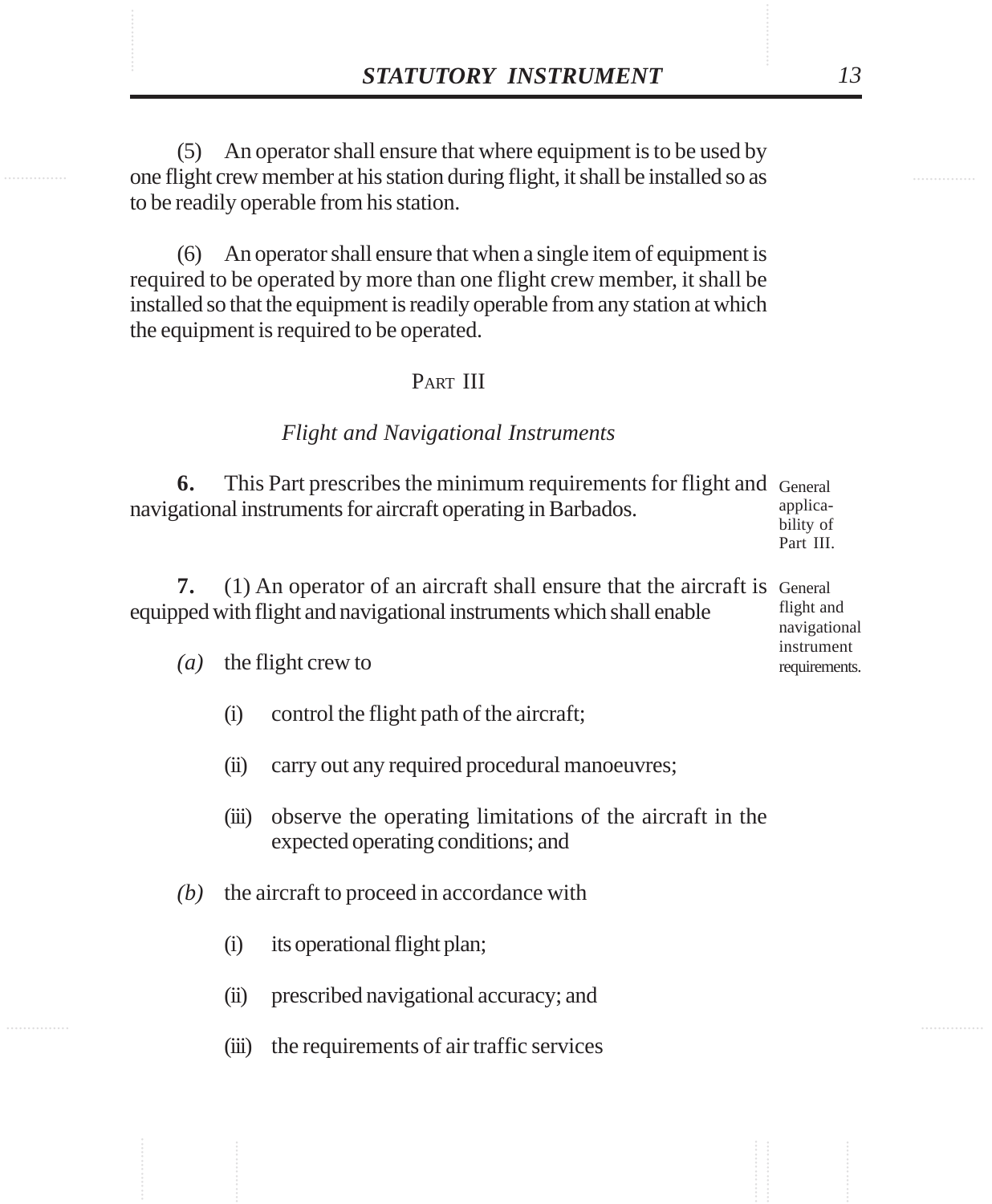the visual flight rules is accomplished in the case of commercial flights by except when, if not so precluded by the Director, navigation for flights under visual reference to land marks, in all other cases by visual reference to landmarks situated at least every 60 nautical miles.

> (2) An operator shall ensure that when a means is provided for transferring an instrument from its primary operating system to an alternative system, such means includes a positive positioning control and it shall be marked to clearly indicate which system is being used.

> (3) An operator shall ensure that instruments used by a flight crew member are arranged in such a manner that would allow the flight crew member to readily see the indications from his station, with the minimum practicable deviation from the position and line of vision which he normally assumes when looking forward along the flight path.

> (4) An operator shall ensure that all equipment is installed on an aircraft in such a manner that the failure of any single unit required either for communication or navigational purposes or both shall not result in the failure of another unit required for communication or navigational purposes.

> (5) An operator shall ensure that his aircraft is equipped with the necessary instruments and equipment to ensure that in the event of the failure of one item of equipment at any stage of the flight, the remaining equipment shall enable the aircraft to be navigated in accordance with the

- *(a)* general, minimum navigation performance specifications;
- *(b)* reduced vertical separation minimum; and
- *(c)* RNP type requirements

of these Regulations where applicable.

Navigational **8.** (1) No operator shall operate an aircraft under visual flight instruments rules unless the aircraft is equipped with the following flight and navigational instruments for VFR operations: Navigational for VFR operations.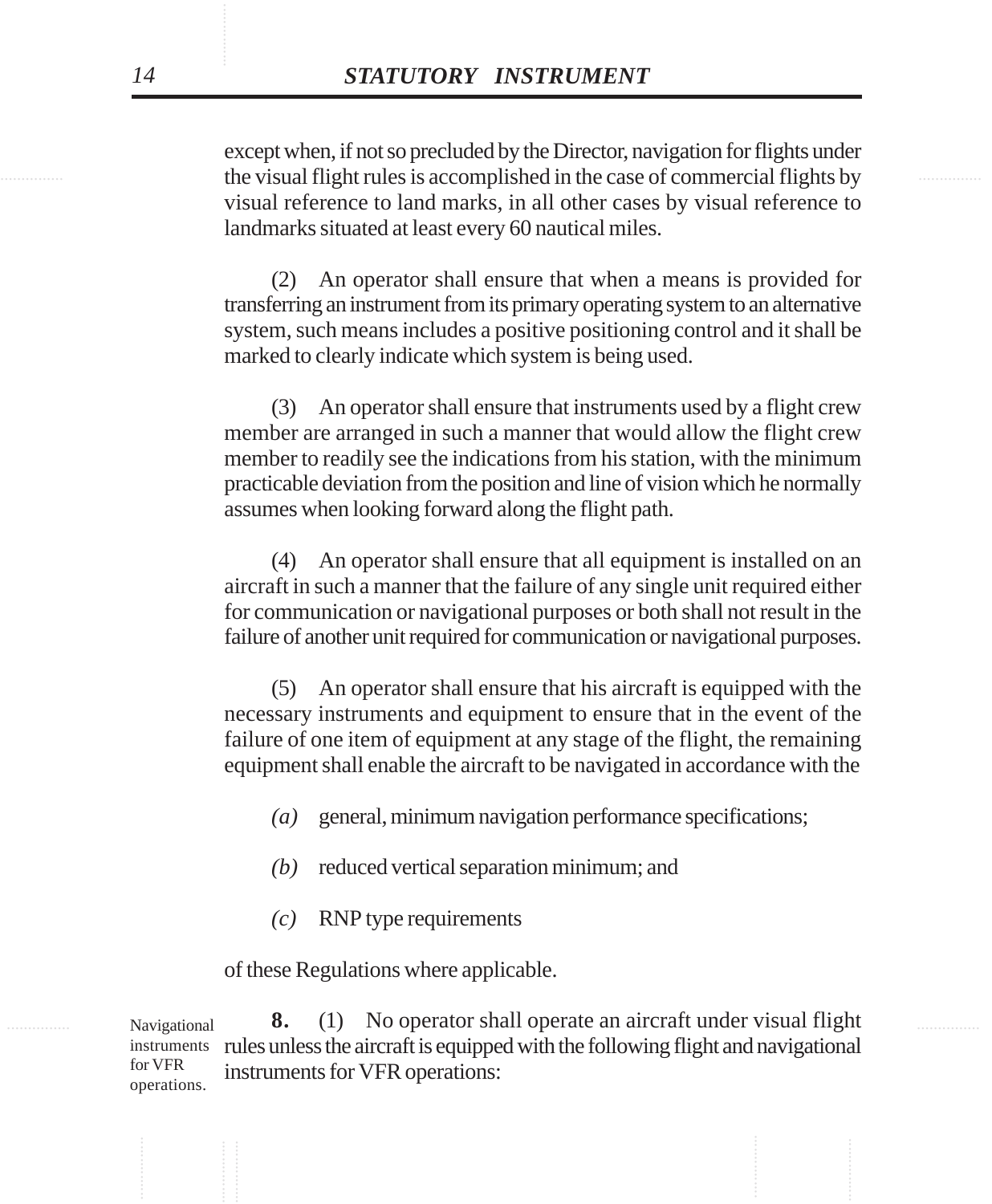- XXXTUTORY INSTRUMENT 15<br>(a) an airspeed indicating system calibrated in knots; *(a)* an airspeed indicating system calibrated in knots;
	- *(b)* a sensitive pressure altimeter calibrated in feet with a sub-scale setting calibrated in hectopascals or millibars, that is adjustable for any barometric pressure likely to be set during flight;
	- *(c)* an accurate timepiece indicating the time in hours**,** minutes and seconds;
	- *(d)* a magnetic compass; and
	- *(e)* any additional instruments or equipment as may be required by the Director.

(2) Where an operator intends to conduct operations in an aircraft under visual flight rules as a controlled flight, he shall ensure that the aircraft is equipped with instruments specified in regulation 10.

**9.** (1) An operator shall ensure that, where two pilots are required Instruments to operate an aircraft, the stations of each pilot shall have separate flight for instruments which include operations requiring

two pilots.

- *(a)* an airspeed indicator calibrated in knots;
- *(b)* a sensitive pressure altimeter calibrated in feet with a sub-scale setting calibrated in hectopascals or millibars, that is adjustable for any barometric pressure likely to be set during flight;
- *(c)* a vertical speed indicator;
- *(d)* a turn and slip indicator or a turn co-ordinator incorporating a slip indicator;
- *(e)* an attitude indicator; and
- *(f)* a stabilized direction indicator.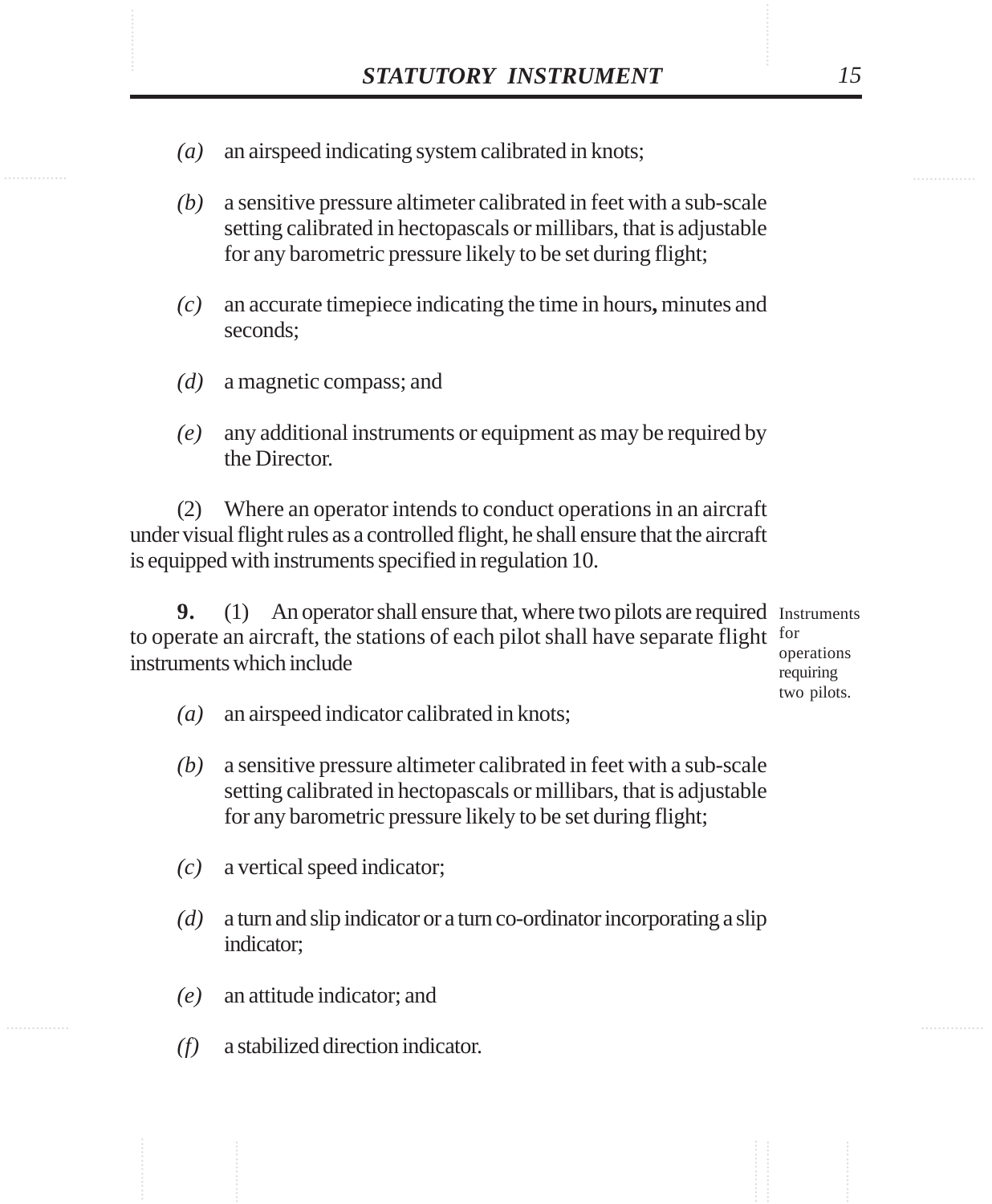I<sup>for</sup> instrument flight rules, at night or when the aircraft cannot be maintained in **10.** (1) No operator shall conduct operations in an aircraft under a desired altitude without reference to one or more flight instruments, unless the aircraft is equipped with **Instruments** for instrument flight rules operations.

- *(a)* a magnetic compass;
- *(b)* an accurate timepiece indicating the time in hours, minutes and seconds;
- *(c)* a sensitive pressure altimeter calibrated in feet with a sub-scale setting calibrated in hectopascals or millibars, that is adjustable for any barometric pressure likely to be set during flight;
- *(d)* an airspeed indicating system calibrated in knots with a means of preventing malfunctioning due to either condensation or icing;
- *(e)* a turn and slip indicator for an aeroplane and a slip indicator for a helicopter;
- *(f)* an attitude indicator for an aeroplane and two attitude indicators for a helicopter, one of which may be replaced by a turn indicator;
- *(g)* a heading indicator;
- *(h)* a means of indicating whether the supply of power to the gyroscopic instruments is adequate;
- *(i)* a means of indicating in the flight crew compartment the outside air temperature;
- *(j)* a rate-of-climb and descent indicator; and
- the Director. The Samman and the Samman and the Samman and the Samman and the Samman and the Samman and the Samman and the Samman and the Samman and the Samman and the Samman and the Samman and the Samman and the Samman an *(k)* such additional instruments or equipment as may be required by the Director.

(2) The requirements of sub-paragraphs *(e), (f)* and *(g)* of paragraph (1) may be met by a combination of instruments or by an integrated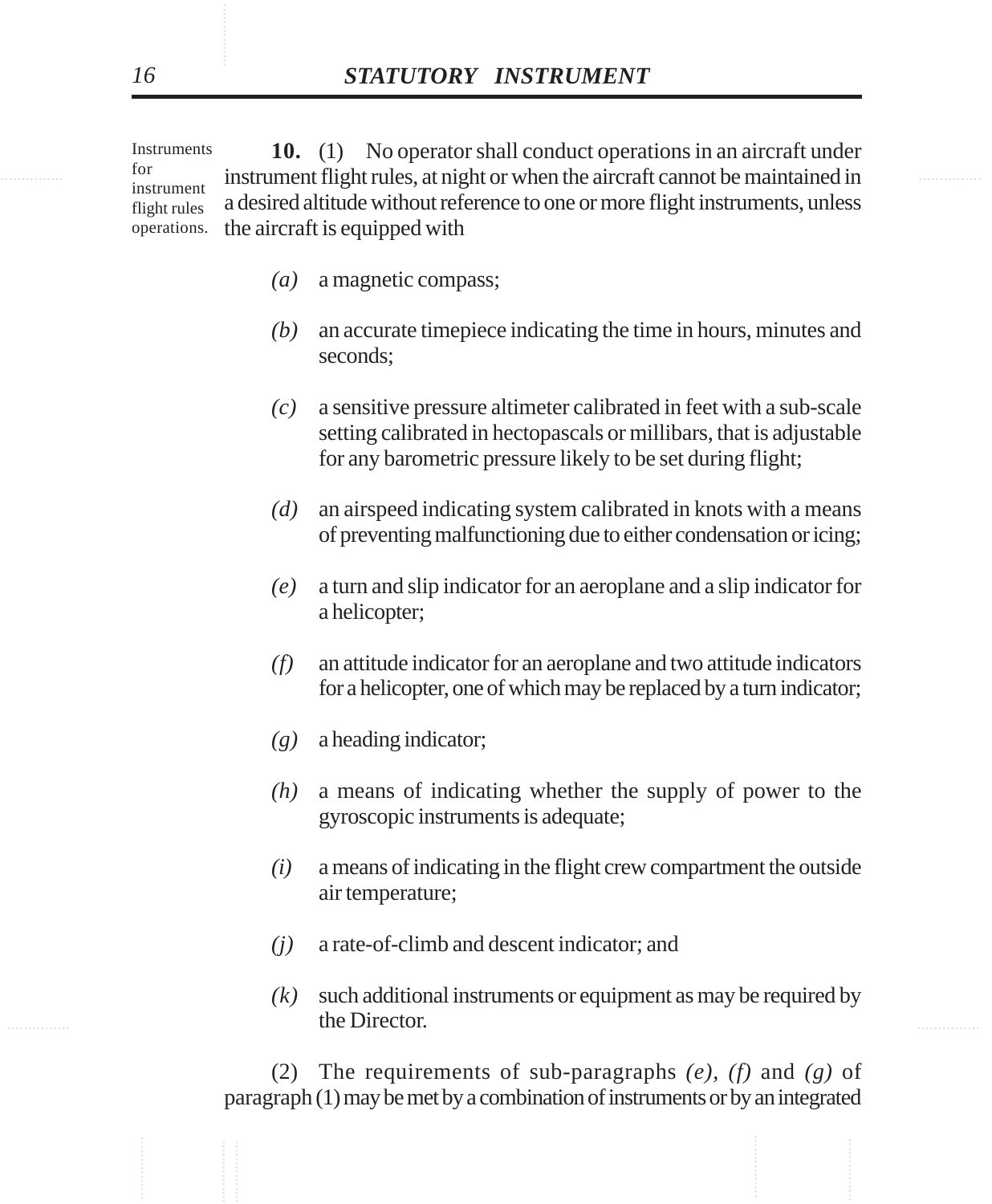**STATUTORY INSTRUMENT** 17<br>
flight director system provided that the safeguards against total failure,<br>
inherent in the three separate instruments, are retained. flight director system provided that the safeguards against total failure, inherent in the three separate instruments, are retained.

> (3) No air operator shall operate an aeroplane under instrument flight rules, at night, or when the aircraft cannot be maintained in a desired attitude without reference to one or more flight instruments, or to controlled VFR flights unless such aircraft is equipped with

- *(a)* the instruments required in paragraph (1); and
- *(b)* a sensitive pressure altimeter, calibrated in feet with a sub-scale setting calibrated in hectopascals or millibars, that is adjustable for any barometric pressure likely to be set during flight, with counter-drum pointer or equivalent presentation.

(4) No air operator shall operate a helicopter under instrument flight rules, or at night or when the helicopter cannot be maintained in a desired attitude without reference to one or more flight instruments, unless such helicopter is equipped with

- *(a)* the instruments required in paragraph (1);
- *(b)* an altitude indicator; and
- *(c)* a stabilizing system.

(5) A stabilization system referred to in paragraph (4)*(c)*, may not be required where it is demonstrated to the satisfaction of the State of Design that the helicopter possesses, by nature of its design, adequate stability without the stabilization system.

(6) No air operator shall operate an aeroplane under instrument flight rules, or under visual flight rules over routes that cannot be navigated by reference to visual landmarks, unless that aeroplane is equipped with navigational equipment in accordance with the requirements of air traffic control in the area of operations, that includes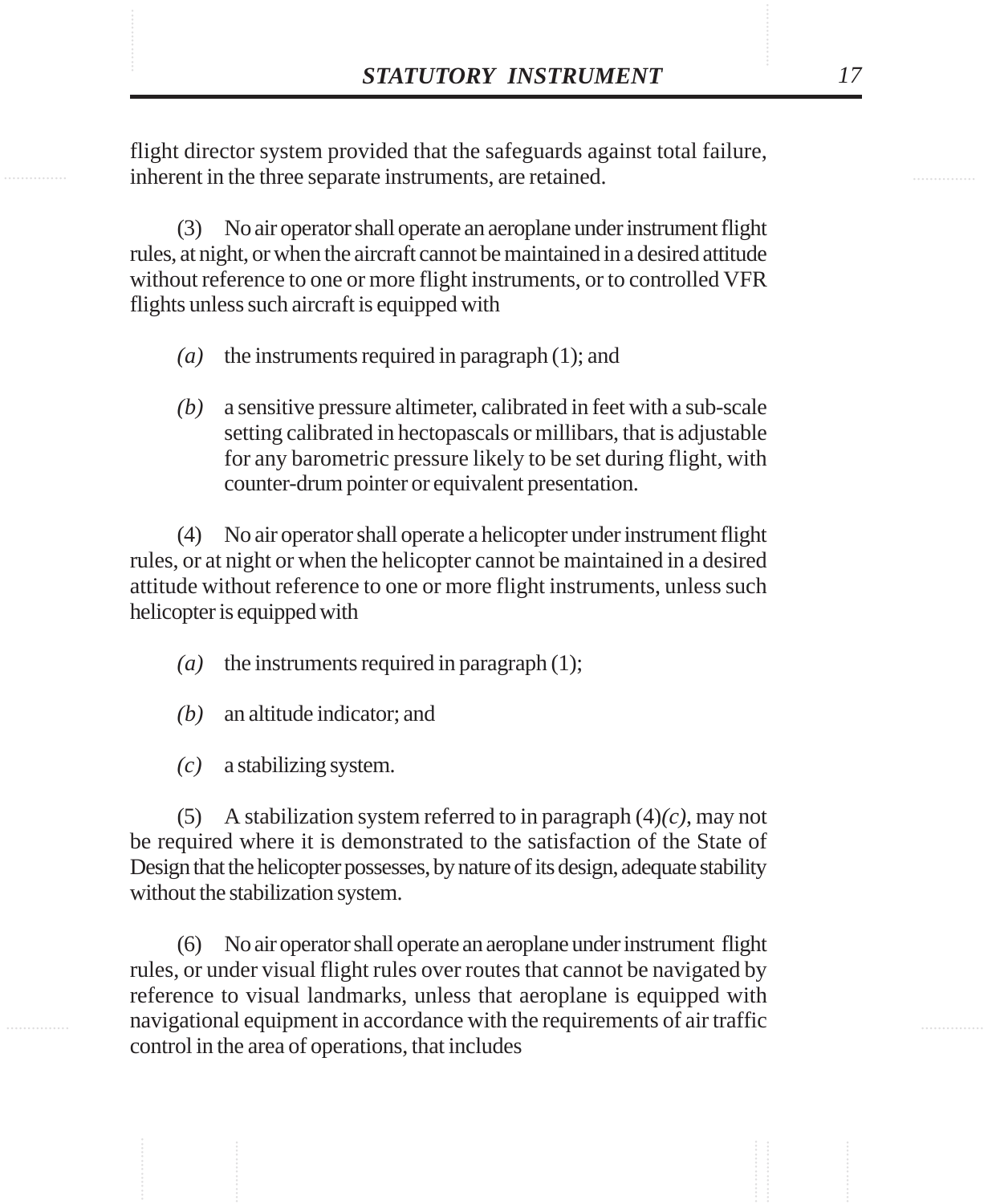- finder system, one distance measuring equipment and one marker *(a)* one VHF Omni-Range receiving system, one automatic direction beacon receiving system;
	- *(b)* one instrument landing system or microwave landing system where instrument landing system or microwave landing system is required for approach for navigation purposes;
	- *(c)* an area navigational system when area navigation is required for the route being flown;
	- *(d)* an additional VHF Omni-Range receiving system to the requirements of paragraph *(a)*, on any route, or part thereof, where navigation is based only on VHF Omni-Range signals; and
	- *(e)* an additional automatic direction finder system to the requirements of paragraph *(a)*, on any route, or part thereof, where navigation is based only on non-directional beacon signals.

(7) An operator shall ensure that an aircraft intended to land in instrument meteorological conditions or at night, is provided with radio navigation equipment capable of receiving signals that provide guidance to

- *(a)* a point from which a visual landing can be effected; or
- *(b)* each airport at which it is intended to land in instrument meteorological conditions; and
- *(c)* any designated alternate airport.

(8) No air operator shall conduct single-pilot instrument flight rules operations unless the aeroplane is equipped with an automatic pilot with at least an altitude hold mode and a heading mode.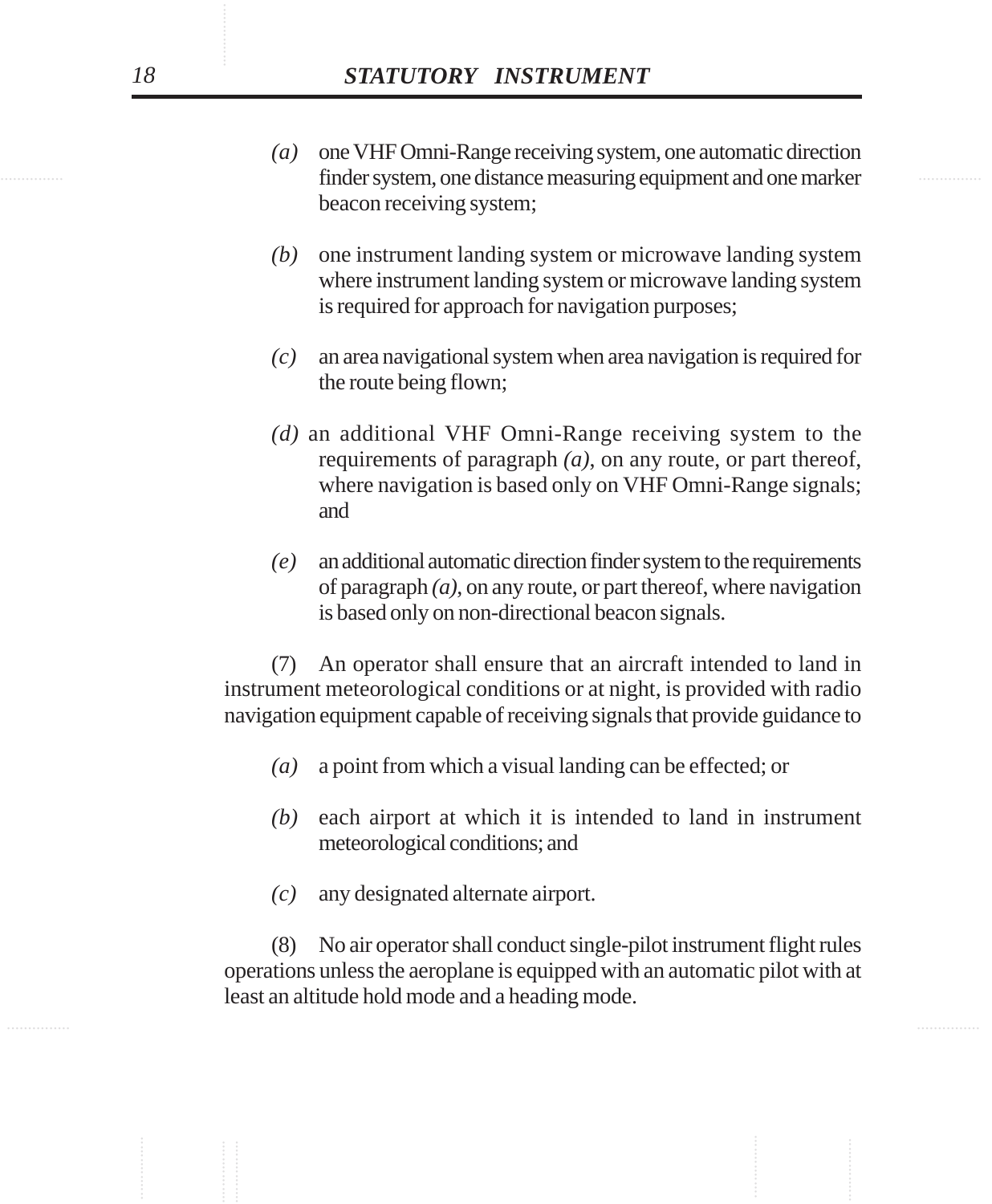**11.** (1) No operator shall operate

Standby altitude indicator.

- *(a)* an aeroplane with a maximum certified take-off mass exceeding 5 700 kilogrammes;
- *(b)* an aircraft having a maximum approved passenger seating configuration of more than 9 seats; or
- *(c)* a Performance Class 1 helicopter or a Performance Class 2 helicopter, unless it is equipped with a single stand-by attitude indicator or artificial horizon indicator that is
	- (i) is operated and illuminated independently of any other altitude indicating system;
	- (ii) is powered continuously during normal operations; and
	- (iii) is automatically powered for a minimum of 30 minutes from a source independent of the normal electrical generating system, after a total failure of the normal electrical generating system.

(2) When the stand-by attitude indicator is operating on emergency power, such emergency power operation, shall be clearly indicated to the flight crew.

(3) When the stand-by attitude indicator is operating on its own power supply, there shall be an associated indication, either on the instrument or on the instrument panel that such power supply is in use.

(4) Where the stand-by attitude instrument system is installed and usable through flight altitudes of 360° of pitch and roll, the turn and slip indicator may be replaced by slip indicators.

12. An operator shall ensure that where his aircraft is engaged in Instruments Category II operations it is installed with the instruments and equipment  $\frac{and\ equip}{and\ equip}$ listed in the Instruments and Equipment Standards appropriate to its group. ment for Category II

operations.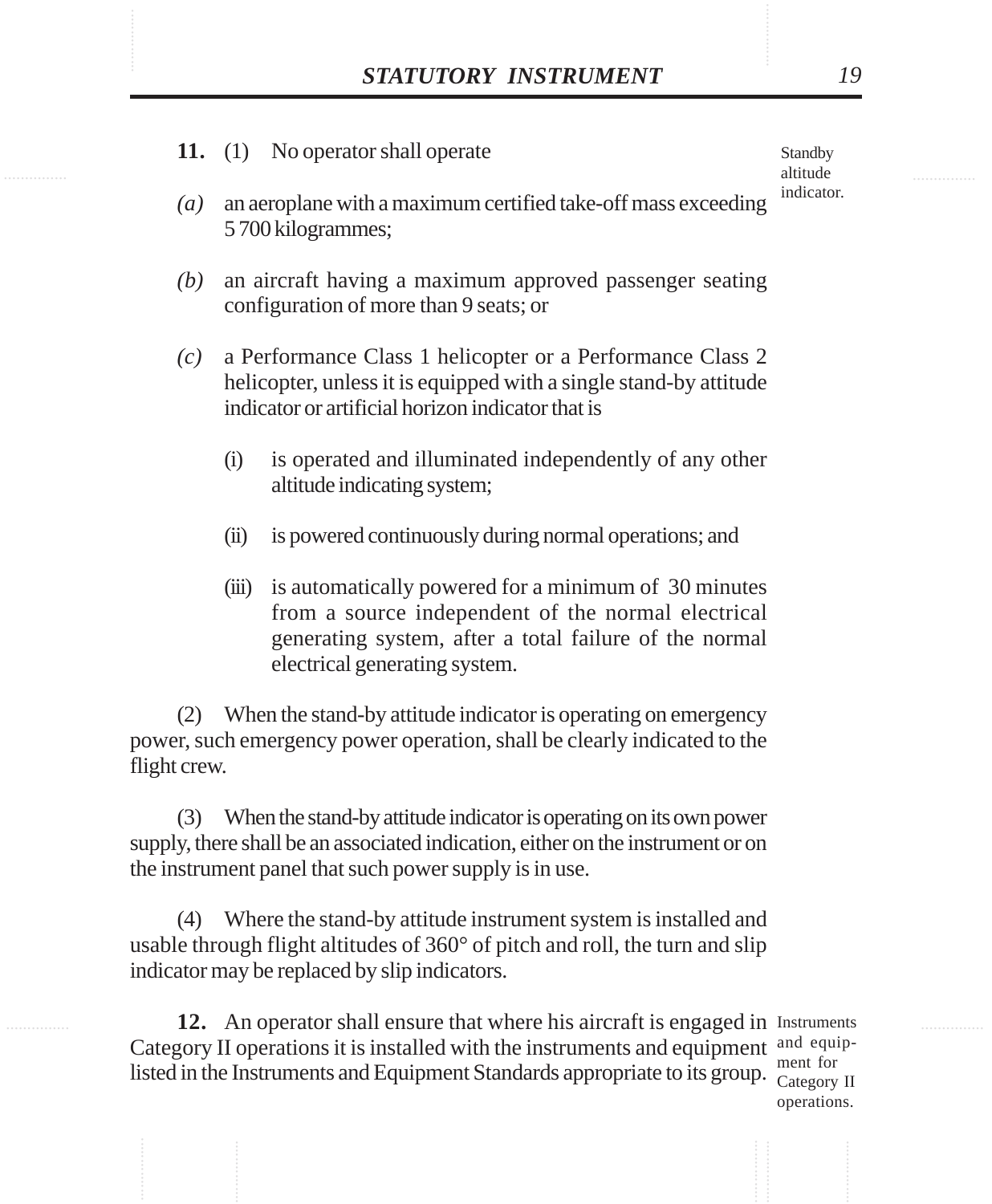represent the maxigation performance specifications airspace unless it is equipped with **13.** (1) No air operator shall operate an aeroplane in minimum navigation equipment that Navigation equipment operations in minimum

- *(a)* continuously provides indications to the flight crew of adherence to or departure from the defined track to the required degree of accuracy at any point along such track; and
- *(b)* has been authorised by the Director for minimum navigation performance specifications operations.
- (2) An air operator shall ensure that
- *(a)* navigation equipment required for operations in minimum navigation performance specifications airspace are visible and usable by each pilot seated at his duty station;
- *(b)* an aeroplane operating unrestricted in minimum navigation performance specifications airspace is equipped with two independent long range navigation systems; and
- *(c)* an aeroplane operating in minimum navigation performance specifications airspace along notified special routes is equipped with one long range navigation system, unless otherwise specified by the Director.

(3) Where an air operator is conducting operations in an aircraft in defined portions of airspace as on routes where an RNP type has been prescribed, he shall ensure that such aircraft has the required equipment that would enable it to operate in accordance with the prescribed RNP type.

............... ............... and where a Reduced Vertical Separation Minimum of 1 000 feet is applied (4) Where an operator is conducting operations in an aeroplane in defined portions of airspace based on a Regional Air Navigation Agreement above FL 290, he shall ensure that such aeroplane

*(a)* has the required equipment that is capable of

for

navigational performance specifications airspace.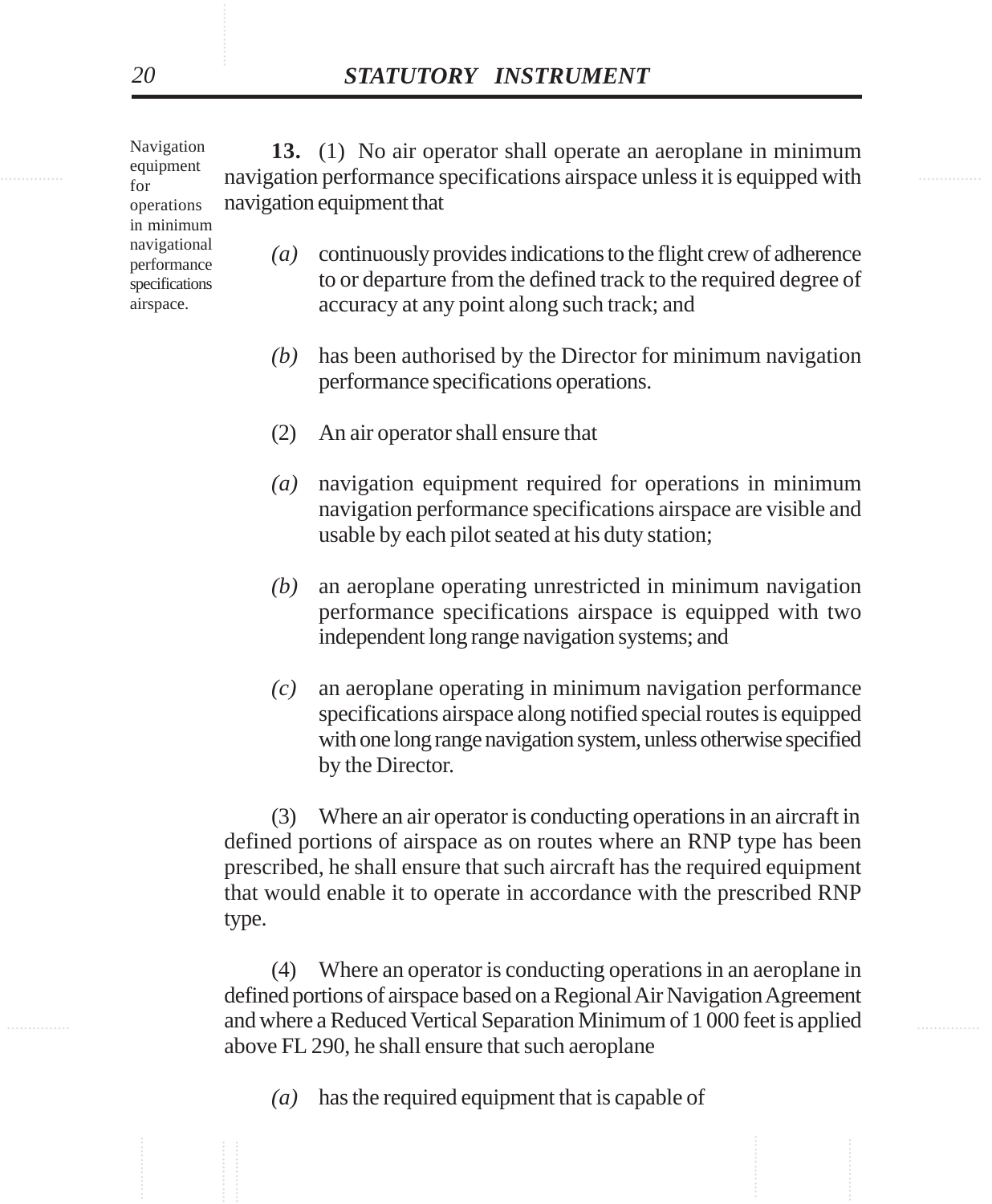- STATUTORY INSTRUMENT 21<br>(i) indicating to the flight crew the flight level being flown; (i) indicating to the flight crew the flight level being flown;
	- (ii) automatically maintain a selected flight level;
	- (iii) automatically report pressure-altitude;
	- (iv) providing an alert at a maximum threshold of plus or minus 300 feet to the flight crew when a deviation occurs from the selected flight level; and
	- *(b)* is authorised by the Authority for operations in the airspace concerned.

### PART IV

### *Communication Equipment*

14. This Part prescribes the minimum radio equipment requirements General for aircraft operating in Barbados. applicability of Part IV.

15. (1) No operator shall operate an aircraft unless it is equipped Radio with the required radio equipment for the type of operation being conducted. equipment.

- (2) An operator shall ensure that where his aircraft is operating
- *(a)* under visual flight rules as a controlled flight;
- *(b)* at night; or
- *(c)* under instrument flight rule conditions,

the aircraft is equipped with radio communication equipment capable of conducting two-way communication for air traffic and airport control purposes, and to receive meteorological information at any time during flight with aeronautical stations, and on those frequencies prescribed by the Director, including the aeronautic emergency frequency of 121.5 megahertz.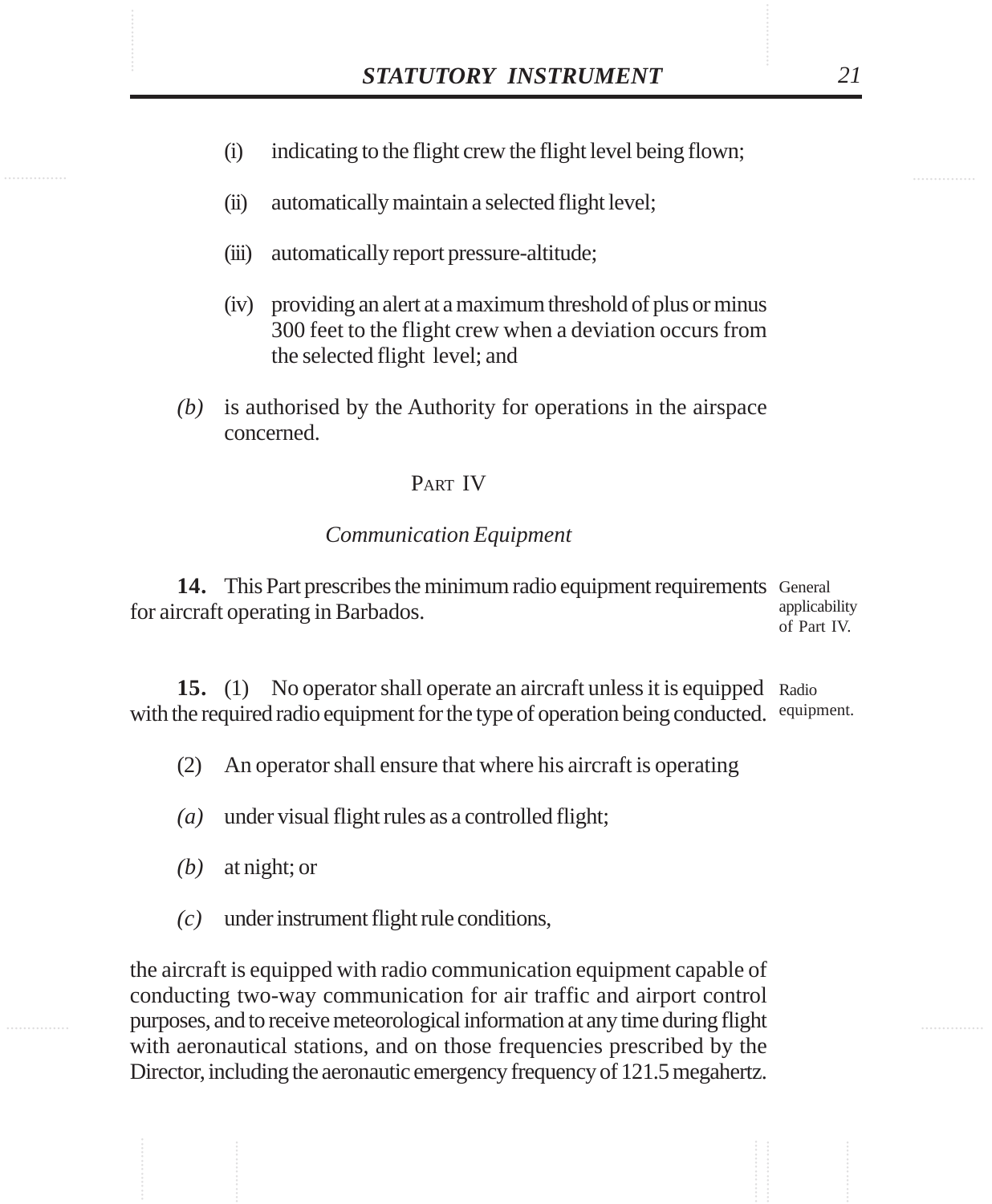- (3) No air operator shall conduct operations in an aircraft
- *(a)* under instrument flight rules; or
- *(b)* in visual flight rules over routes that cannot be navigated by reference to visual landmarks,

unless the aircraft is equipped with communication and navigation equipment in accordance with the requirements of air traffic control in the area of operations.

(4) The communication and navigational equipment referred to in paragraph (3) shall comprise

- *(a)* two independent radio communication systems under normal operating conditions, to communicate with an appropriate ground station from any point on the route, including diversions with each system, having
	- (i) an independent antenna installation; or
	- (ii) where rigidly supported non-wire antennae or other antenna installations are used, only one antenna is required; and
- *(b)* a secondary surveillance radar transponder equipment required for the route flown.

(5) An operator shall ensure that where the route of the aircraft or area of operations to be flown requires more than one communications equipment unit, each unit shall be independent of the other to the extent that a failure in any one will not result in failure of any other.

(6) No operator shall conduct operations in an aircraft under instrument flight rules unless it is quipped with an audio selector panel accessible to each required flight crew member.

............... ............... (7) No operator shall conduct operations in an aircraft at night or conduct single-pilot instrument flight rules unless the aircraft is equipped with a head-set with boom microphone or equivalent and a transmit button on the control wheel.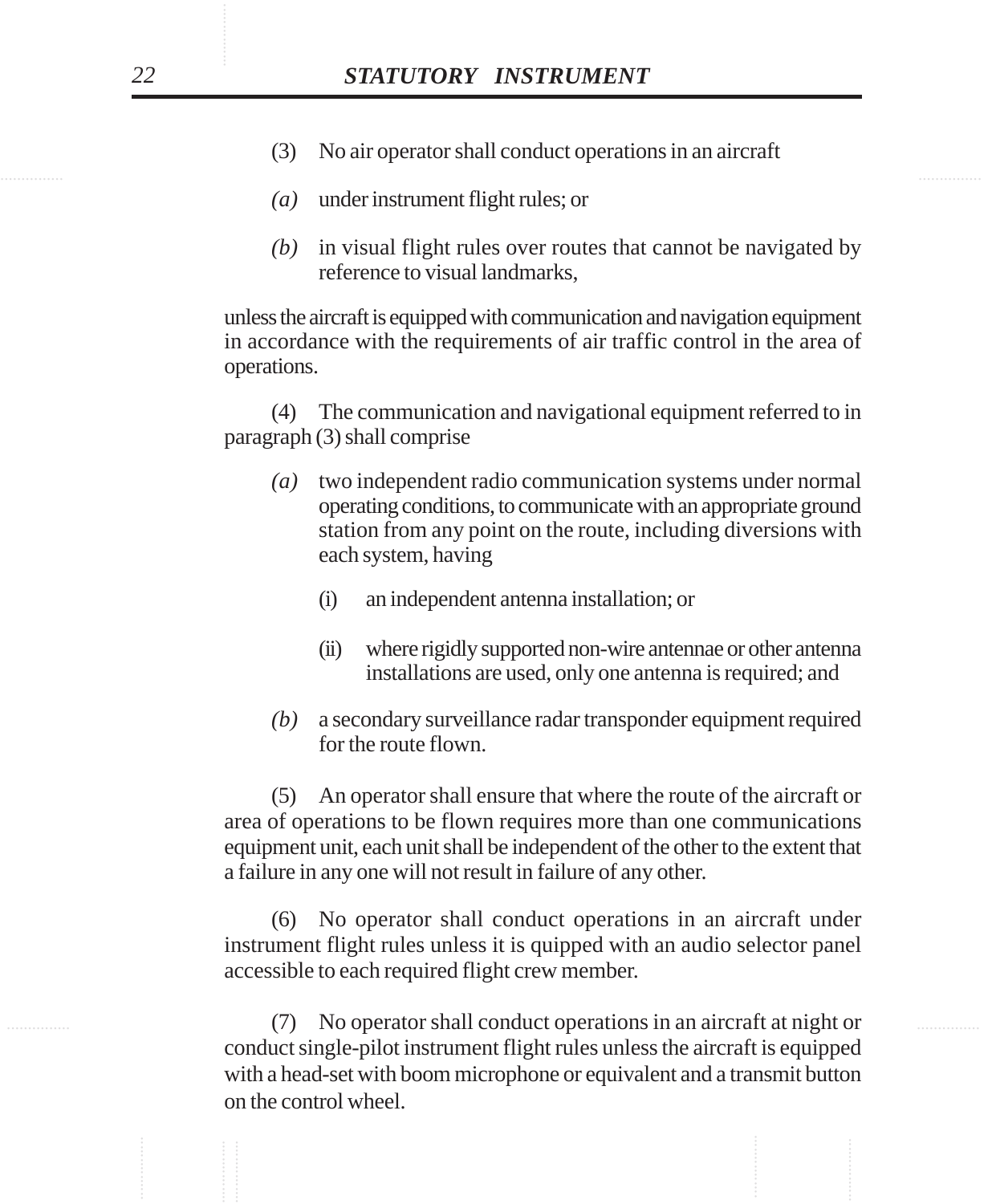**STATUTORY INSTRUMENT** 23<br> **16.** (1) No air operator shall conduct operations in an aircraft on Flight crew<br>
which more than one member of a flight crew is required, unless such interphone **16.** (1) No air operator shall conduct operations in an aircraft on Flight crew which more than one member of a flight crew is required, unless such interphone aircraft is equipped with a flight crew interphone system, including headsets and microphones, not of a hand-held type, for use by members of the flight crew.

system.

(2) No air operator shall conduct operations in an aircraft with a maximum certified take-off mass exceeding 15 000 kilogrammes or having a maximum approved passenger seating configuration of more than 19, unless such aircraft is equipped with a crew member interphone system that

- *(a)* operates independently of the public address system except for hand-sets, head-sets, microphones, selector switches and signalling devices;
- *(b)* provides a two-way means of communication between the flight crew compartment and each
	- (i) passenger compartment;
	- (ii) galley location other than on a passenger deck level; and
	- (iii) remote crew compartment that is not on the passenger deck and is not easily accessible from a passenger compartment;
- *(c)* is readily accessible for use
	- (i) in the flight crew compartment, from each of the required flight crew stations; and
	- (ii) at required cabin crew member stations close to each separate or pair of floor level emergency exits;
- *(d)* has an alerting system incorporating aural or visual signals for use by flight crew members to alert the cabin crew and for use by cabin crew members to alert the flight crew;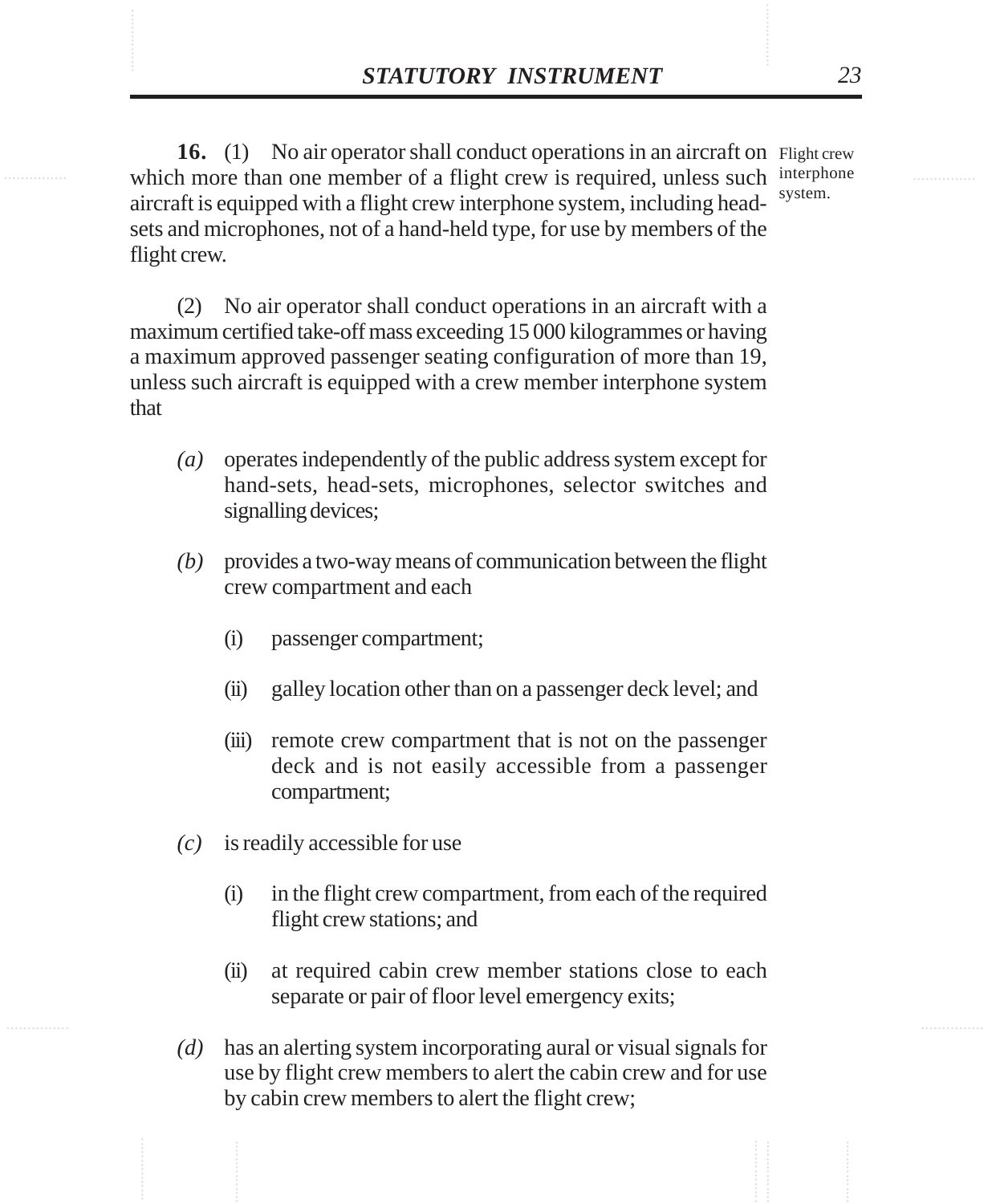- whether it is a normal call or an emergency call; and *(e)* has a mechanism through which a recipient of a call can determine
	- *(f)* provides on the ground, a means of two-way communication between ground personnel and at least two flight crew members.

### PART V

### *Aircraft Light and Instrument Illumination*

**17.** This Part prescribes the minimum aircraft lights and instrument illuminations for aircraft operating in Barbados. Applicability Part V.

**18.** (1) No operator shall conduct operations in an aircraft at night unless the aircraft is equipped with Aircraft lights and instrument

- *(a)* a fixed landing light for an aeroplane, and a trainable landing light at least in the vertical plane, for a helicopter;
- *(b)* anti-collision and position lights;
- *(c)* illumination for all flight instruments and equipment that are essential for the safe operation of the aircraft that are used by the flight crew;
- *(d)* lights in all passenger compartments; and
- *(e)* a flashlight for each crew member station, acceptable to the Director.

(2) No air operator shall conduct operations in an aircraft by day or night unless, the aircraft is equipped with

- *(a)* the lights mentioned in paragraph (1);
- *(b)* two landing lights or a single landing light having two separately energized filaments; and

illumination.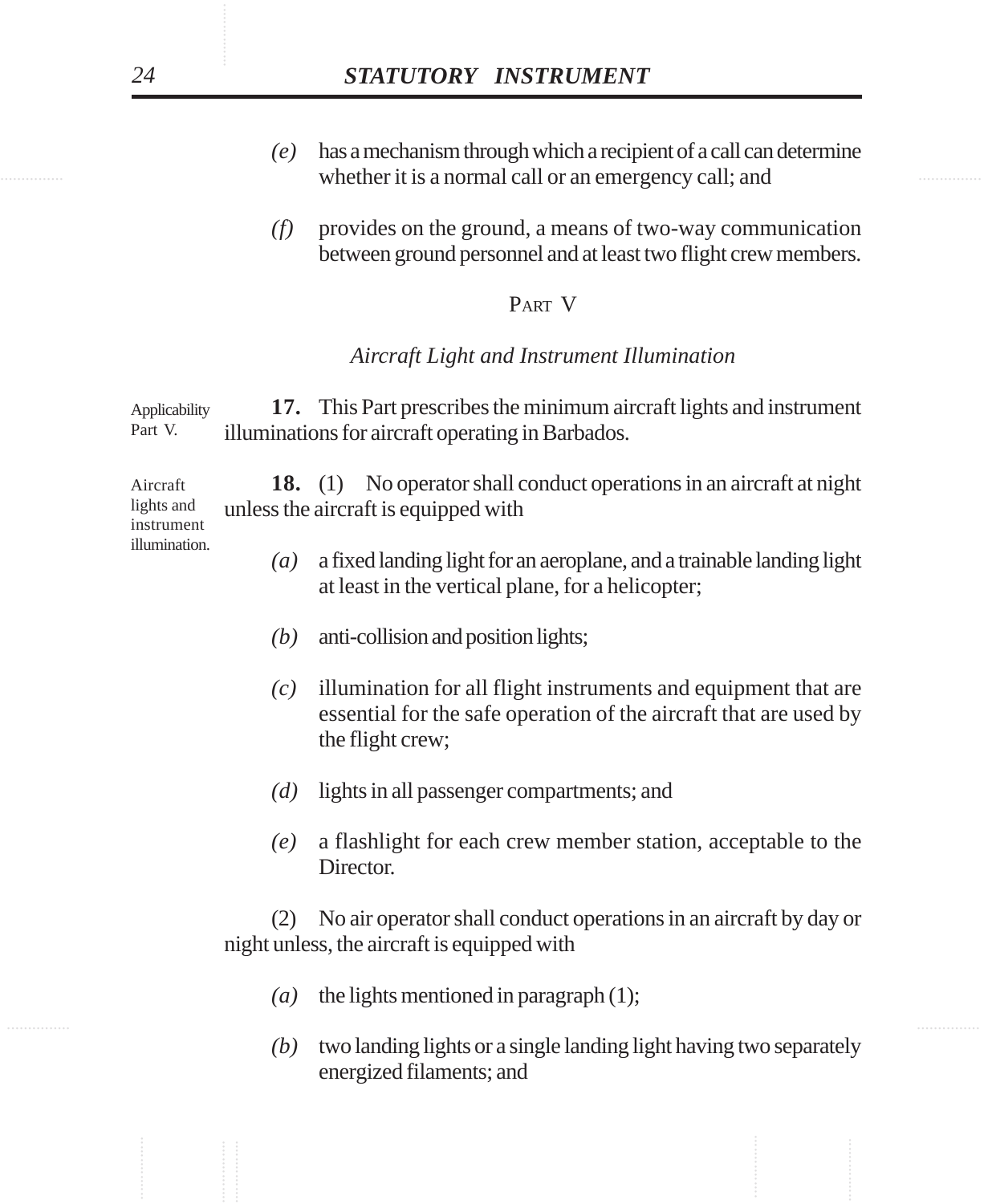**STATUTORY INSTRUMENT** 25<br>(c) lights that conform to international regulations for the prevention<br>of collisions at sea where the aircraft is a seaplane or an *(c)* lights that conform to international regulations for the prevention of collisions at sea where the aircraft is a seaplane or an amphibian aircraft.

### PART VI

### *Engine Instruments*

19. This Part prescribes the minimum engine instrument requirement Applicability for aircraft operating in Barbados. of Part VI.

20. (1) No air operator shall conduct commercial air transport Engine operations without the following engine instruments installed in the aeroplane: instruments.

- *(a)* a fuel pressure indicator for each engine;
- *(b)* a fuel flow meter;
- *(c)* a means for indicating fuel quantity in each fuel tank;
- *(d)* an oil pressure indicator for each engine;
- *(e)* an oil quantity indicator for each oil-tank when a transfer or separate oil reserve supply is used;
- *(f)* an in-oil temperature indicator for each engine;
- *(g)* a tachometer for each engine; and
- *(h)* an independent fuel pressure warning device for each engine or a master warning device for all engines with a means for isolating the individual warning circuits from the master warning device.

(2) Notwithstanding paragraph (1), the Director may require an air operator to have different instrumentation for turbine engine powered aeroplanes, which provide for an equivalent level of safety.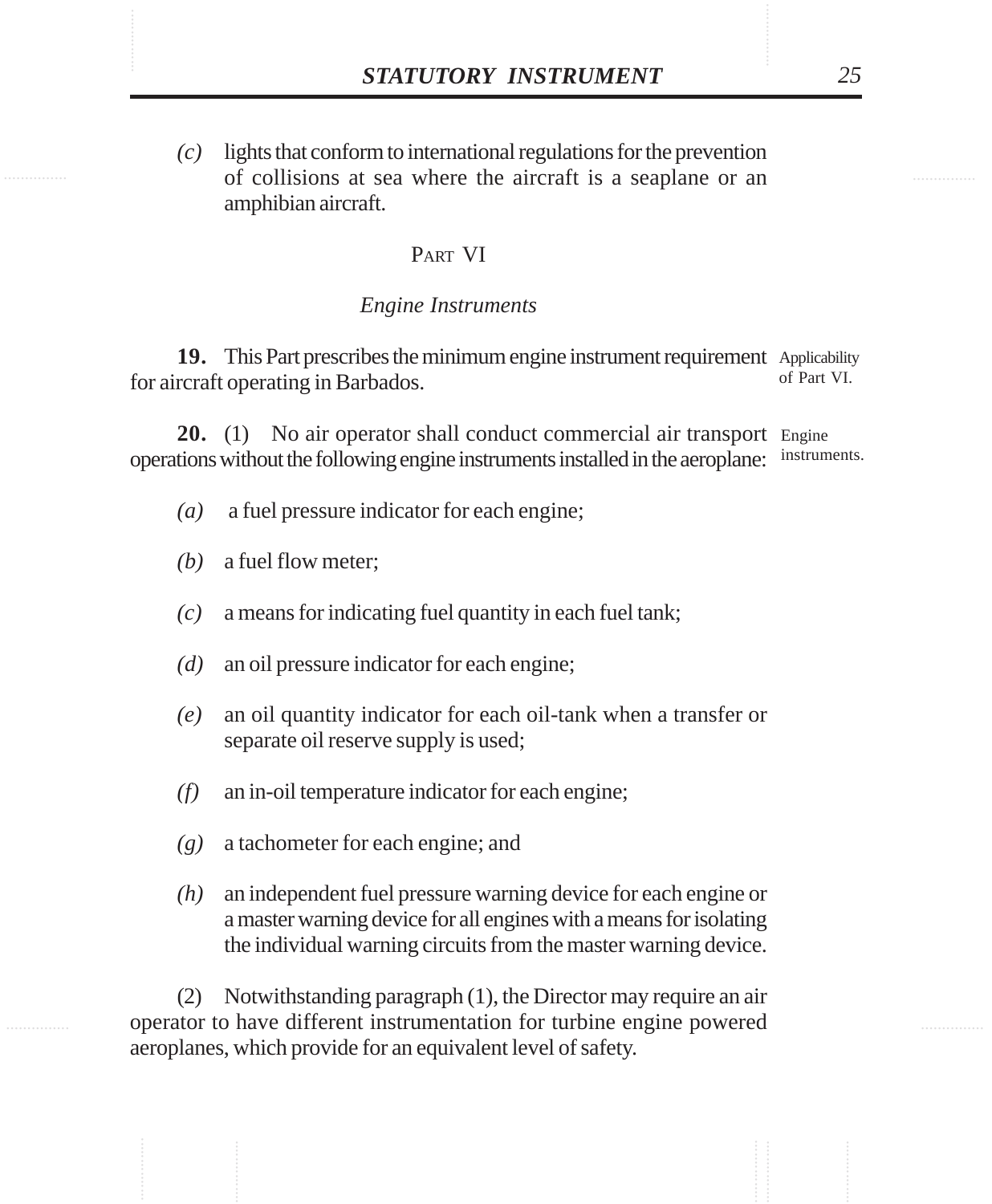exparagraph (1), an air operator shall ensure that a reciprocating engine aircraft (3) In addition to the required engine instruments listed in is operated with the following engine instruments installed in the aircraft:

- *(a)* a carburetor air temperature indicator for each engine;
- *(b)* a cylinder head temperature indicator for each air-cooled engine;
- *(c)* a manifold pressure indicator for each engine; and
- *(d)* a device for each reversible propeller, to indicate to the pilot when the propeller is in reverse pitch, that complies with the following:
	- (i) the device shall be capable of being actuated at any point in the reversing cycle between the normal low pitch stop position and full reverse pitch, but it shall not give an indication at or above the normal low pitch stop position; and
	- (ii) the source of the indication system shall be actuated by the propeller blade angle or be directly responsive to it.

### PART VII

### *Warning Instruments and Systems*

**21.** This Part prescribes the minimum warning instruments and systems requirements for aircraft operating in Barbados. Applicability of Part VII.

**22.** An operator shall ensure that an aircraft which has speed limitations expressed in terms of mach number in the aircraft flight manual, is equipped with a mach number indicator. Mach number indicator.

for loss of be operated at flight altitudes at which the atmospheric pressure is less than **23.** An operator shall ensure that a pressurized aircraft intended to 376 hectopascals or 25 000 feet or more shall be equipped with a device to provide an aural or distinct visual warning to the flight crew of any dangerous loss of pressurization. Requirement for loss of pressurization indicator.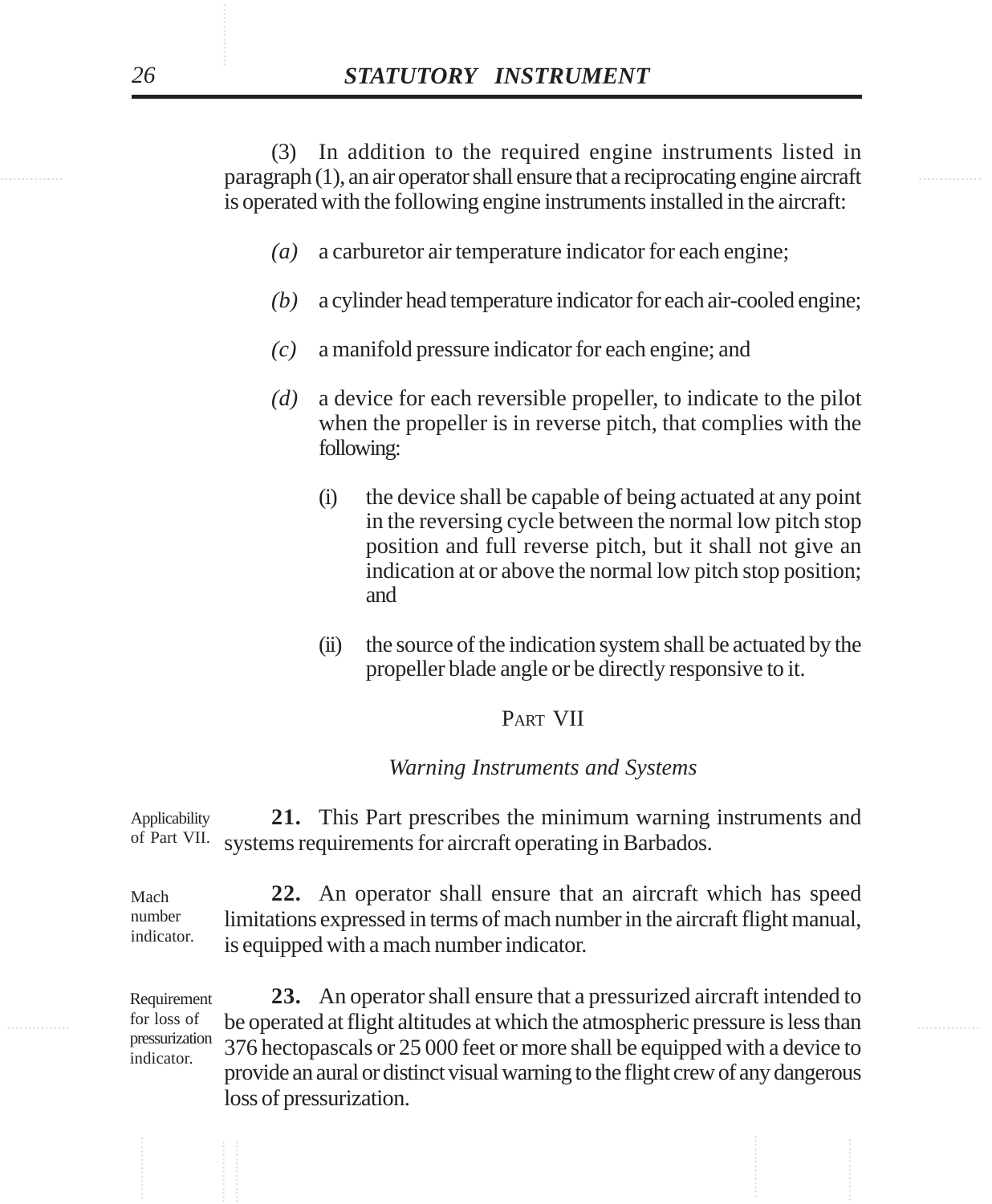**STATUTORY INSTRUMENT** 27<br>
24. (1) An air operator shall ensure that an aeroplane in which he Landing<br>
conducts operations which has a landing gear, also has a landing gear aural gear aural 24. (1) An air operator shall ensure that an aeroplane in which he Landing conducts operations which has a landing gear, also has a landing gear aural gear aural warning system that gives continuous aural warning under the following  $\frac{w_{\text{training}}}{\text{device}}$ conditions: device.

> *(a)* for aeroplanes with an established approach wing-flap position, whenever the wing flaps are extended beyond the maximum certified approach climb configuration position in the aeroplane flight manual and the landing gear is not fully extended and locked; and

> *(b)* for aeroplanes without an established approach climb wing flap position, whenever the wing flaps are extended beyond the position at which landing gear extension is normally performed and the landing gear is not fully extended and locked.

(2) A flap position-sensing unit utilized in paragraph (1) may be installed at any suitable place on the aeroplane.

(3) The landing gear aural warning system required in paragraph (1) shall not be capable of manual shut-off.

(4) Where an aeroplane has a throttle activated device installed, the air operator of the aeroplane shall in addition, ensure that it has a landing gear aural warning system, which meets the requirements of this Regulation.

(5) The landing gear aural warning system of an aeroplane referred to in paragraph (4) may utilize any part of the throttle-actuated system as part of the landing gear aural warning system.

**25.** No air operator shall operate

- *(a)* a turbine propeller powered aeroplane with a maximum certified take-off mass in excess of 5 700 kilogrammes or having a maximum approved passenger seating configuration of more than 9 seats; or system.
- *(b)* a turbojet powered aeroplane,

Altitude alerting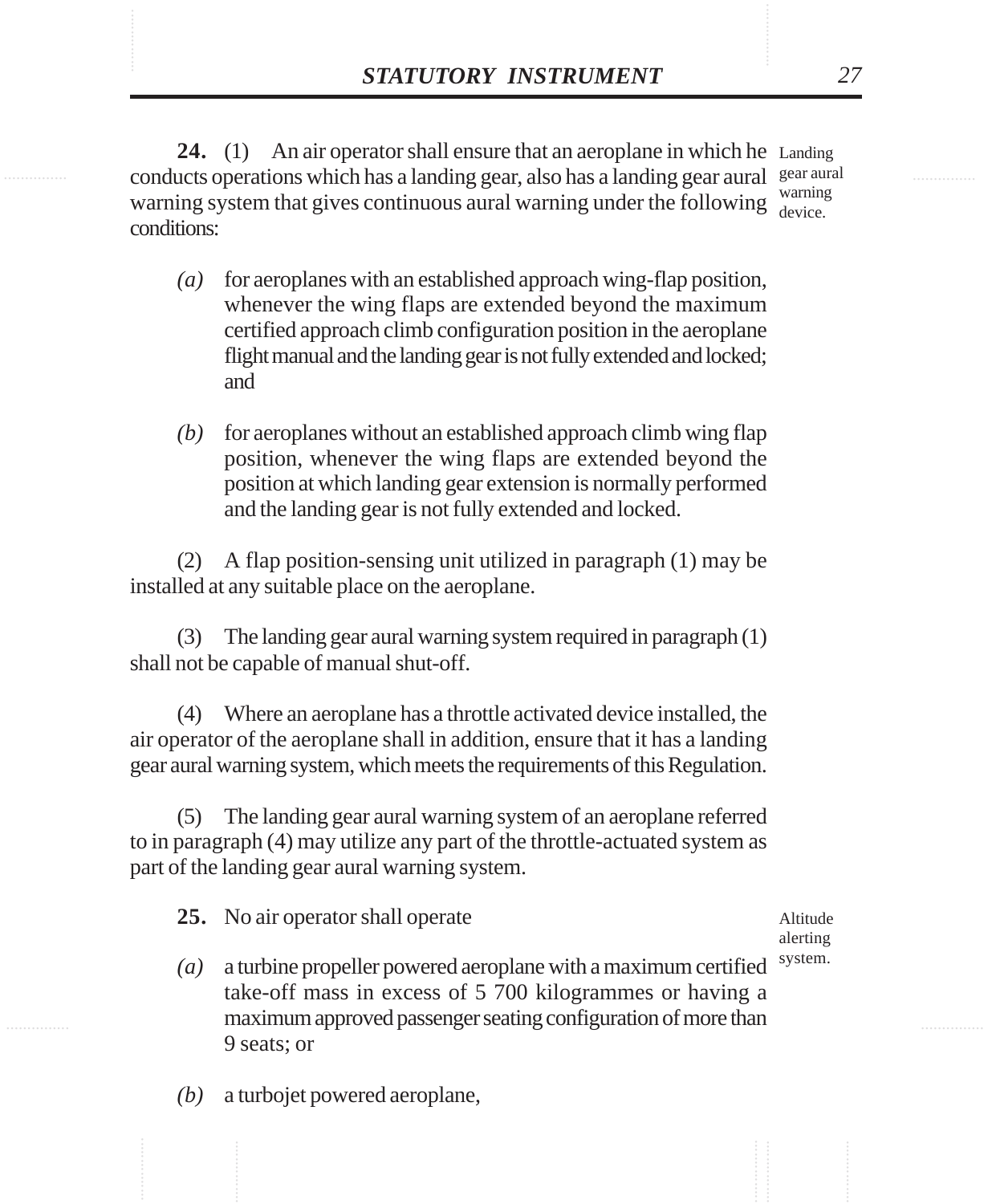**Example 12 Crew Crew Crew 2006** unless it is equipped with an alerting system capable of alerting the flight crew

- (i) upon approaching pre-selected altitude in either ascent or descent; and
- (ii) by at least an aural signal, when deviating above or below a pre-selected altitude.

(2) Where an operator is conducting operations in an aircraft in defined portions of airspace, based on a Regional Air Navigation Agreement and a vertical separation minimum of 1 000 feet is applied above FL 290, such aircraft shall be provided with equipment which

- *(a)* has been authorised by the Director for such operations;
- *(b)* is capable of providing an alert at a maximum threshold of plus or minus 300 feet to the flight crew when a deviation occurs from the selected flight level;
- *(c)* indicates to the flight crew the flight level being flown; and
- *(d)* automatically maintains a selected flight level and reports pressure-altitude.

Ground proximity warning system.

**26.** (1) No operator shall conduct operations in a turbineengined aeroplane having a maximum certified take-off mass in excess of 5 700 kilogrammes or having a maximum approved passenger seating configuration of more than 9 seats for which a certificate of airworthiness was first issued after 31st December, 2003 and all such aeroplane after 31st December, 2007, unless it is equipped with a ground proximity warning system which has a forward looking terrain avoidance function.

............... ............... minimum, by means of aural signals, which may be supplemented by visual (2) No operator shall conduct operations unless his aircraft has a ground proximity warning system which automatically provides, as a signals, timely and distinctive warning to the flight crew when the aircraft is in potentially hazardous proximity to the surface of the earth in the following circumstances: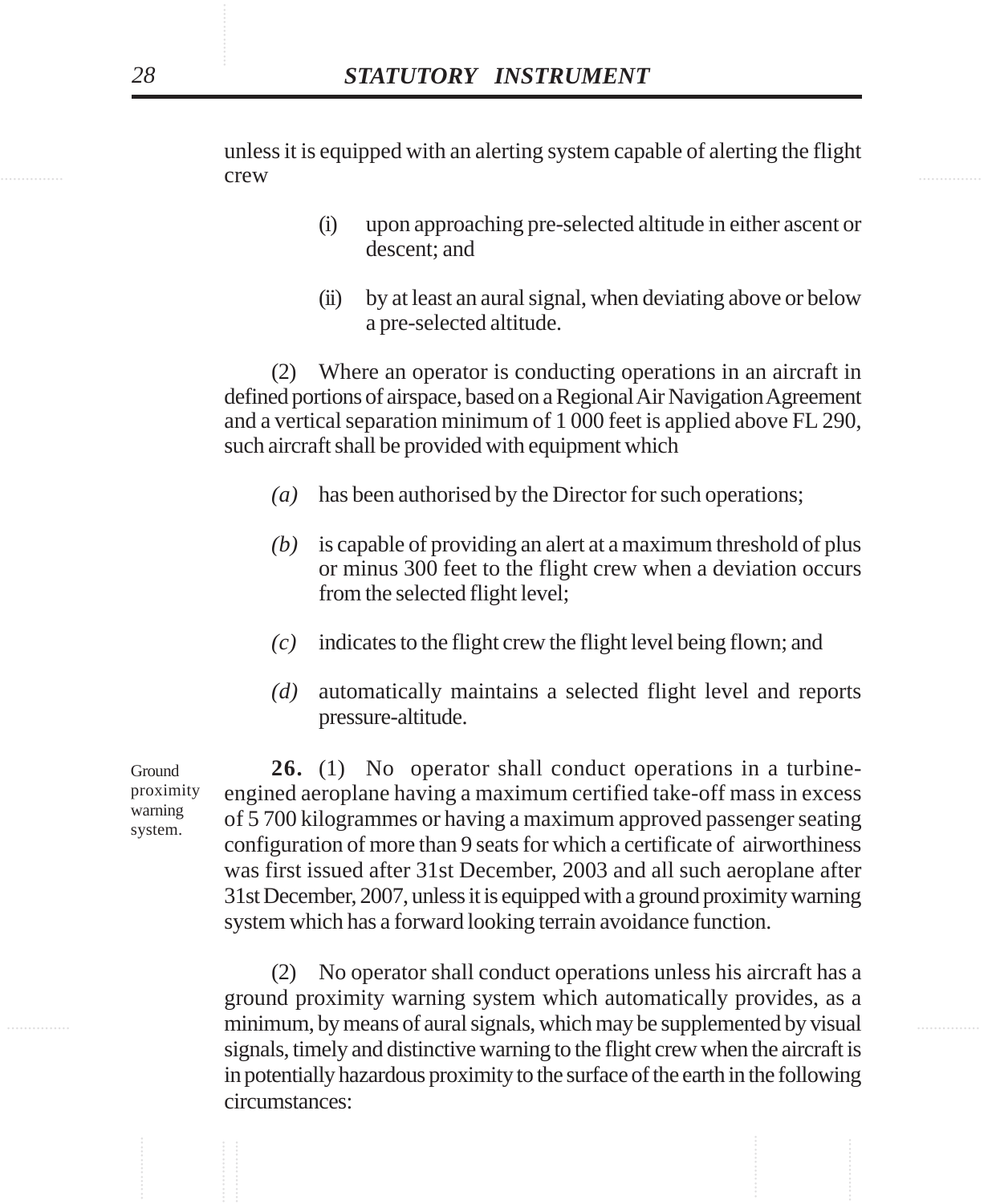*(a)* excessive descent rate;

*(b)* excessive altitude loss after take-off or go-around; and

*(c)* unsafe terrain clearance.

(3) No air operator shall conduct operations in a turbineengined aeroplane with a maximum certified take-off mass in excess of 5 700 kilogrammes or having a maximum approved passenger seating configuration of more than 9 seats, unless it is equipped with a ground proximity warning system.

(4) No air operator shall conduct operations in a turbineengined aeroplane with a maximum certified take-off mass in excess of 15 000 kilogrammes or having a maximum approved passenger seating configuration of more than 30 seats, unless it is equipped with a ground proximity warning system which has a predictive terrain hazard warning function.

(5) No air operator shall conduct operations in a pistonengined aeroplane of a maximum certified take-off mass in excess of 5 700 kilogrammes or having a maximum approved passenger seating configuration of more than 9 passengers, unless it is equipped with a ground proximity warning system which provides the warnings specified in paragraph (6)*(a)* and *(c)*, warning of unsafe terrain clearance and a forward looking terrain avoidance function.

(6) No air operator shall conduct operations unless his aircraft has a ground proximity warning system which automatically provides, as a minimum, by means of aural signals, which may be supplemented by visual signals, timely and distinctive warning to the flight crew when the aircraft is in potentially hazardous proximity to the surface of the earth in the following circumstances:

- *(a)* excessive descent rate;
- *(b)* excessive terrain closure rate;
- *(c)* excessive altitude loss after take-off or go-around; and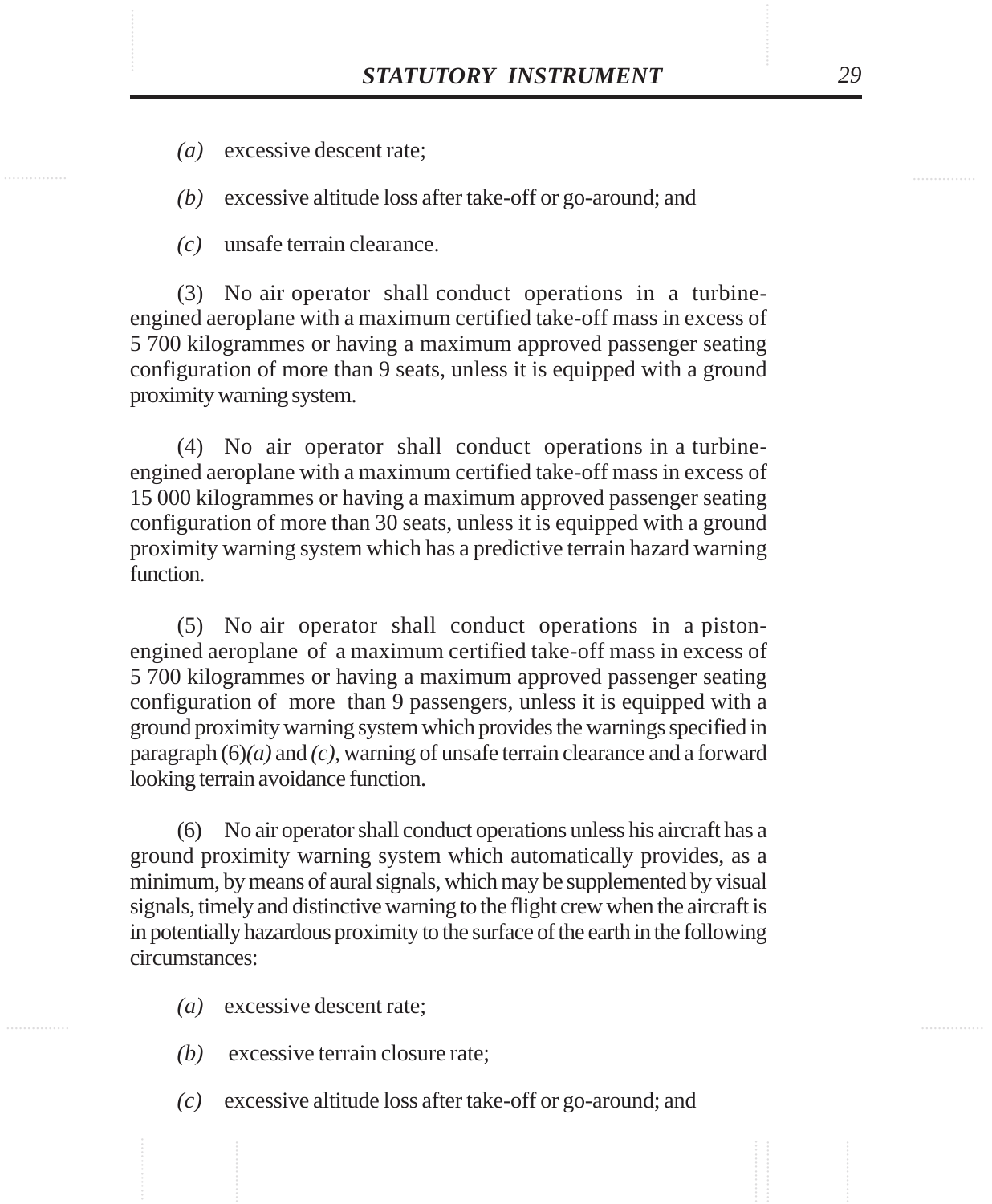- configuration where the configuration of the configuration where  $\sim$ *(d)* unsafe terrain clearance while the aircraft is not in landing
	- (i) the gear is not down and locked;
	- (ii) the flaps are not in a landing position; and
	- *(e)* excessive descent below the instrument glide path.

**27.** No air operator shall operate an aircraft in commercial air transport operations whenever such an aircraft is being operated at night or in instrument meteorological conditions in an area where a thunderstorm or other potentially hazardous weather condition, which may be detectable with an airborne weather radar, may be expected to occur along the route, unless the aircraft is equipped with airborne weather radar equipment. Airborne weather equipment.

### PART VIII

### *Flight Recorders*

**28.** This Part prescribes the minimum requirements for flight recorder systems installed on aircraft operating in Barbados. Applicability of Part VIII.

**29.** (1) No operator shall conduct operations in an aircraft in Barbados unless the aircraft is equipped with the applicable flight recorder system specified for such aircraft under this Regulation. Flight recorder system requirements.

> (2) An operator shall ensure that the flight recorder system required in paragraph (1) shall

- *(a)* be comprised of, where applicable,
	- (i) a flight data recorder system;
- ............... ............... (ii) a cockpit voice recorder system; or
	- (iii) both;

radar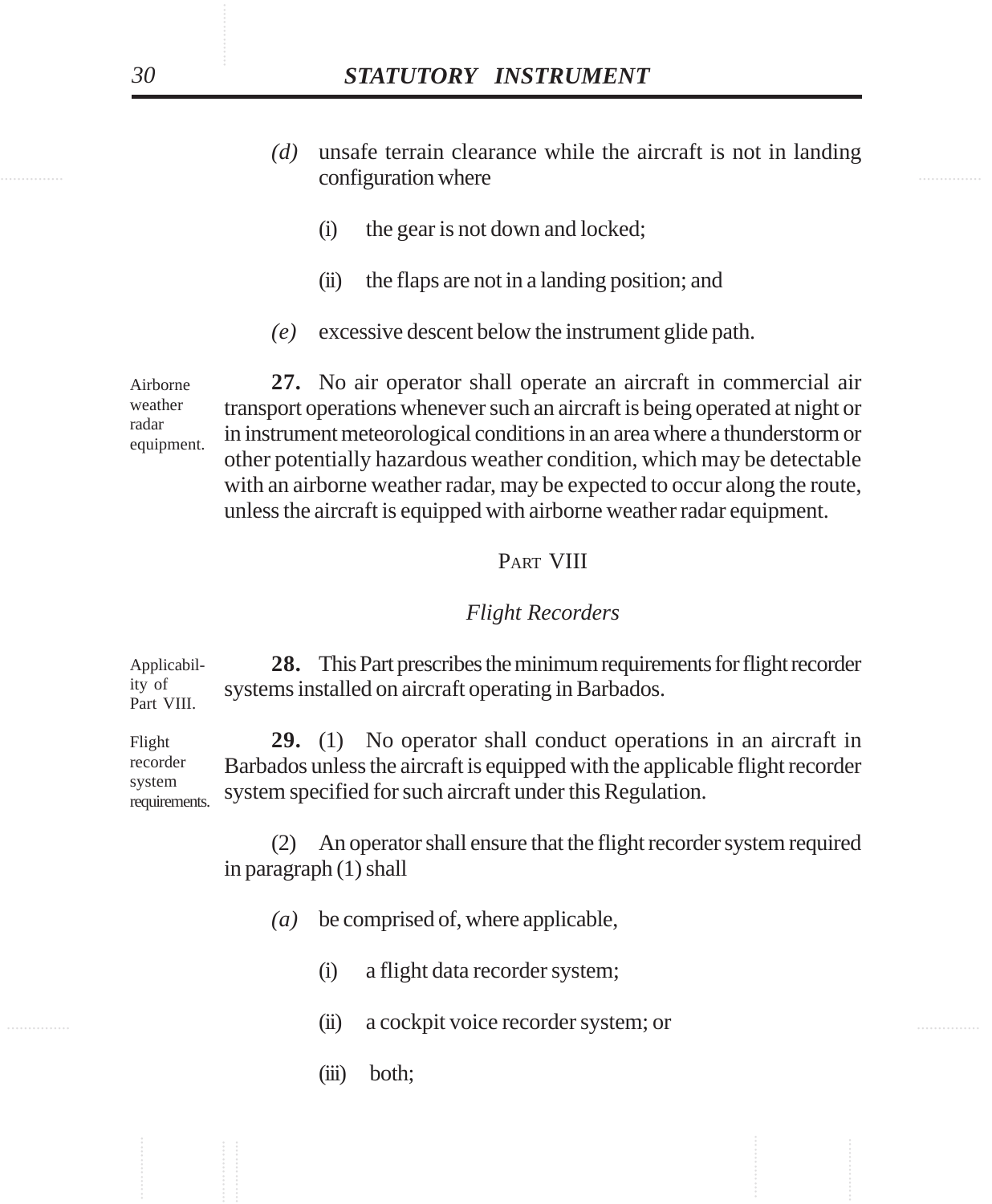- **STATUTORY INSTRUMENT** 31<br>(b) be constructed, located and installed on the aircraft so as to provide maximum practical protection for the recordings to ensure *(b)* be constructed, located and installed on the aircraft so as to provide maximum practical protection for the recordings to ensure that the recorded information can be preserved, recovered and transcribed;
	- *(c)* be calibrated, where required by the Director;
	- *(d)* meet the specifications approved or accepted by the Director for protection from fire and destruction as a result of a crash; and
	- *(e)* not be switched off or disabled during flight time.

(3) An operator shall ensure that where a flight recorder system utilizes a combination of a flight data recorder and a cockpit voice recorder contained in a single unit to meet the flight recorder equipment requirements, such combination recorders shall be installed in accordance with these Regulations.

(4) An operator shall ensure that, where an aircraft accident or incident occurs, the flight recorder system on board the aircraft is de-activated by the pilot in command upon completion of flight time so as to preserve data.

(5) No person shall re-activate a flight recorder system under paragraph (4) before the examination of such system and approval has been granted to re-activate the system by the authority responsible for the investigation of the aircraft accident or incident.

(6) An operator of an aircraft involved in an accident or incident shall comply with the instructions of the authority responsible for investigating the aircraft accident or incident in the State conducting the investigation where, after giving due regard to the seriousness of the aircraft accident or incident and the circumstances, the authority responsible for investigating the accident or incident requires the operator to remove the cockpit voice recorder and the flight data recorder units from the aircraft.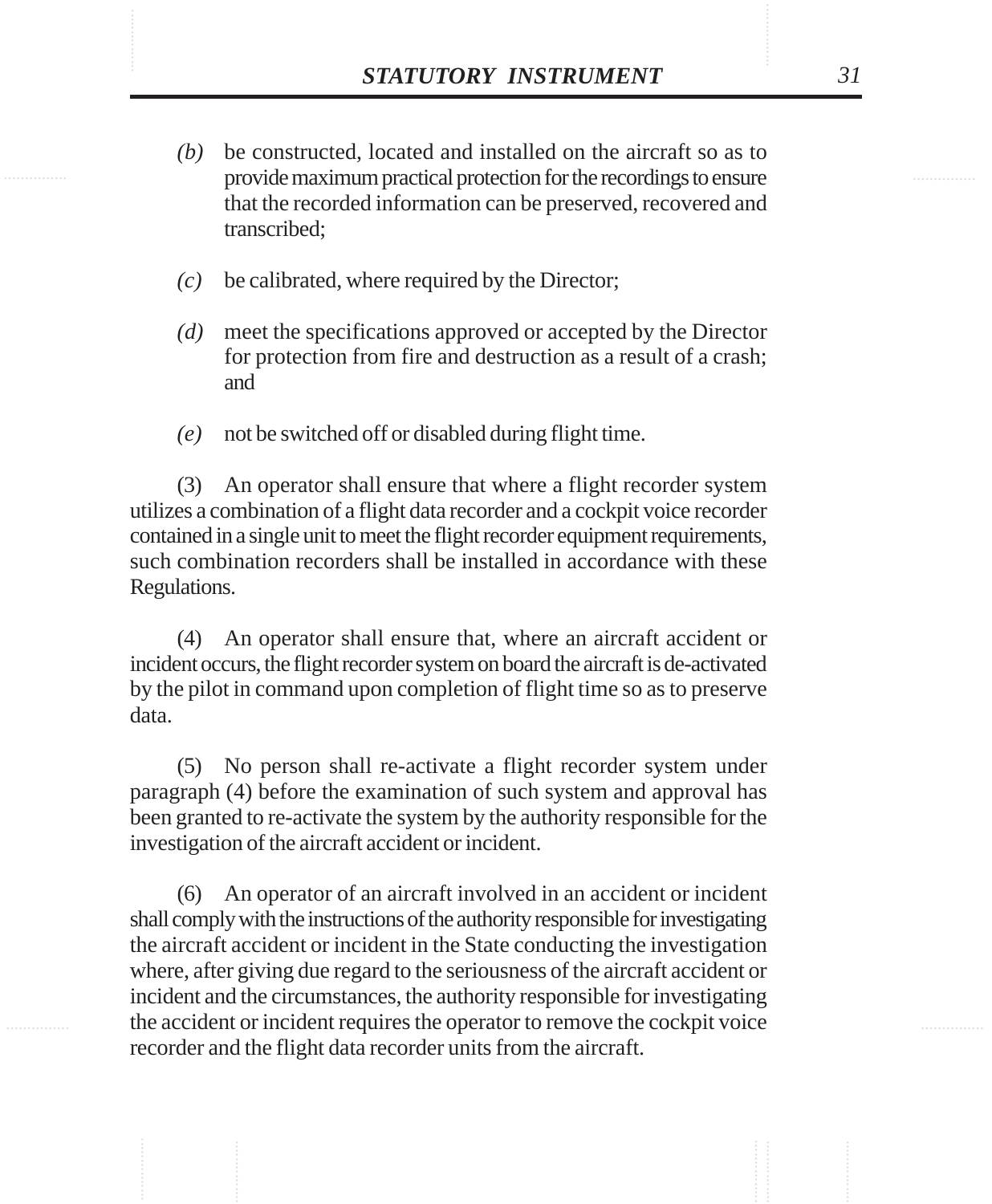incident specified in paragraph (4), in general aviation operations shall ensure (7) The pilot in command of an aircraft involved in an accident or the preservation of all related flight recorder records, and if necessary the associated flight recorders, and their retention in safe custody pending their disposition by the authority responsible for investigating the accident or incident.

> (8) An operator shall ensure that operational checks and evaluations of recordings from the flight data recorder and cockpit voice recorder systems are conducted once every 12 months to ensure the continued serviceability of the recorders.

> (9) In order to facilitate the location and identification of the cockpit voice recorder and flight data recorder units of a flight recorder system required in paragraph (1) where an aircraft incident or accident occurs, an operator shall ensure such cockpit voice recorder and flight data recorder units

- *(a)* are either bright orange or bright yellow in colour;
- *(b)* have reflective tape affixed to the external surface to facilitate their location under water; and
- *(c)* have an approved underwater locating device on or adjacent to each unit, which is secured in such a manner, that it is not likely to be separated during a crash impact.

**30.** (1) No operator shall operate the following unless it is equipped with a cockpit voice recorder system installed for the recording of the aural environment on the cockpit during flight time:

- *(a)* an aeroplane with a maximum certified take-off mass of over 5 700 kilogrammes, for which a certificate of airworthiness was first issued after 31st December, 1986; and
- *(b)* a helicopter with a maximum certified take-off mass of 3 180 kilogrammes, for which a certificate of airworthiness was first issued after 31st December, 1986.

Cockpit voice recorder system requirements.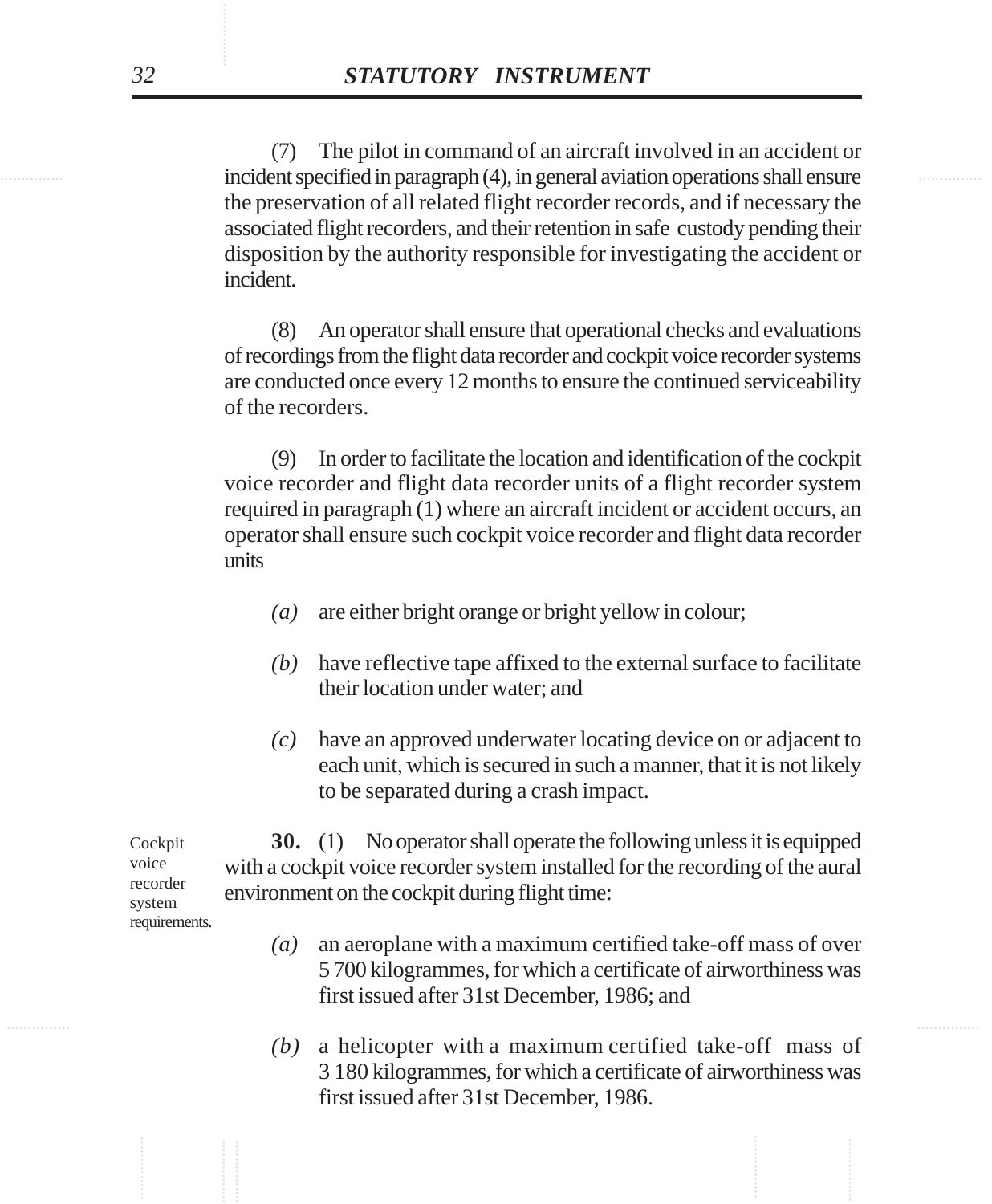**STATUTORY INSTRUMENT** 33<br>
(2) No air operator shall operate the following aircraft unless it is<br>
equipped with a cockpit voice recorder system installed for the recording of (2) No air operator shall operate the following aircraft unless it is equipped with a cockpit voice recorder system installed for the recording of the aural environment on the cockpit during flight time:

- *(a)* a multi-engine turbine-powered aeroplane with a maximum certified take-off mass of 5 700 kilogrammes and less, for which an individual certificate of airworthiness was first issued after 31st December, 1989;
- *(b)* a turbine-engined aeroplane with a maximum certified take-off mass of over 5 700 kilogrammes, for which the prototype was certified by the State of manufacture after 30th September, 1969 and for which the individual certificate of airworthiness was first issued before 1st January, 1987; and
- *(c)* a helicopter with a maximum certified take-off mass of over 5 700 kilogrammes, for which an individual certificate of airworthiness was first issued before 1st January, 1987.

(3) Where a helicopter under this Regulation, is not equipped with a flight data recorder system, the operator or air operator, as applicable, shall ensure that at least the main rotor speed is recorded on one track of the cockpit voice recorder system.

**31.** An operator shall ensure that a cockpit voice recorder system Duration of installed in an aircraft on which he conducts operations is capable of recording recordings information during the last 30 minutes of operation of the aircraft, except where a cockpit voice recorder system is installed in

of a cockpit voice recorder system.

- *(a)* an aeroplane with a maximum certified take-off mass of over 5 700 kilogrammes, for which the individual certificate of airworthiness was first issued after 1st January, 2003; and
- *(b)* a helicopter for which the individual certificate of airworthiness was first issued after 1st January, 2003, shall be capable of recording information of the operations during at least the last 2 hours of operation.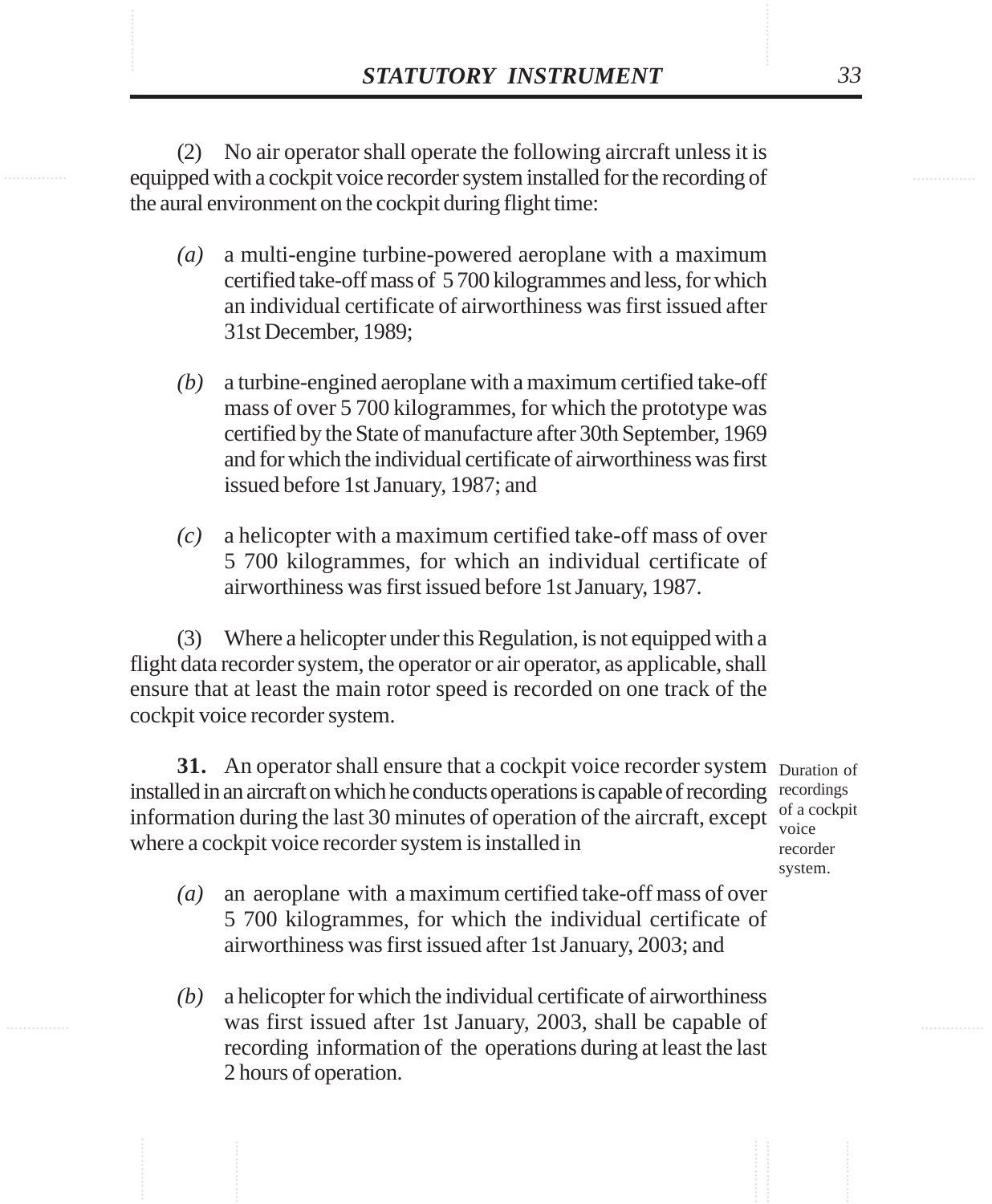............... ............... Recording of data link communication.

- **32.** (1) An operator shall ensure that an aircraft
- *(a)* in which he conducts operations and for which an individual certificate of airworthiness is first issued after 1st January, 2005;
- *(b)* that utilizes data link communications has a cockpit voice recorder,

records on a flight recorder system all data link communications to and from the aircraft.

(2) An operator shall ensure that from 1st January, 2007, that an aircraft in which he conducts operations, and which utilizes data link communications and has a cockpit voice recorder, records on a flight recorder system all data link communications to and from the aircraft.

(3) An operator referred to in paragraphs (1) and (2) shall ensure that the minimum recording duration is equal to the duration of the cockpit voice recorder system, and is correlated with the recorded cockpit audio.

(4) An operator shall ensure that where a data link communication specified in paragraphs (1) and (2), is installed on the aircraft, sufficient information can be recorded on the flight recorder system to derive the content of the data link communication message and whenever practical, the time the message was displayed to or generated by the crew.

**33.** (1) An operator shall ensure that a flight data recorder system required by these Regulations records the parameters required to determine accurately Requirements for flight data recorder system.

- *(a)* the aeroplane flight path, speed, altitude, engine power
	- (i) configuration and operations specified in the Instruments and Equipment Standards for a Type I flight data recorder;
	- (ii) configuration and operations specified in the Instruments and Equipment Standards for a Type IA flight data recorder;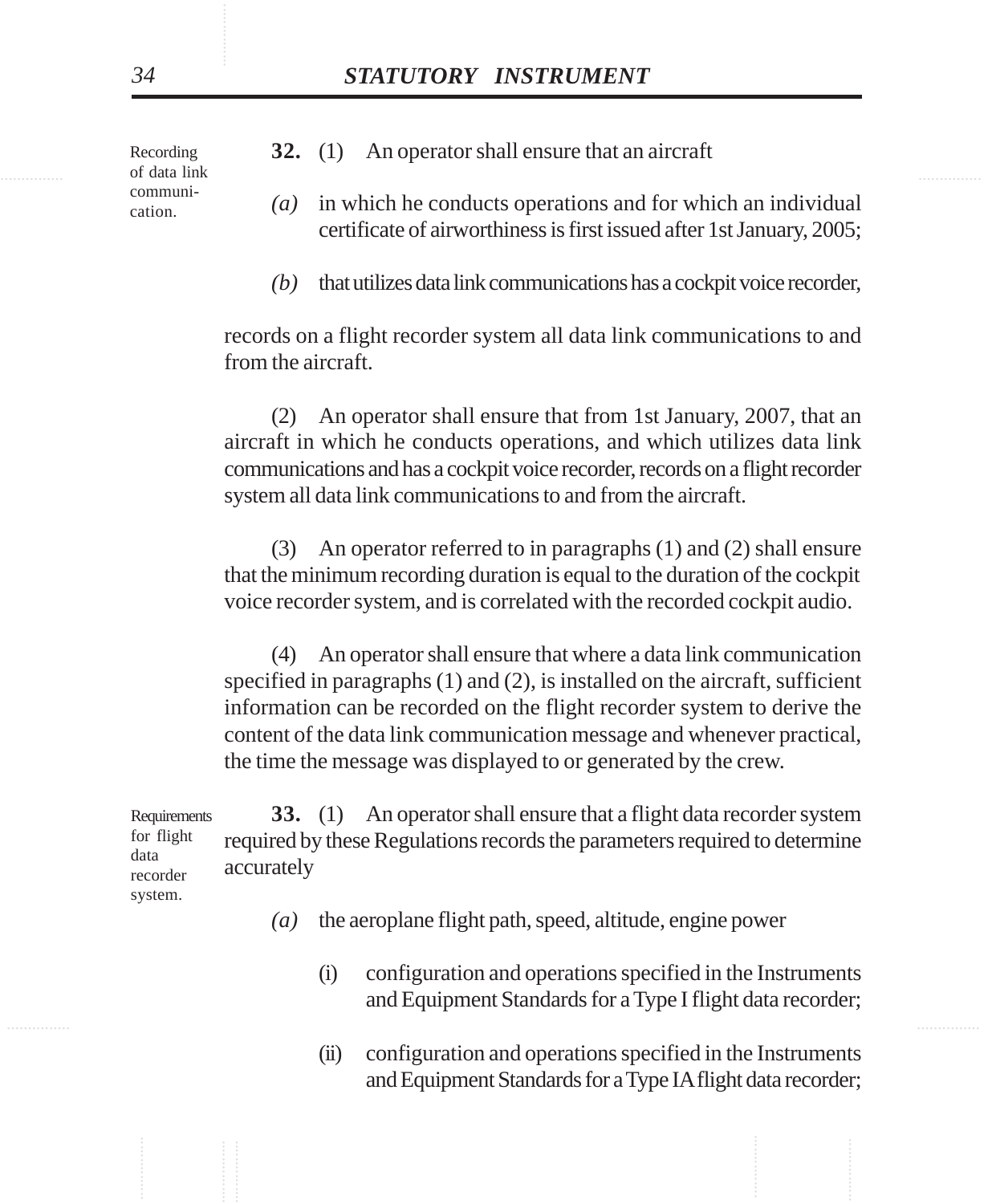- **STATUTORY INSTRUMENT** 35<br>
(iii) configuration of lift and drag devices specified in the<br>
Instruments and Equipment Standards for a Types II and (iii) configuration of lift and drag devices specified in the Instruments and Equipment Standards for a Types II and IIA flight data recorder;
	- *(b)* the helicopter flight path, speed, altitude, engine power
		- (i) and operations specified in the Instruments and Equipment Standards for a Type IV flight data recorder;
		- (ii) configuration and operations specified in the Instruments and Equipment Standards for a Type IVA flight data recorder; or
		- (iii) specified in the Instruments and Equipment Standards for a Type V flight data recorder.

(2) An operator shall ensure when conducting operations on an aeroplane for which the individual certificate of airworthiness

- *(a)* was first issued after 31st December, 1988 and with a maximum certified take-off mass of over 27 000 kilogrammes that the aeroplane is equipped with a Type I flight data recorder;
- *(b)* is first issued after 1st January, 2005 and with a maximum certified take-off mass of over 5 700 kilogrammes that the aeroplane is equipped with a Type IA flight data recorder; and
- *(c)* was first issued after 31st December, 1988 and with a maximum certified take-off mass of over 5 700 kilogrammes up to and including 27 000 kilogrammes that the aeroplane is equipped with a Type II flight data recorder.

(3) An air operator shall ensure when conducting operations in a turbine-engined aeroplane with a maximum certified take-off mass of over 5 700 kilogrammes and for which a certificate of airworthiness was first issued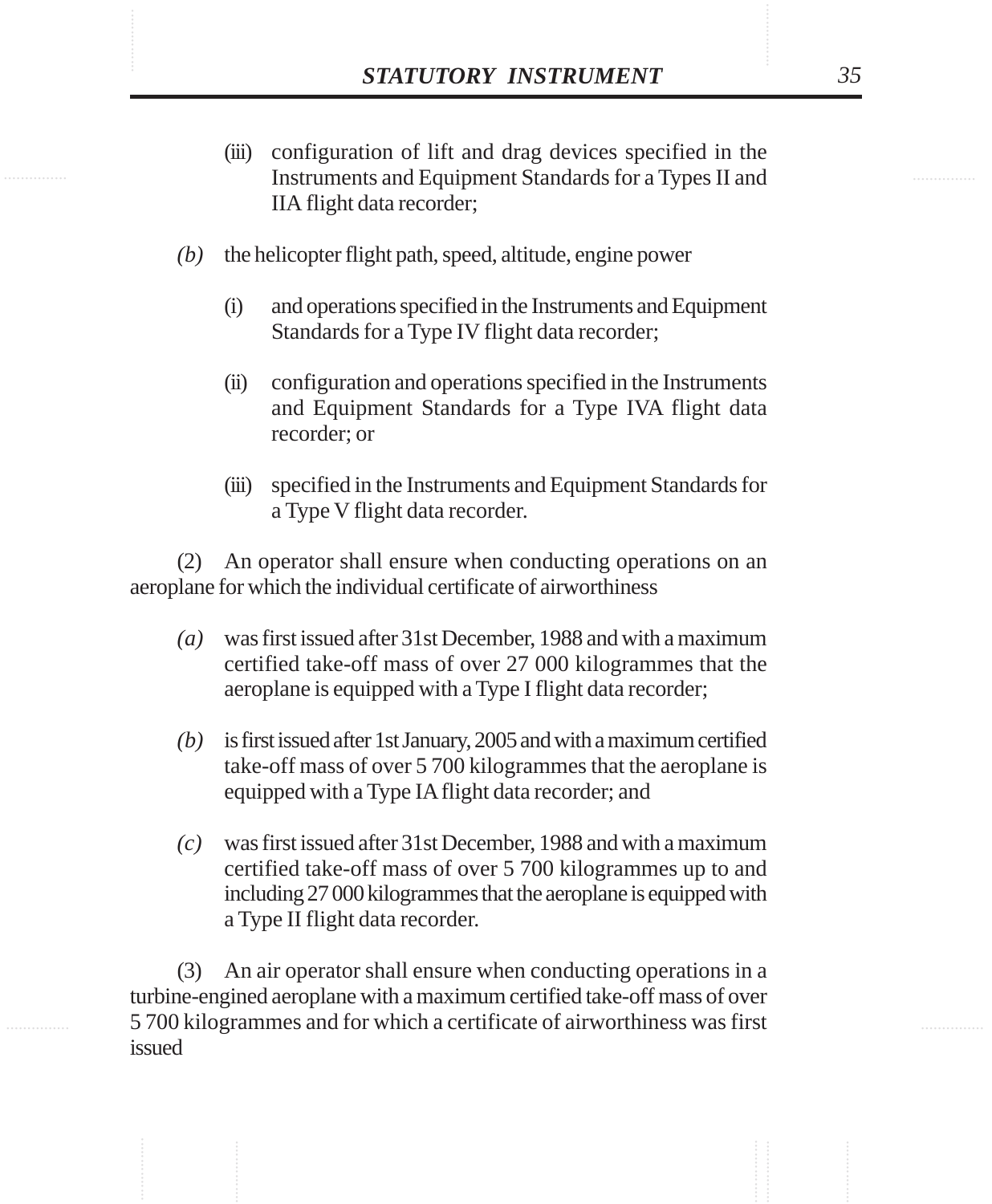- examples are replane is equipped with a flight data recorder to record the *(a)* after 31st December, 1986 but before 1st January, 1989, that the parameters required to determine accurately time, altitude, airspeed, normal acceleration and heading and such additional parameters as are necessary to determine pitch altitude, roll altitude, radio transmission keying and power on each engine;
	- *(b)* before 1st January, 1987, that the aeroplane is equipped with a flight data recorder to record time, altitude, airspeed, normal acceleration and heading.

(4) Notwithstanding paragraph (3), an air operator shall ensure when conducting operations in a turbine-engined aeroplane

- *(a)* with a maximum certified take-off mass of over 27 000 kilogrammes;
- *(b)* that is of a type of which the prototype was certified by the State of Design after 30th September, 1969;
- *(c)* and the individual certificate of airworthiness was issued after 31st December, 1986 but before 1st January, 1989, that the aeroplane is to be equipped with a Type II flight data recorder system.

(5) An air operator shall ensure that when conducting operations in a turbine-engined aeroplane

- *(a)* with a maximum certified take-off mass of over 27 000 kilogrammes;
- *(b)* that is of a type for which its prototype was certified by the State of Design of the aeroplane after 30th September, 1969;
- *(c)* for which an individual certificate of airworthiness was issued before 1st January, 1987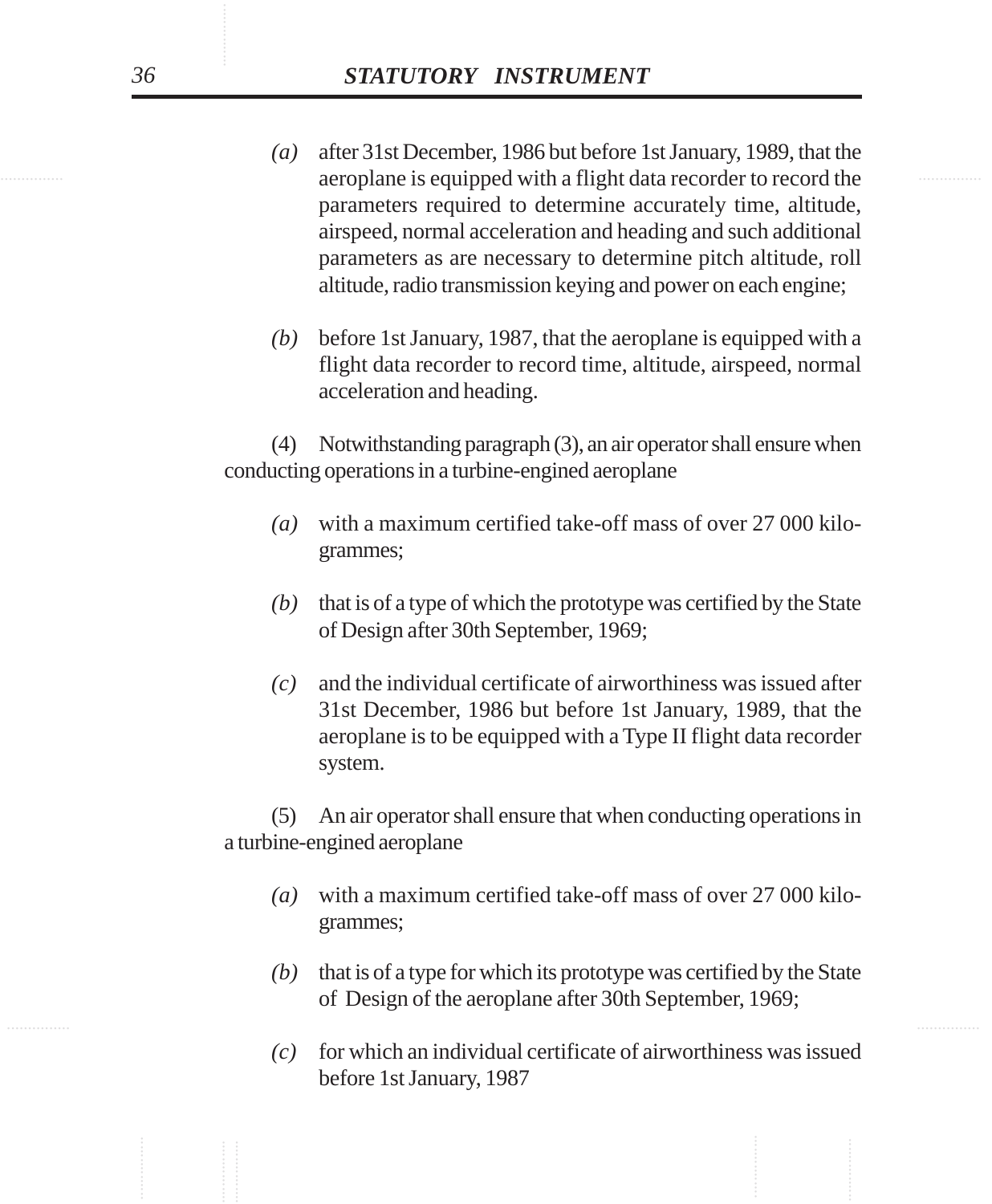**STATUTORY INSTRUMENT** 37<br>that such turbine-engined aeroplane is equipped with a flight data recorder<br>system to record in addition to time. altitude. airspeed. normal acceleration that such turbine-engined aeroplane is equipped with a flight data recorder system to record in addition to time, altitude, airspeed, normal acceleration and heading, such parameters as are necessary to meet the objectives of determining

- (i) the altitude of the aeroplane in achieving the flight path of such aeroplane; and
- (ii) the basic forces acting upon the aeroplane resulting in the achieved flight path and the origin of the basic forces.

(6) An air operator shall ensure that when conducting operations in a multi-engined turbine-powered aeroplane with a maximum certified takeoff mass of 5 700 kilogrammes or less and which was first issued a certificate of airworthiness after 31st December, 1989, that such multi-engined turbineengined aeroplane is equipped with a Type IIA flight data recorder.

(7) An operator shall ensure that when conducting operations on a helicopter for which a certificate of airworthiness was first issued

- *(a)* after 31st December, 1988 and with a maximum certified takeoff mass of over 7 000 kilogrammes that such helicopter is equipped with a Type IV flight data recorder;
- *(b)* after 31st December, 1988 and with a maximum certified takeoff mass of over 2 700 kilogrammes up to and including 7 000 kilogrammes that such helicopter is equipped with a Type V flight data recorder; and
- *(c)* after 1st January, 2005 and with a maximum certified take-off mass of over 3 180 kilogrammes that such helicopter is equipped with a Type IVA flight data recorder.

(8) No operator shall use on his aircraft a flight data recorder system which utilizes

*(a)* engraving metal foil;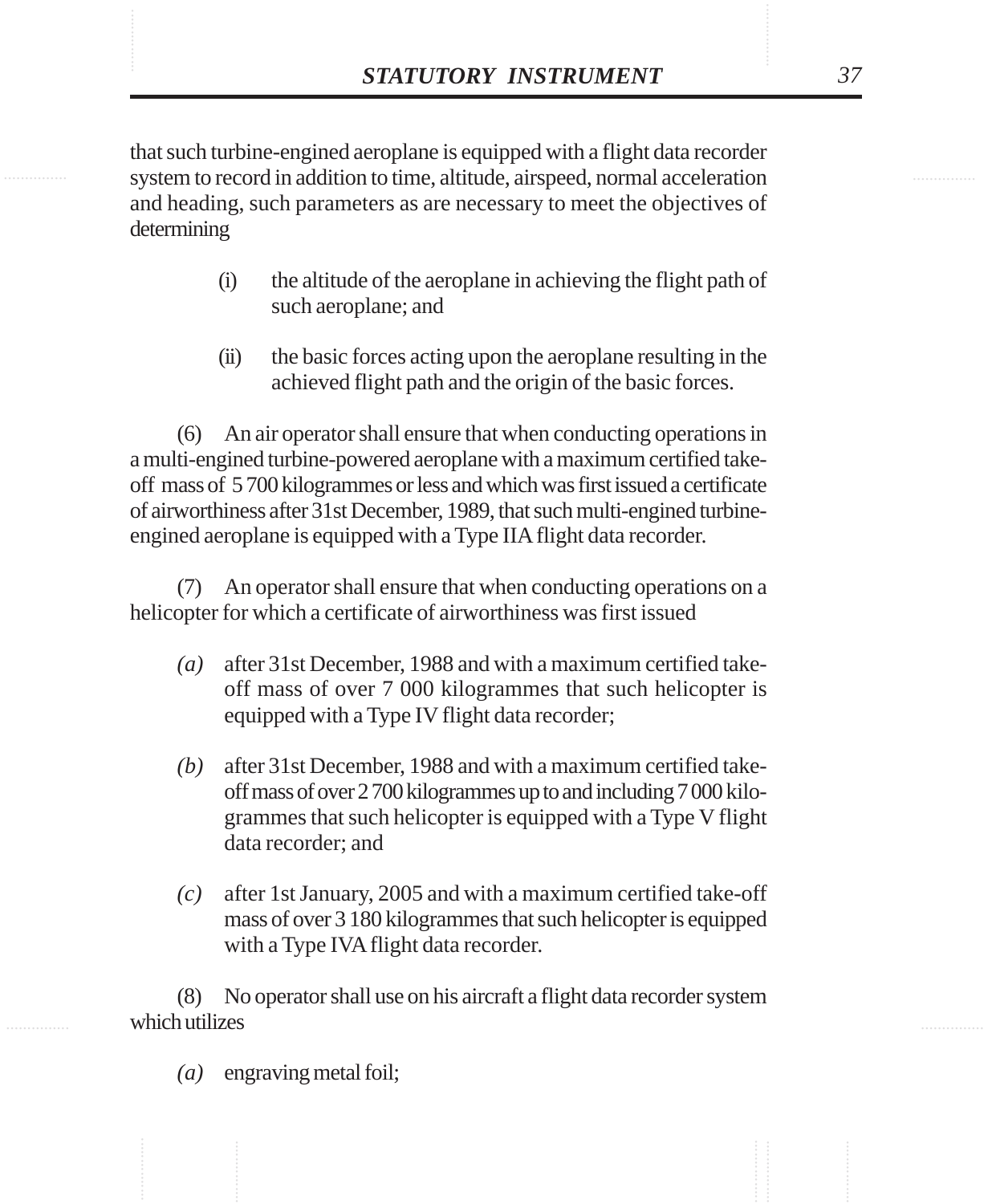- *(b)* analogue frequency modulation; or
- *(c)* photographic film.

**34.** (1) An aeroplane with a maximum certified take-off mass of over 5 700 kilogrammes and which is required to be equipped with a flight data recorder unit and a cockpit voice recorder unit, may alternatively be equipped with two combined cockpit voice recorder and flight data recorder units. Alternative flight recorder system.

> (2) A multi-engined turbine-engined aeroplane with a maximum certified take-off mass of 5 700 kilogrammes or less, which is required to be equipped with

- *(a)* a flight data recorder unit or a cockpit voice recorder unit; or
- *(b)* a flight data recorder unit and a cockpit voice recorder unit, may alternatively be equipped with a single combined cockpit voice recorder and flight data recorder unit.

(3) A helicopter with a maximum certified take-off mass over 2 700 kilogrammes which is required to be equipped with

- *(a)* a flight data recorder unit or a cockpit voice recorder unit; or
- *(b)* a flight data recorder unit and a cockpit voice recorder unit,

may alternatively be equipped with a single combined cockpit voice recorder and flight data recorder unit.

**Existen. System. System. System. System.** *By All the System of All the System.* **<b>***By All the System. By All the System.* **<b>***By All the System. By All the System. By All the System.* **<b>***By All the Syste* **35.** An operator shall ensure that a flight data recorder system installed in the aircraft in which he conducts operations is capable of retaining recorded information for the duration specified for such flight recorder data recorder set out in the Instruments and Equipment Standards. Duration of recordings of a flight data recorder system.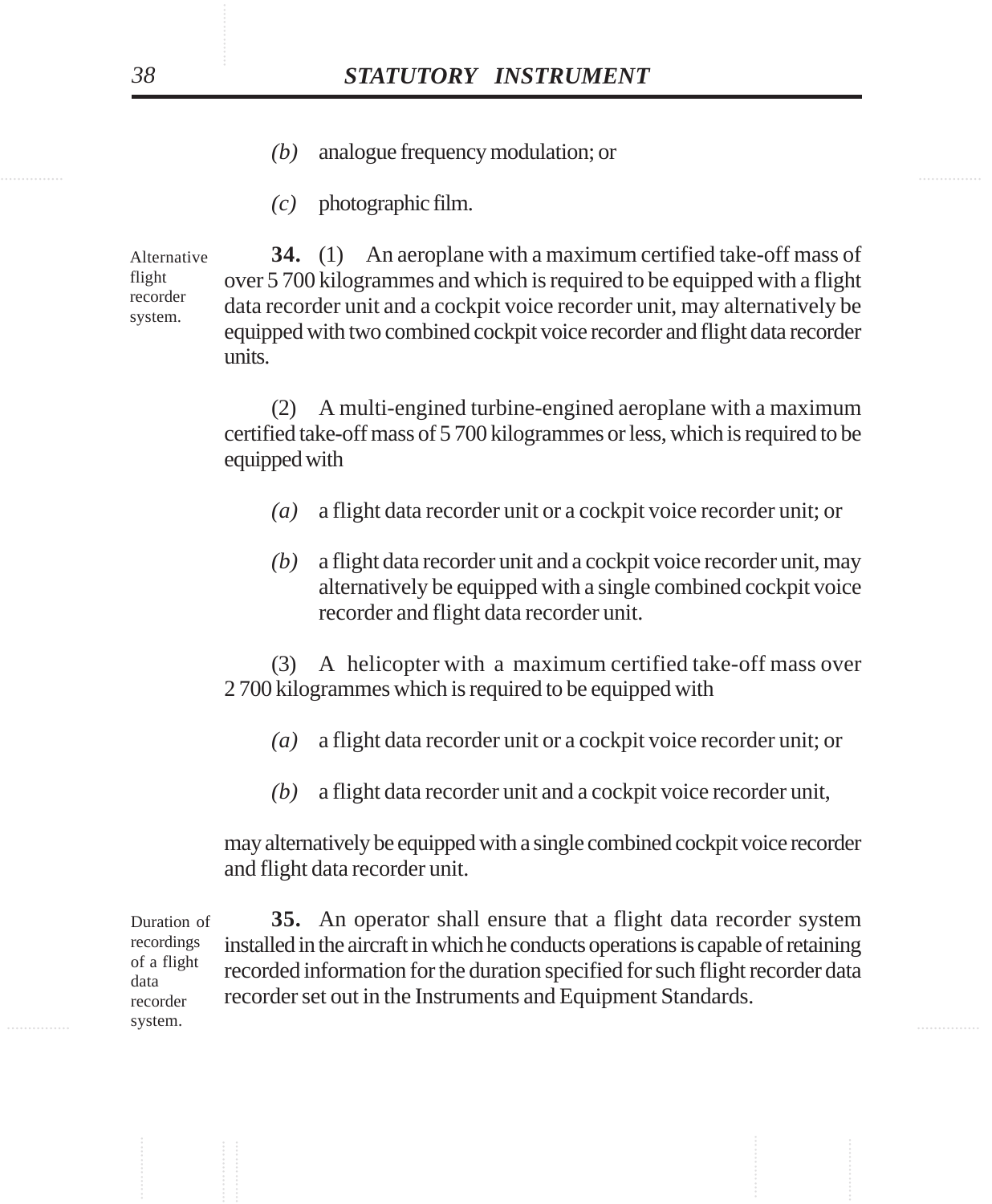# PART IX

### *Emergency, Rescue and Survival Equipment*

**36.** This Part prescribes the minimum requirements for emergency, Applicability rescue and survival equipment for aircraft operating in Barbados. of Part IX.

**37.** An operator shall ensure that emergency and flotation equipment Emergency on an aircraft on which he intends to or conducts operations is equipment.

- *(a)* readily accessible to the crew and stored so as to facilitate easy access during emergencies;
- *(b)* clearly identified and marked to indicate the procedures for use;
- *(c)* marked with the date of its last and next inspection date; and
- *(d)* marked as to contents when carried in a compartment or container.

**38.** (1) An air operator shall ensure that when conducting operations Emergency in a passenger-carrying aeroplane that exit equipment.

- *(a)* each passenger emergency exit, the exit's means of access and its means of opening are conspicuously marked by a sign visible to the crew and passengers approaching along the main passenger aisle; and
- *(b)* the means of opening each passenger emergency exit from the outside is marked on the outside of the aeroplane.

(2) An air operator shall ensure that a passenger-carrying aeroplane in which he conducts or intends to conduct operations has an emergency lighting system, independent of the main lighting system that

*(a)* illuminates each passenger exit marking and locating sign;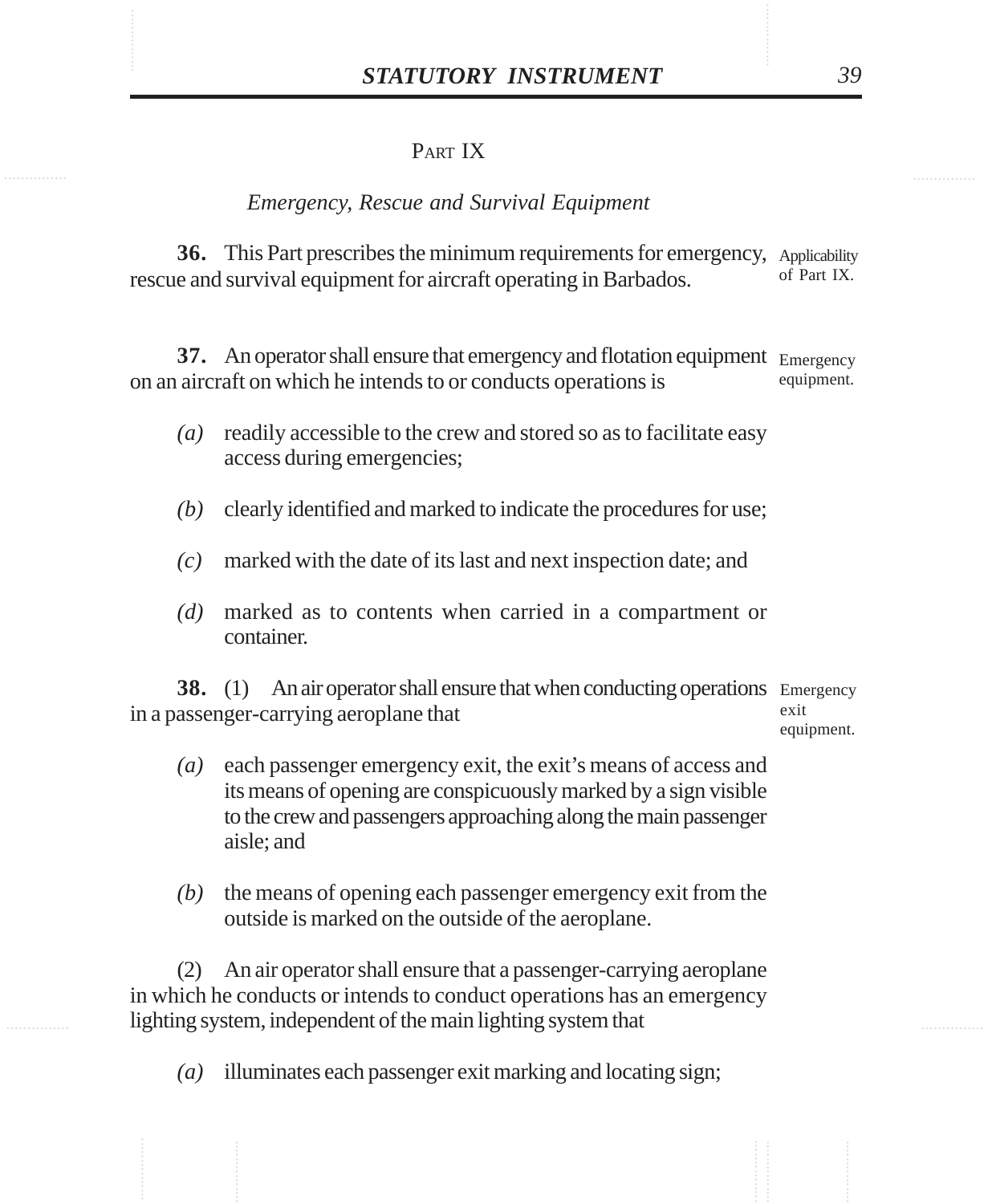- vision during an emergency; and *(b)* provides enough general lighting in the passenger cabin to allow
	- *(c)* includes floor proximity emergency escape path lighting systems.

(3) An air operator shall ensure that a passenger-carrying aeroplane in which he conducts or intends to conduct operations is equipped with an escape route that is slip resistant and meets the requirements under which the aeroplane was type certified.

(4) No air operator shall conduct operations in a land plane unless the emergency exits of such land plane, except emergency exits over the wings which are more then six feet from the ground, have an approved means to assist the crew and passengers in descending to the ground.

(5) In paragraph (4), the reference to "six feet from the ground" shall be the distance measured with the aeroplane on the ground and with its landing gear extended.

**39.** (1) No operator shall conduct operations in an aircraft over water or across land areas which have been designated by the Civil Aviation Authority of the State being overflown as areas in which search and rescue would be especially difficult, unless such aircraft is equipped with signalling devices as may be appropriate to the area overflown and which include Visual signaling devices and survival kits.

- *(a)* visual signals for use by intercepting and intercepted aircraft; and
- *(b)* at least one pyrotechnic signalling device for each life raft required for over water operations.

**Exercise 1 Assembly difficult, unless such aircraft is Exercise 2.1 Assembly difficult** (2) No operator shall conduct operations in an aircraft across land areas which have been designated by the Civil Aviation Authority of the State being overflown as areas in which search and rescue would be

> *(a)* equipped with enough survival kits for the number of occupants of the aircraft; and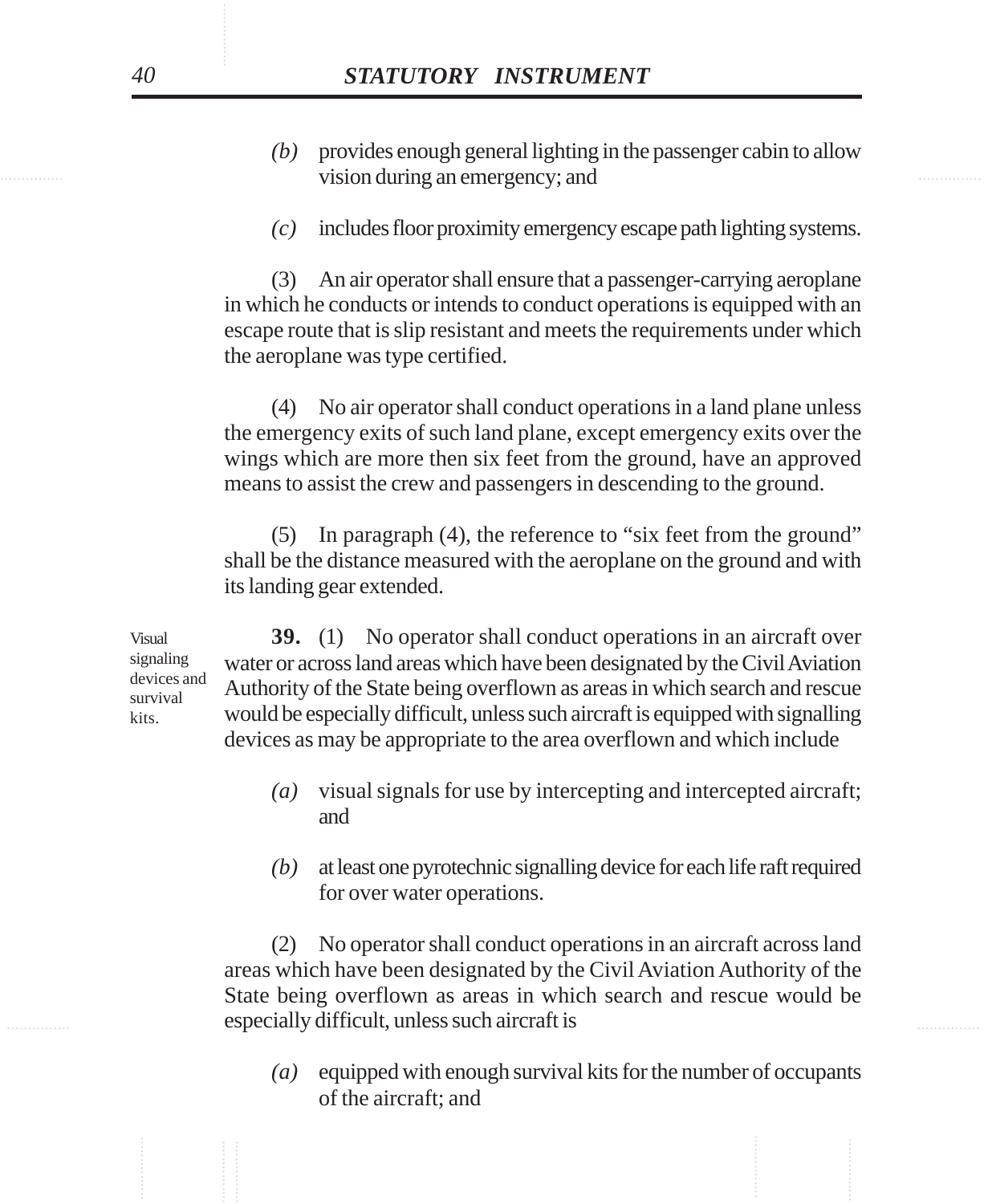STATUTORY INSTRUMENT 41<br>(b) is appropriately equipped for the route to be flown. *(b)* is appropriately equipped for the route to be flown.

> **40.** (1) No air operator shall conduct operations on an aircraft unless Portable the aircraft is equipped with portable fire extinguishers of a type acceptable fire extinto the Director, and accessible for use in the crew, passenger and cargo compartments. guishers.

- (2) A portable fire extinguisher referred to in paragraph (1) shall
- *(a)* have the type and quantity of extinguishing agent which is suitable for the kinds of fires likely to occur in the compartment where the extinguisher is intended to be used; and
- *(b)* be designed to minimize the hazard of toxic gas concentrations where used in an aircraft with passenger compartments.

(3) An air operator shall ensure that at least one portable fire extinguisher required in paragraph (1), is provided and available on an aircraft he operates or intends to operate and is positioned in the following manner:

- *(a)* in each Class E cargo compartment in an aircraft which is easily accessible to crew members during flight;
- *(b)* in each upper and lower lobe galley;
- *(c)* on the flight deck for use by the flight crew; and
- *(d)* in the passenger compartment of an aeroplane having a passenger seating capacity of 30 or less.

(4) An air operator shall ensure when conducting operations on an aeroplane having a passenger seating capacity of more than 30, such aeroplane has a minimum number of portable fire extinguishers conveniently located and uniformly distributed throughout the compartment as specified in the Instruments and Equipment Standards.

41. (1) No air operator shall conduct passenger-carrying operations Built-in fire on an aircraft unless each lavatory in the aircraft is equipped with a built-in extinguisher

in lavatory.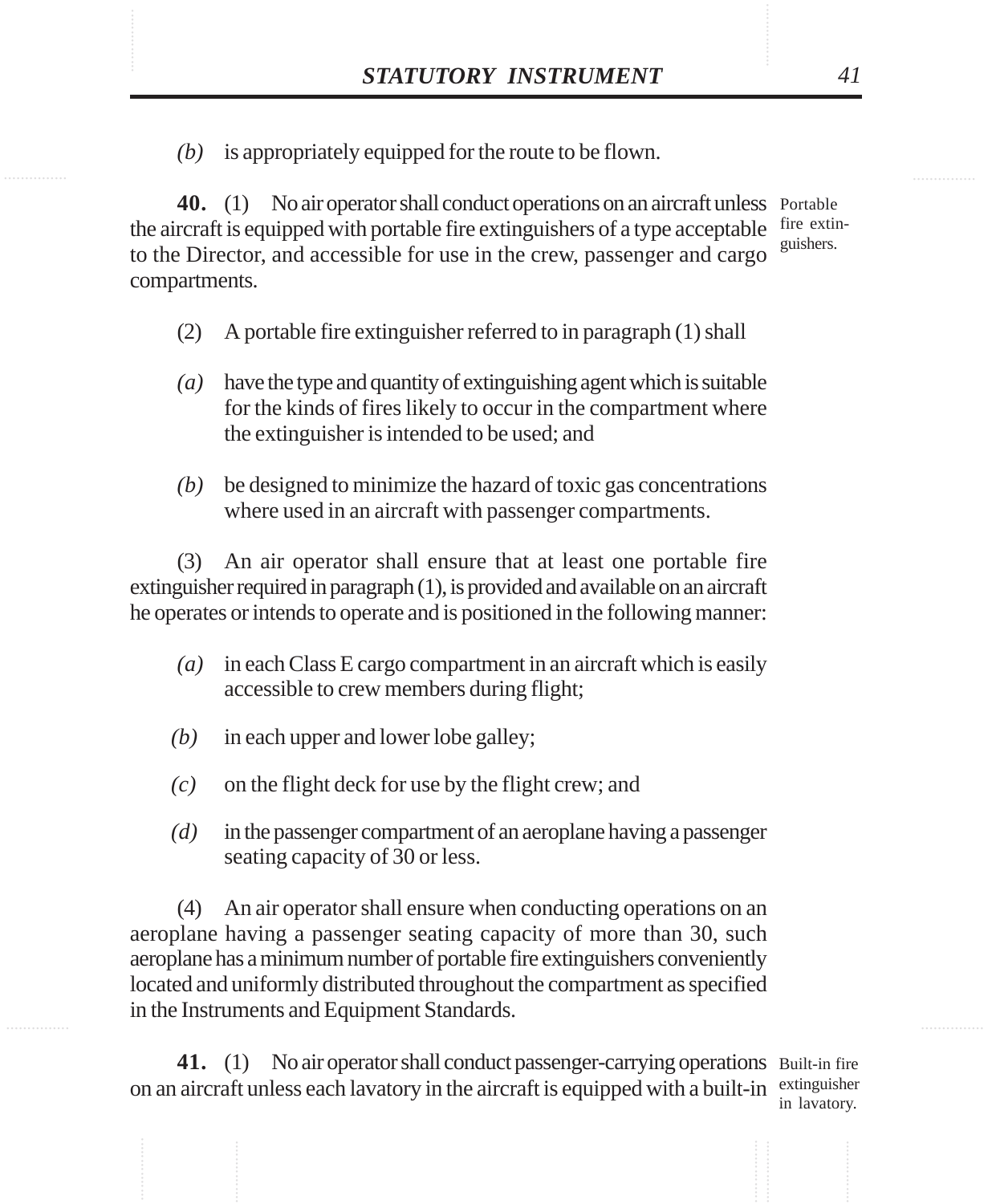receptacle for towels and paper within the lavatory. fire extinguisher of a type approved by the Director for each disposal

> (2) A built-in lavatory fire extinguisher referred to in paragraph (1) shall be designed to discharge automatically into each disposal receptacle upon occurrence of a fire in such receptacle.

**42.** No air operator shall conduct passenger-carrying operations on an aircraft unless each lavatory on the aircraft is equipped with a smoke detector system or equivalent system that provides Lavatory smoke detector.

- *(a)* a warning light in the cockpit; or
- *(b)* a warning light or aural warning in the passenger cabin, which would be readily, detected by a cabin attendant, taking into consideration the positioning of flight attendants throughout the passenger compartment during various phases of flight.
- **43.** No air operator shall conduct operations on an aeroplane with a maximum certified take-off mass in excess of 5 700 kilogrammes unless the aircraft is equipped with a crash axe appropriate to effective use in that type of aeroplane, that is stored in a place not visible to passengers on the aircraft. Crash axe.

**44.** (1) Where an operator installs break-in markings on the fuselage of an aircraft suitable for break-in by rescue crews in an emergency, such markings shall be either red or yellow and where necessary, outlined in white to contrast with the background. Marking of break-in points.

> (2) Where the corner markings of the break-in markings are more than two metres apart, intermediate lines 9 cm x 3 cm shall be inserted so that there is no more than two metres between adjacent markings.

............... ............... on an aircraft unless the aircraft is equipped with accessible first-aid kits **45.** (1) No air operator shall conduct passenger-carrying operations and where an aeroplane is authorised to carry more than 250 passengers, an approved emergency medical kit for treatment of injuries or medical emergencies that might occur during flight time or in minor accidents. emergency medical kit.

First-aid and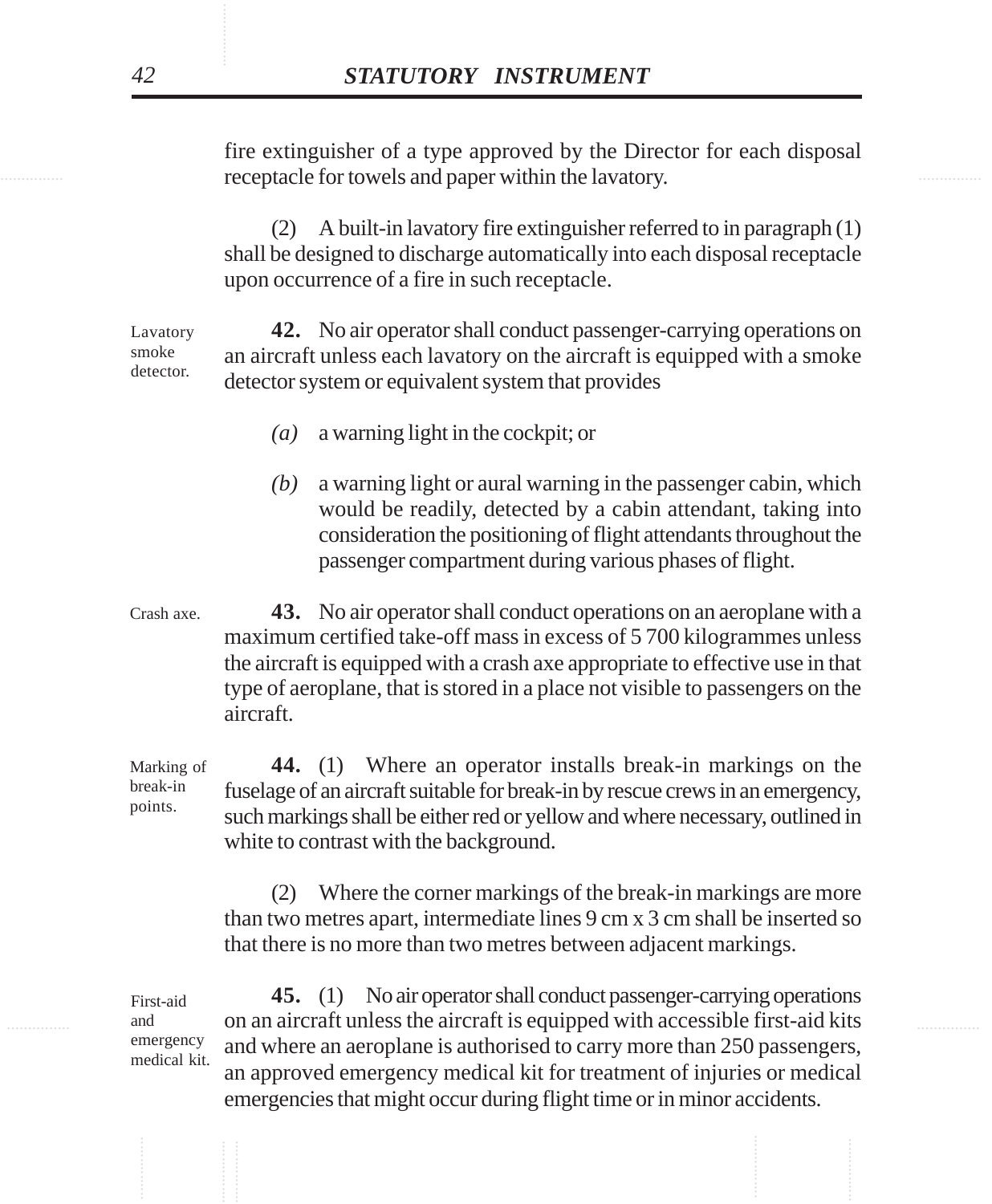**STATUTORY INSTRUMENT** 43<br>(2) The number of first-aid kits required on an aircraft referred to in<br>paragraph (1). shall be in proportion to the number of passenger seats on an (2) The number of first-aid kits required on an aircraft referred to in paragraph (1), shall be in proportion to the number of passenger seats on an aircraft as outlined in the Instruments and Equipment Standards.

> 46. (1) An operator shall ensure that where his aircraft operates oxygen at altitudes requiring the use of supplemental oxygen, or where the storage and atmospheric pressure is greater than  $10\,000$  feet in the cabin area, the  $\frac{\text{dispensing}}{\text{apparsing}}$ aircraft shall have adequate oxygen supply and dispensing apparatus stored.

apparatus.

(2) An operator shall ensure that the minimum rate of flow of oxygen supply and the oxygen apparatus referred to in paragraph (1) shall meet applicable airworthiness standards for the type certification in the transport category of the aircraft as specified by the Director.

- (3) No air operator shall conduct passenger-carrying operations on
- *(a)* an aircraft at altitudes above 10 000 feet unless the aircraft is equipped with oxygen masks, located within the immediate reach of flight crew members while at their assigned duty station;
- *(b)* a pressurized aircraft at altitudes above 25 000 feet unless
	- (i) the flight crew members have oxygen masks which are of a quick donning type and will readily supply oxygen when required;
	- (ii) sufficient spare outlets and masks or sufficient portable oxygen units with masks are distributed evenly throughout the cabin area to ensure immediate availability of oxygen to cabin crew members regardless of their location, where a cabin pressurization failure occurs; and
	- (iii) there are oxygen-dispensing units connected to oxygen supply terminals that are immediately available to each occupant, wherever seated.

(4) The number of dispensing units and outlets referred to in paragraph (3)*(b)*(ii) shall exceed the number of seats on such aircraft by at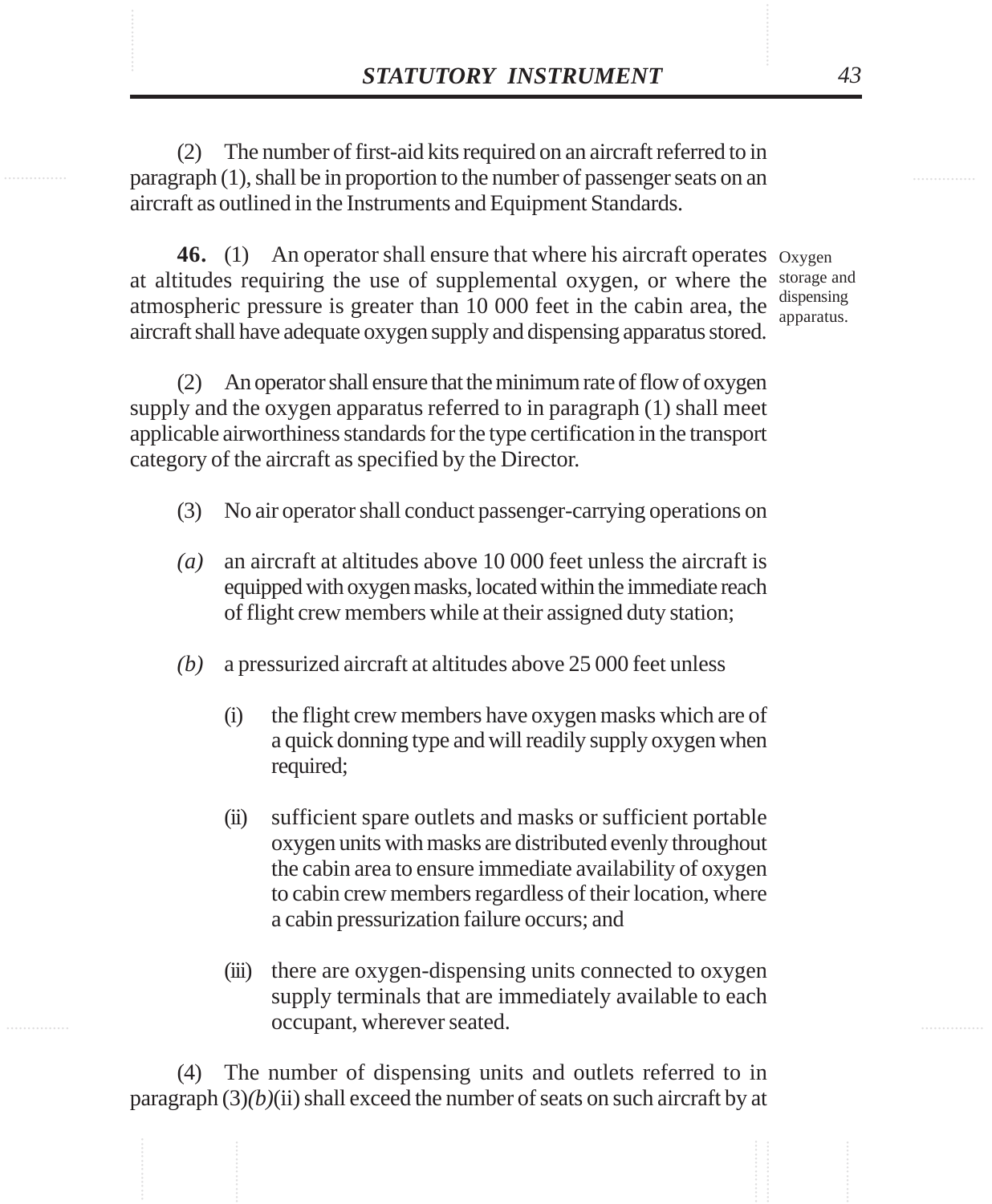the cabin area of the personnel compartments. least 10 per cent and the extra units shall be evenly distributed throughout

> (5) The supplemental oxygen required to sustain a particular operation shall be determined on the basis of flight altitudes and flight duration, consistent with the operating procedures established for each operation, the emergency procedures specified in the operations manual of the aircraft and with the routes to be flown.

> (6) No operator shall conduct passenger-carrying operations on an aircraft at flight altitudes where the atmospheric pressure in the personnel compartments of such aircraft will be greater than 10 000 feet, unless sufficient breathing oxygen is stored on the aircraft to supply

- *(a)* all crew members and 10 per cent of the passengers for any period in excess of 30 minutes, where the pressure in compartments occupied by crew members and passengers will be between 10 000 feet and 13 000 feet; and
- *(b)* the crew and passengers of the aircraft for any period, where the atmospheric pressure in the compartments occupied by crew members and passengers will be greater than 13 000 feet.

(7) An air operator shall ensure that where a flight is to be operated in a pressurized aeroplane the flight shall not be commenced unless a sufficient quantity of stored breathing oxygen is carried to supply all the crew members and passengers, as is appropriate to the circumstances of the flight being undertaken, in the event of loss of pressurization, for any period where the cabin altitude in any compartment occupied by them would be greater than 10 000 feet.

............... ............... altitude of 13 000 feet, there shall be on board a supply of breathing oxygen (8) When a pressurized aeroplane is on a flight referred to in paragraph (7) and where the flight altitude is more than 25 000 feet, and the pressurized aeroplane cannot descend safely within 4 minutes to a flight for at least 10 per cent of the occupants of the passenger compartment.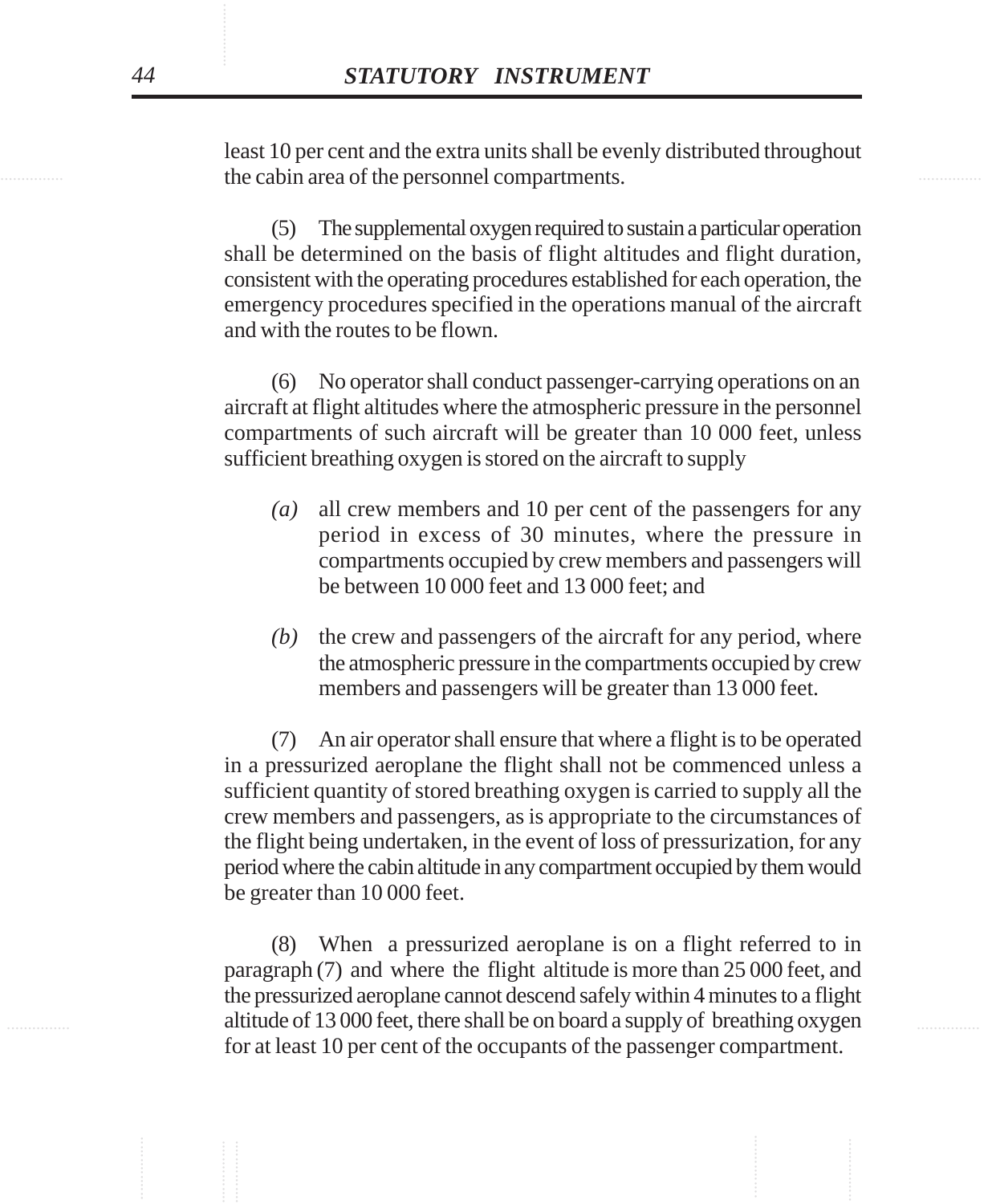**STATUTORY INSTRUMENT** 45<br>47. (1) No air operator shall conduct passenger-carrying Protective<br>operations on an aeroplane with a maximum certified take-off mass breathing 47. (1) No air operator shall conduct passenger-carrying Protective operations on an aeroplane with a maximum certified take-off mass breathing exceeding 5 700 kilogrammes or having a maximum approved seating configuration of more than 19 seats unless the aeroplane has sufficient equipment.

- *(a)* protective breathing equipment to protect the eyes, nose and mouth of flight crew members while on flight deck duty and to provide oxygen for a period of not less than 15 minutes; and
- *(b)* portable protective breathing equipment to protect the eyes, nose and mouth of all required cabin crew members on board the aircraft to provide breathing gas for such cabin crew members for a period of not less than 15 minutes.

(2) An air operator, when providing oxygen for the protective breathing equipment referred to in paragraph (1) on an aircraft on which he conducts or intends to conduct operations, may provide such oxygen from the required supplemental oxygen system.

(3) An air operator shall ensure that the protective breathing equipment intended for the use of the flight crew in paragraph (1), is conveniently located on the flight deck and easily accessible for immediate use by each required flight crew member at his assigned duty station.

(4) An air operator shall ensure that the protective breathing equipment intended for cabin crew use is installed adjacent to each cabin crew member duty station.

(5) An air operator shall ensure that portable breathing equipment is installed, provided or located at or adjacent to each required hand fire extinguisher.

(6) An air operator shall ensure that portable breathing equipment is stowed outside and adjacent to the entrance to a cargo compartment in which a hand fire extinguisher is located.

(7) An air operator shall ensure that the portable breathing equipment required under this Regulation shall not prevent required communication.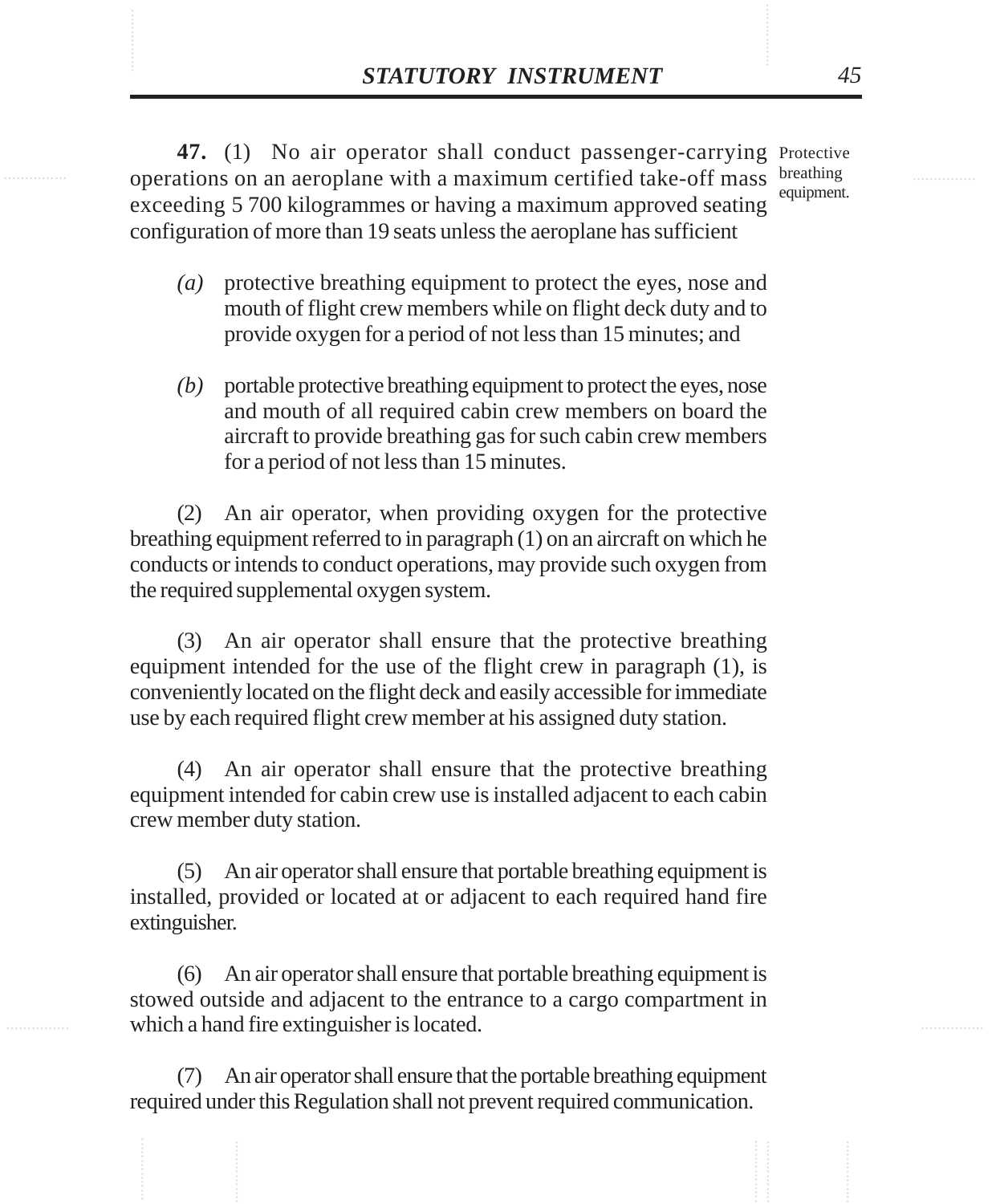oxygen. on a pressurized aeroplane at altitudes above 25 000 feet, where a cabin **48.** (1) No air operator shall conduct passenger-carrying operations crew member is required to be carried on board unless the aeroplane is equipped with

- *(a)* undiluted first-aid oxygen for passengers who may require undiluted first-aid oxygen for physiological reasons following a cabin depressurization; and
- *(b)* a sufficient number of oxygen dispensing units but in no case less than two, for cabin crew to have access and use of the oxygen supply.

(2) An air operator shall ensure that the amount of first-aid oxygen required in regulation (1), for a particular operation and route is determined on the basis of

- *(a)* flight duration after cabin depressurization at cabin altitudes of more than 8 000 feet;
- *(b)* an average flow rate of at least 3 litres per minute per person at standard temperature pressure; and
- *(c)* at least 2 per cent of the passengers carried on board the aeroplane, but in no case for less than one person.

**49.** (1) No air operator shall conduct passenger-carrying operations on an aeroplane unless the aeroplane has a portable battery-powered megaphone or a megaphone approved by the Director readily accessible to all crew members assigned to direct emergency evacuation. Requirement for battery powered megaphones.

> (2) An air operator shall ensure that the number and location of megaphones required in paragraph (1) is determined as follows:

*(a)* on an aeroplane with a seating capacity of more than 60 and less than 100 passengers, one megaphone shall be located at the most

First-aid oxygen.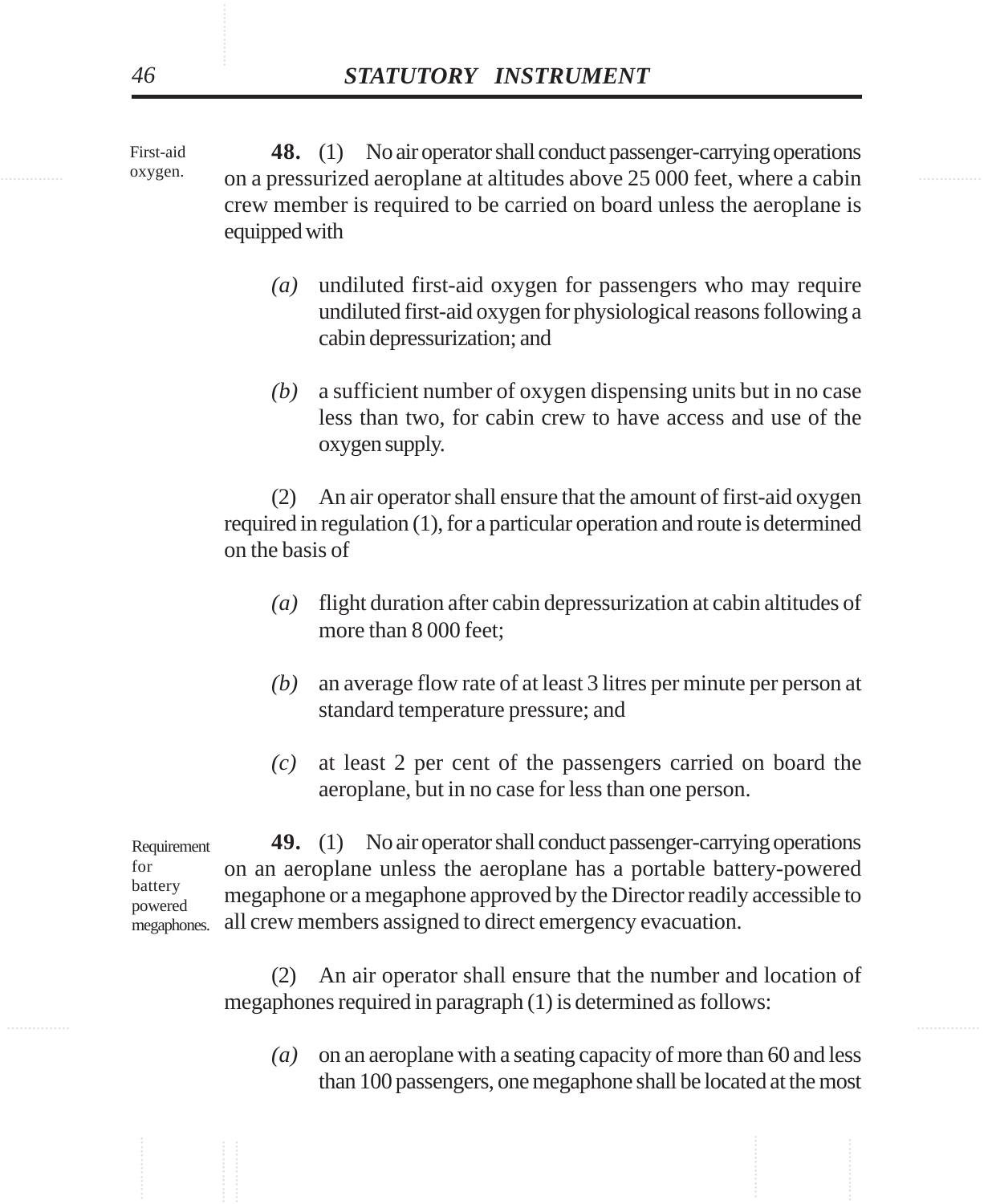**STATUTORY INSTRUMENT** 47<br>
rearward location in the passenger cabin where it would be readily<br>
accessible to a normal flight attendant seat: and rearward location in the passenger cabin where it would be readily accessible to a normal flight attendant seat; and

> *(b)* on an aeroplane with a seating capacity of more than 99 passengers, 2 megaphones in the passenger cabin on each aeroplane with one installed at the forward end and the other at the most rearward location where it would be readily accessible to a normal flight attendant seat.

(3) The Director may grant a deviation from the requirements referred to in paragraph (2), where the Director finds that a different location for the megaphone would be more effective in aiding the evacuation of persons on board the aeroplane during an emergency situation.

**50.** (1) No air operator shall conduct operations on an aircraft unless Individual such aircraft is equipped with one life jacket or equivalent individual floatation flotation device for each person on board the aircraft, when

devices for each person on board an

- *(a)* operated on flights over water at a distance of more than aircraft.50 nautical miles from land suitable for making an emergency landing, or beyond gliding distance from the shore; or
- *(b)* taking off or landing at an airport where, in the opinion of the Director, the take-off or approach path is so disposed over water that in the event of a mishap there would be a likelihood of a ditching.

(2) An air operator shall ensure that all life jackets or equivalent individual floatation devices under this Regulation are stowed on an aircraft in which he conducts or intends to conduct operations, in such a manner to ensure that they are easily accessible to a person to whom by seating assignment the devices are assigned, from his seat or berth.

(3) An air operator shall ensure that where an aircraft is used in extended over water operations, there is fitted on each individual floatation device, on board the aircraft, a survivor locator light that is acceptable to the Director.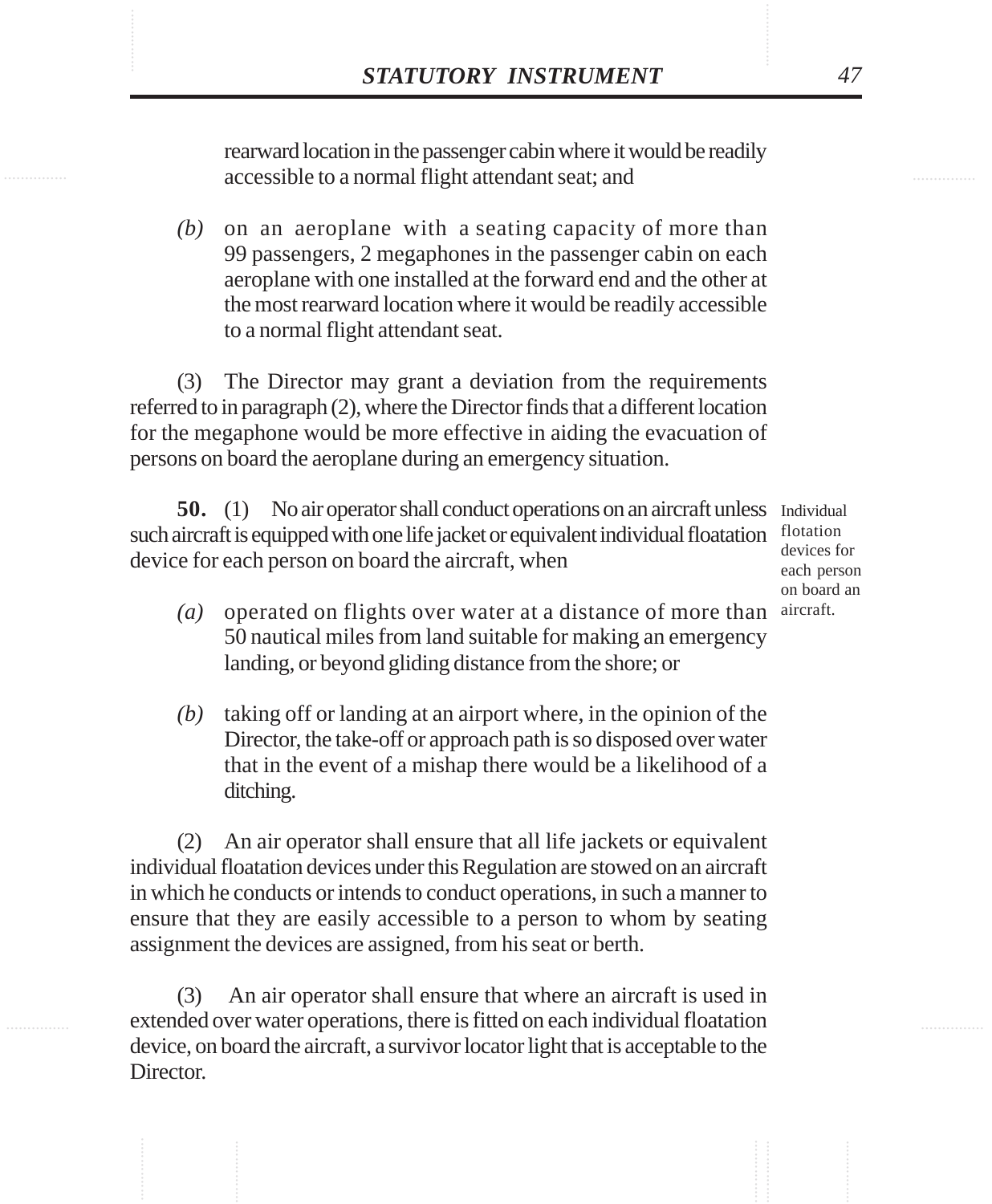............... ............... operations of an aircraft over extended water operations without individual (4) Notwithstanding paragraph (3) the Director may approve flotation devices, where the air operator proves to the satisfaction of the Director that the water over which the aircraft is to be operated is not of such size and depth that individual flotation devices are necessary to ensure the safety of each person on board the aircraft.

> (5) No operator shall operate a seaplane unless the seaplane is equipped with one life jacket, or equivalent individual floatation device, for each person on board the seaplane, and the life jacket or individual floatation device is stowed in such a manner that it is easily accessible from the seat or berth of each person on board the seaplane.

**51.** (1) No air operator shall conduct commercial air transport extended over water operations unless the aircraft in which he conducts or intends to conduct operations is equipped with sufficient number of life rafts with rated capacity and buoyancy to accommodate the total number of persons on board the aircraft. Life raft requirement.

> (2) Where excess rafts specified in paragraph (1), with adequate capacity are not available on board the aircraft, the buoyancy and seating capacity of the available rafts on board the aircraft shall be capable of accommodating all persons on board the aircraft in the event that a raft with the largest seating capacity is lost.

> (3) A life raft specified in paragraph (1), on board an aircraft shall be stowed in such a manner that it can be readily available for use in an emergency situation.

- (4) All life rafts under this Regulation shall be equipped with
- *(a)* a survivor locator light;
- *(b)* a survival kit; and
- *(c)* a pyrotechnic signalling device.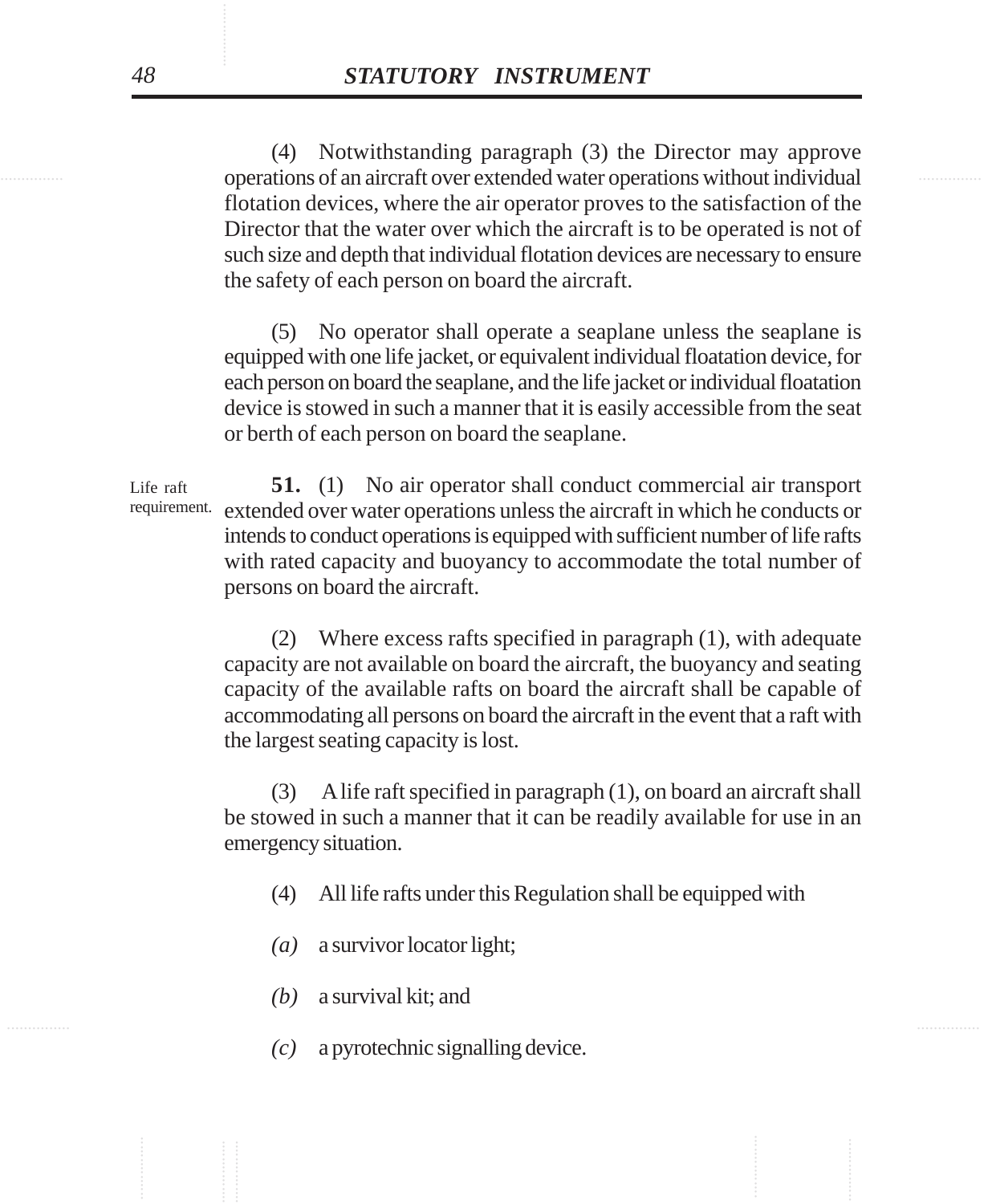**STATUTORY INSTRUMENT** 49<br>52. (1) No operator shall conduct operations on an aircraft unless Emergency<br>the aircraft is equipped with at least one automatically activated Emergency Locator 52. (1) No operator shall conduct operations on an aircraft unless Emergency the aircraft is equipped with at least one automatically activated Emergency Locator Locator Transmitter on each flight. Transmitter.

> (2) No air operator shall conduct operations on an aeroplane on extended over water flights unless the aeroplane is equipped with at least two Emergency Locator Transmitters, one of which shall be a survival type that transmits simultaneously on 121.5 and 243.0 megahertz and meets the technical standards specified by the Director.

> (3) No operator shall conduct operations in a Class 1 or Class 2 helicopter on flights over water at a distance from land corresponding to more than 10 minutes at normal cruise speed or in a Class 3 helicopter operating on flights over water beyond autorotational or safe landing from land, unless it is equipped with at least one automatic Emergency Locator Transmitter and one Emergency Locator Transmitter in a raft.

> (4) An operator shall ensure that an aircraft when operated across land areas which have been designated as areas in which search and rescue would be especially difficult, is equipped with at least one automatic Emergency Locator Transmitter.

> (5) No operator shall conduct operations on an aircraft unless all batteries used in an Emergency Locator Transmitter are replaced or recharged where applicable when

- *(a)* the Emergency Locator Transmitter has been in use for more than one cumulative hour; or
- *(b)* 50 per cent of the useful life of the batteries have expired or where the batteries are rechargeable, 50 per cent of the useful life of charge has expired.

(6) An operator shall ensure that the expiration date for the replacement or rechargeable batteries for an Emergency Locator Transmitter is legibly marked on the outside of such Emergency Locator Transmitter.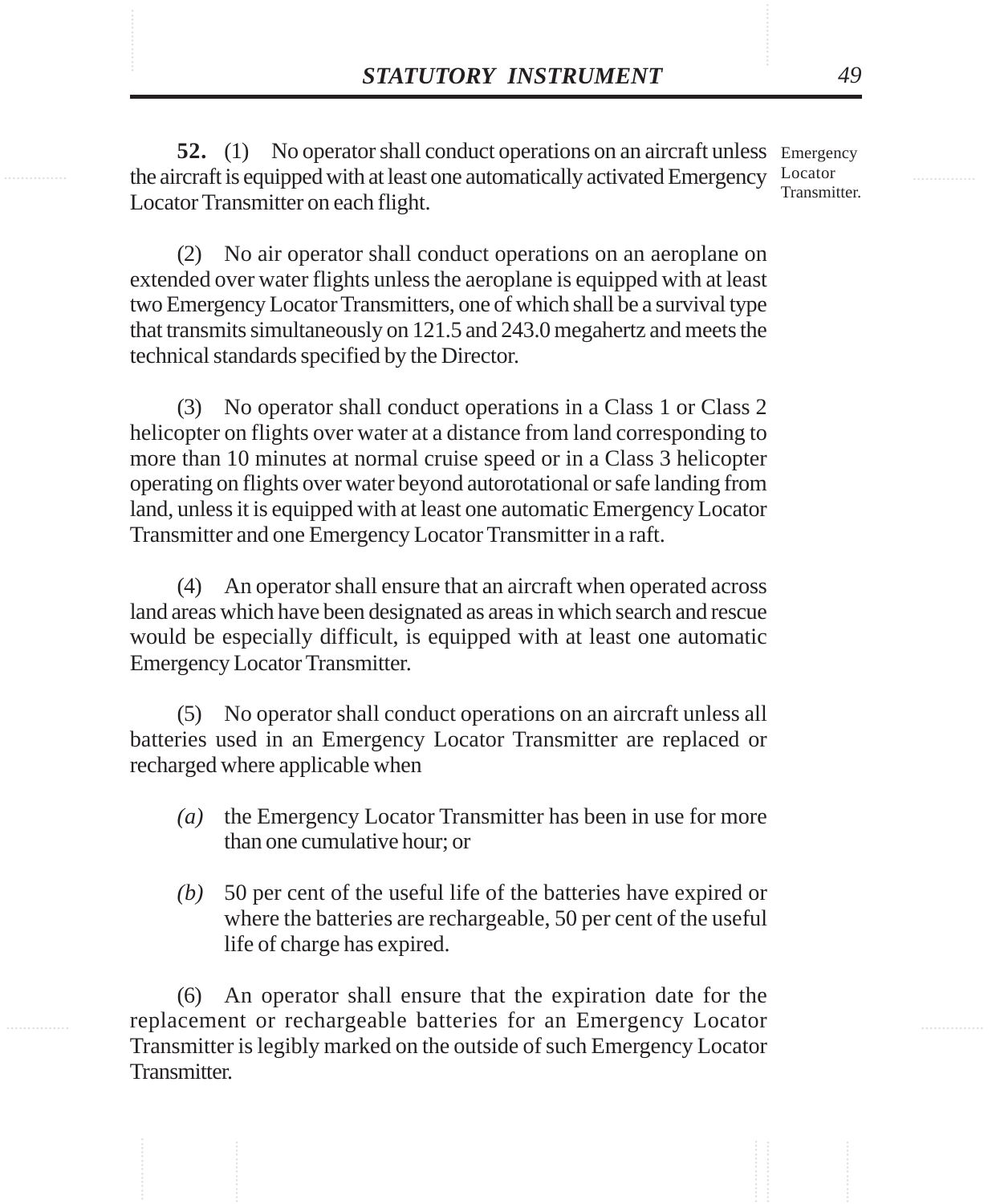determination in paragraph (6), that useful battery life or charge requirements (7) An operator shall take into consideration when making a of an Emergency Locator Transmitter does not apply to batteries such as water-activated batteries that are unlikely to be affected during probable storage intervals.

> (8) An operator shall ensure that Emergency Locator Transmitter equipment carried on board an aircraft complies with the relevant provisions of Annex 10, Volume II.

- (9) In this Regulation,
- "Emergency Locator Transmitter" is a generic term used to describe equipment which broadcast distinctive signals on designated frequencies;
- "Survival Emergency Locator Transmitter" means an Emergency Locator Transmitter which is removable from an aircraft, stowed so as to facilitate its ready use in an emergency, and manually activated by survivors;
- "Automatic Emergency Locator Transmitter" means an Emergency Locator Transmitter, attached to the aircraft, which is automatically deployed and activated by impact, and in some cases, also by hydrostatic sensors;
- "long-range over-water flight" means a flight in which an aeroplane may be over water more than a distance corresponding to 120 minutes at cruising speed or 400 nautical miles, whichever is the lesser, away from land suitable for making an emergency landing operating under en route limitations of the *Civil Aviation (Aircraft Operations) Regulations, 2007*.

 $\frac{\text{nercopler}}{\text{ditching}}$  flotation so as to ensure a safe ditching of the helicopter ditching when **53.** An operator shall ensure that all helicopters intended to be flown over water shall be fitted with a permanent or rapidly deployable means of flying over water Flotation device for helicopter ditching.

S.I. 2007 No. 174.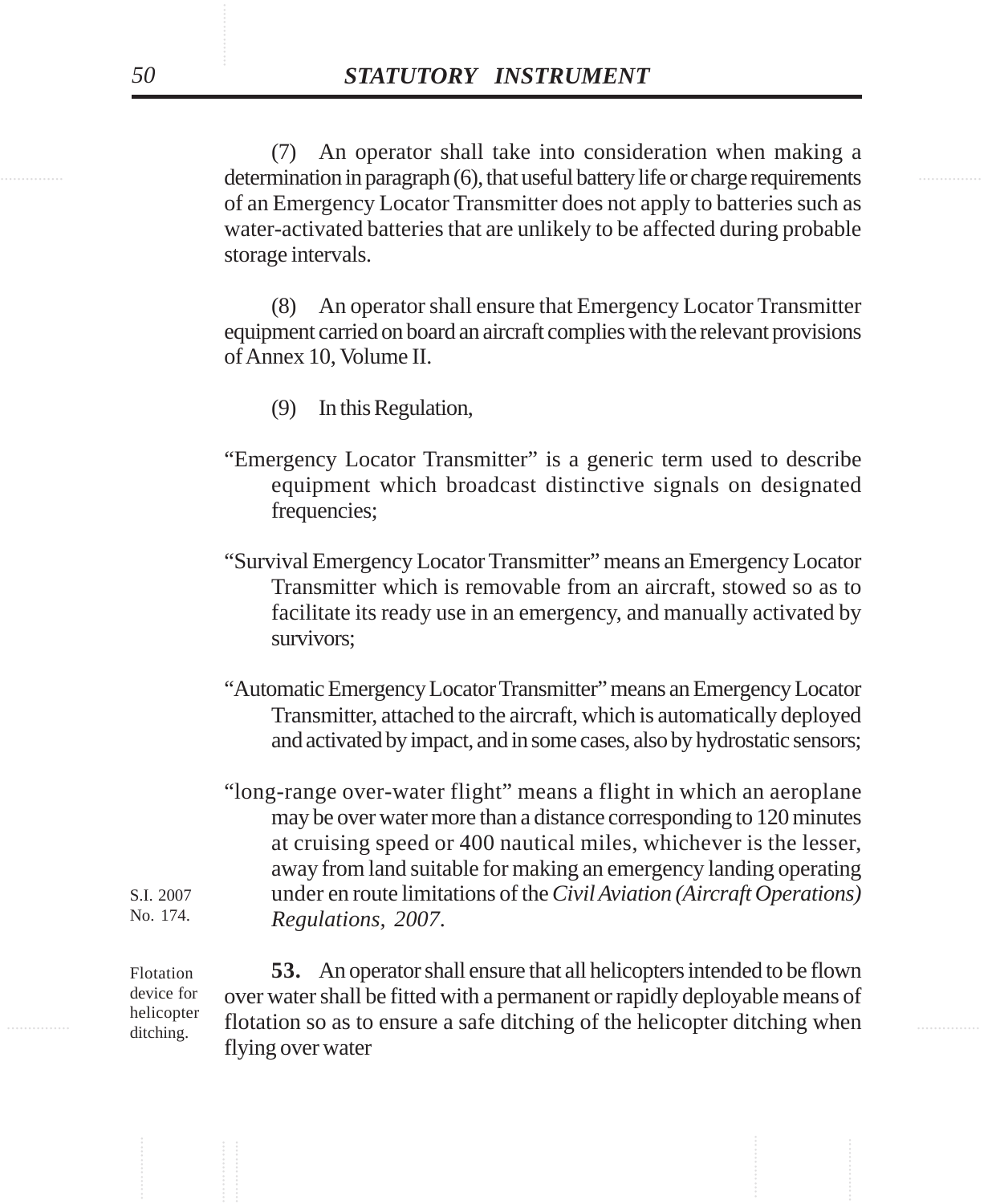- **STATUTORY INSTRUMENT** 51<br>(a) at a distance from land corresponding to more than 10 minutes<br>at normal cruise speed. in the case of Performance Class 1 and *(a)* at a distance from land corresponding to more than 10 minutes at normal cruise speed, in the case of Performance Class 1 and 2 helicopters; or
	- *(b)* beyond autorotational or safe forced landing distance from land in the case of Performance Class 3 helicopters.

### PART X

### *Miscellaneous Systems and Equipment*

**54.** This Part prescribes the minimum requirements for miscellaneous Applicability systems and equipment on aircraft in Barbados. of Part X.

55. (1) No air operator shall conduct passenger-carrying operations Seats, on an aircraft unless the aircraft is equipped with the following seats, safety safety belts belts and shoulder harness that meet the airworthiness requirements for  $\frac{1}{200}$ type certification of that aircraft:

shoulder harnesses.

- *(a)* a seat or berth for each person on board such aircraft over the age of 2 years;
- *(b)* a seat belt for each seat and a restraining belt for each berth;
- *(c)* an approved safety belt for use by 2 occupants during en route flight only for a berth designed to be occupied by 2 persons, such as a multiple lounge or divan seat;
- *(d)* a combination safety belt and shoulder harness, for each flight crew seat which shall incorporate a device that will automatically restrain the torso of the occupant to prevent interference with the flight controls in the event of rapid deceleration or sudden incapacitation of the pilot; and
- *(e)* forward or rearward-facing seat, fitted with a safety harness for the use of each cabin crew required to be carried on board.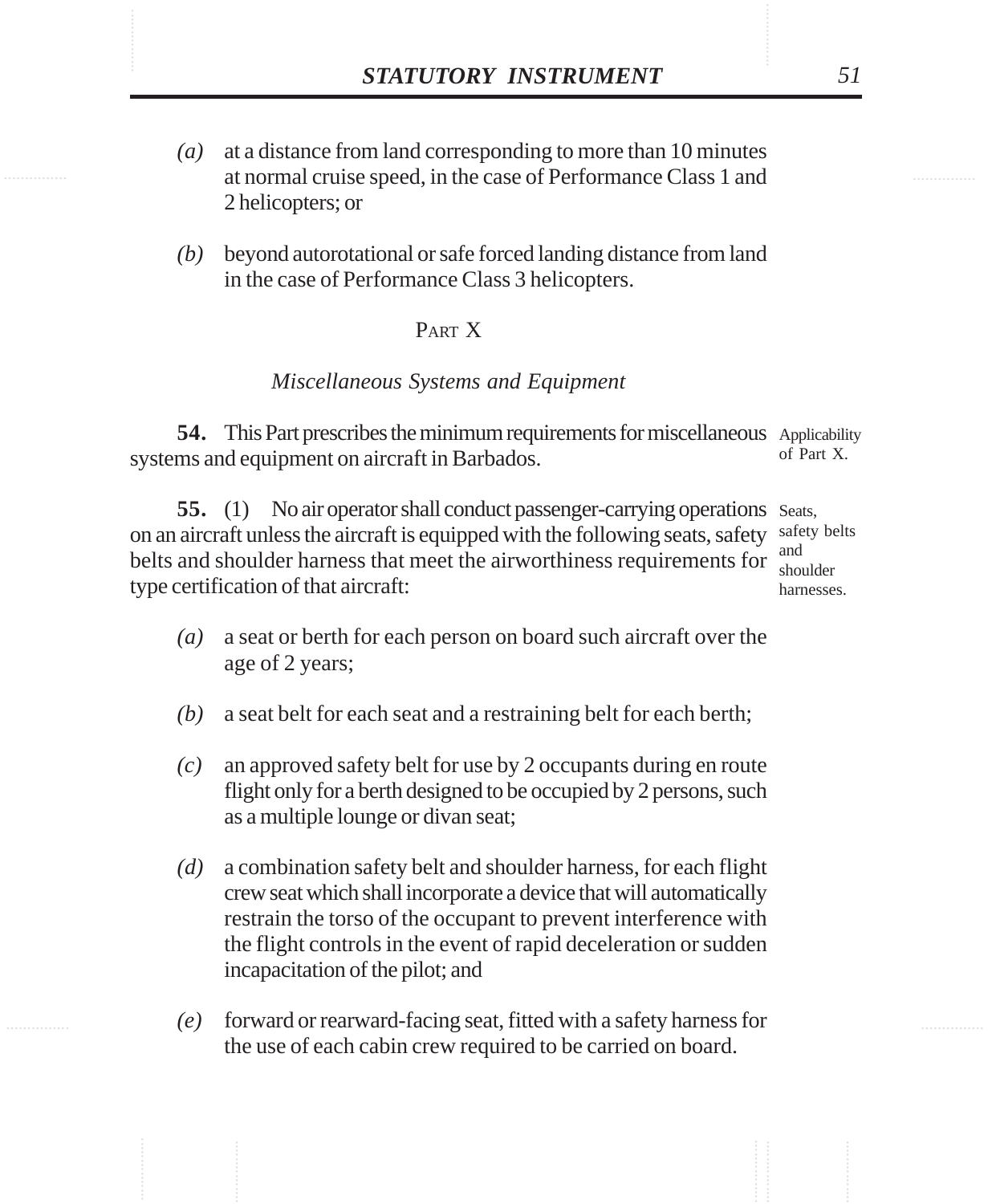**Incredict and at different emergency exits to facilitate** (2) The cabin crew seats referred to in paragraph  $(1)(e)$ , shall be evacuation as required by the Director.

> **56.** (1) No air operator shall conduct passenger-carrying operations in an aeroplane unless the aeroplane has a

# *(a)* flight crew compartment door between the passenger and pilot

- compartments with a locking mechanism that prevents passengers from opening the door without the permission of the pilot;
- *(b)* key for each door that separates a passenger compartment from another compartment that has emergency exit provisions;
- *(c)* means for the crew, in an emergency situation, to unlock each door that leads to a compartment that is normally accessible to passengers that can be locked by passengers; and
- *(d)* placard on each door used to access a required passenger emergency exit, indicating that such door shall be opened during take-off and landing.

(2) An air operator shall ensure that when conducting passenger carrying operations with an aeroplane of a maximum certified take-off mass in excess of 45 500 kilogrammes or with a seating capacity greater than 60, the aeroplane is equipped with an approved flight crew compartment door that is designed to resist penetration by small arms fire and grenade shrapnel and to resist forcible intrusion by unauthorised persons.

**Example 1 potential threat.** The set of the set of the set of the set of the set of the set of the set of the set of the set of the set of the set of the set of the set of the set of the set of the set of the set of the (3) An air operator conducting passenger-carrying operations referred to in paragraph (2), shall provide a means for monitoring from the station of each pilot, the entire door area outside the flight crew compartment to identify persons requesting entry and detect suspicious behaviour or

> (4) An air operator shall ensure that an aeroplane in which he conducts or intends to conduct operations, which is equipped with a flight

Passenger and pilot compartment door, safety and security requirements.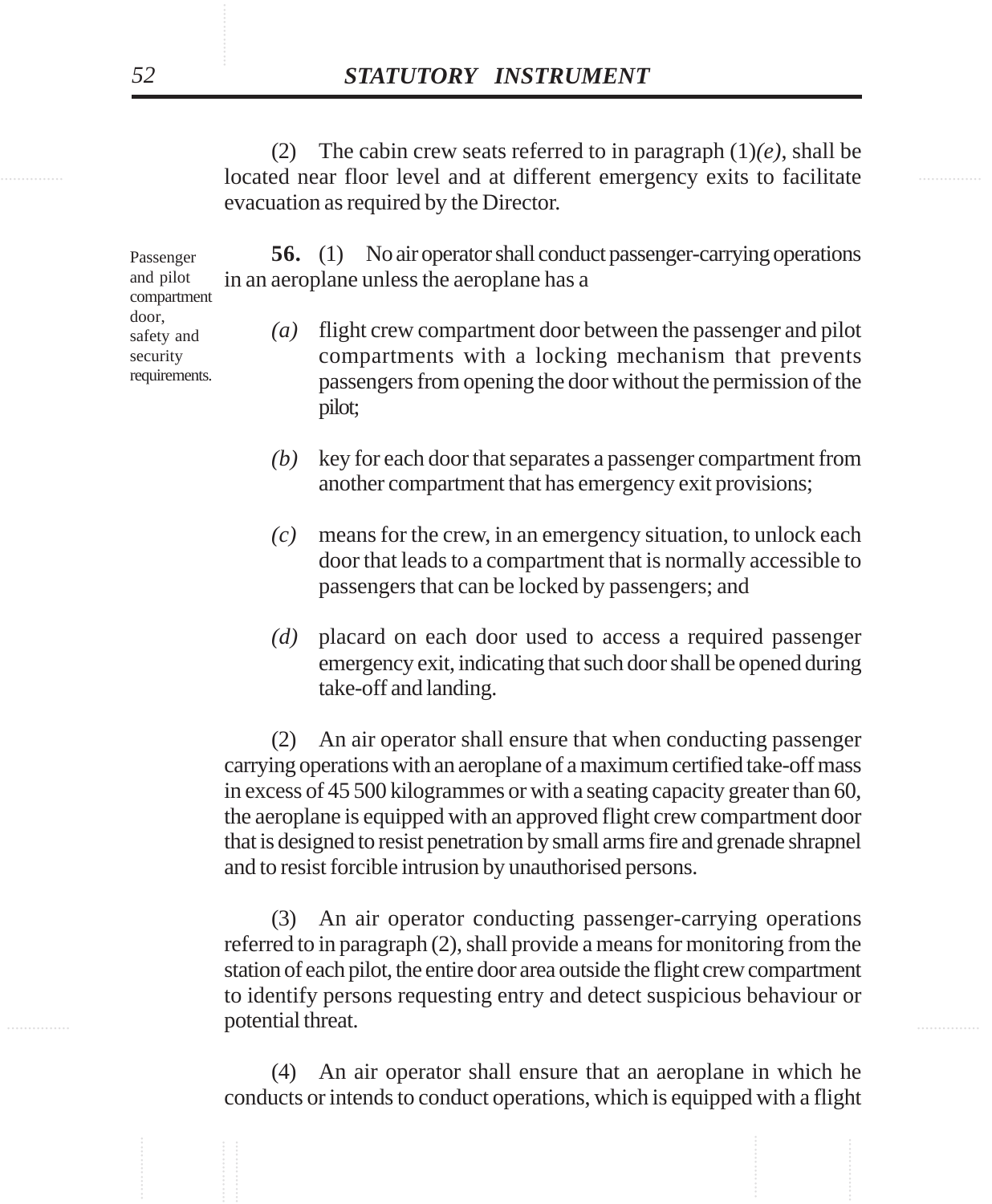**STATUTORY INSTRUMENT** 53<br>
crew compartment door required in paragraph (2), shall be capable of being<br>
locked and unlocked from the station of each pilot. crew compartment door required in paragraph (2), shall be capable of being locked and unlocked from the station of each pilot.

> **57.** (1) No air operator shall conduct passenger-carrying operations on an aircraft, unless such aircraft is equipped with passenger information signs using either letters or symbol displays to ensure that the following information and instructions are conveyed to passengers: Passenger information signs.

- *(a)* when seat belts are to be fastened;
- *(b)* when and how oxygen is to be used where the carriage of oxygen is required to be carried on the aircraft;
- *(c)* restriction on smoking;
- *(d)* location in the cabin of all other items of emergency equipment such as oxygen bottles, fire, axe and first-aid kits;
- *(e)* location and method of opening emergency exits.

(2) An air operator shall ensure that the passenger information sign referred to in paragraph (1), when illuminated, is legible to each person seated in the passenger cabin under all probable conditions of cabin illumination.

(3) An air operator shall ensure that illuminated "No Smoking" and "Fasten Seat Belt" signs can be turned on and off by the crew.

(4) An air operator shall ensure that a sign or placard that reads "Fasten Seat Belt While Seated" shall be affixed to each forward bulkhead and each passenger seat back.

58. No air operator shall conduct passenger-carrying operations on Public an aeroplane with a maximum approved passenger seating configuration of more than 19, unless a public address system is installed

address system requirement.

*(a)* which operates independently of the interphone systems except for hand-sets, microphones and the selector switch signalling devices;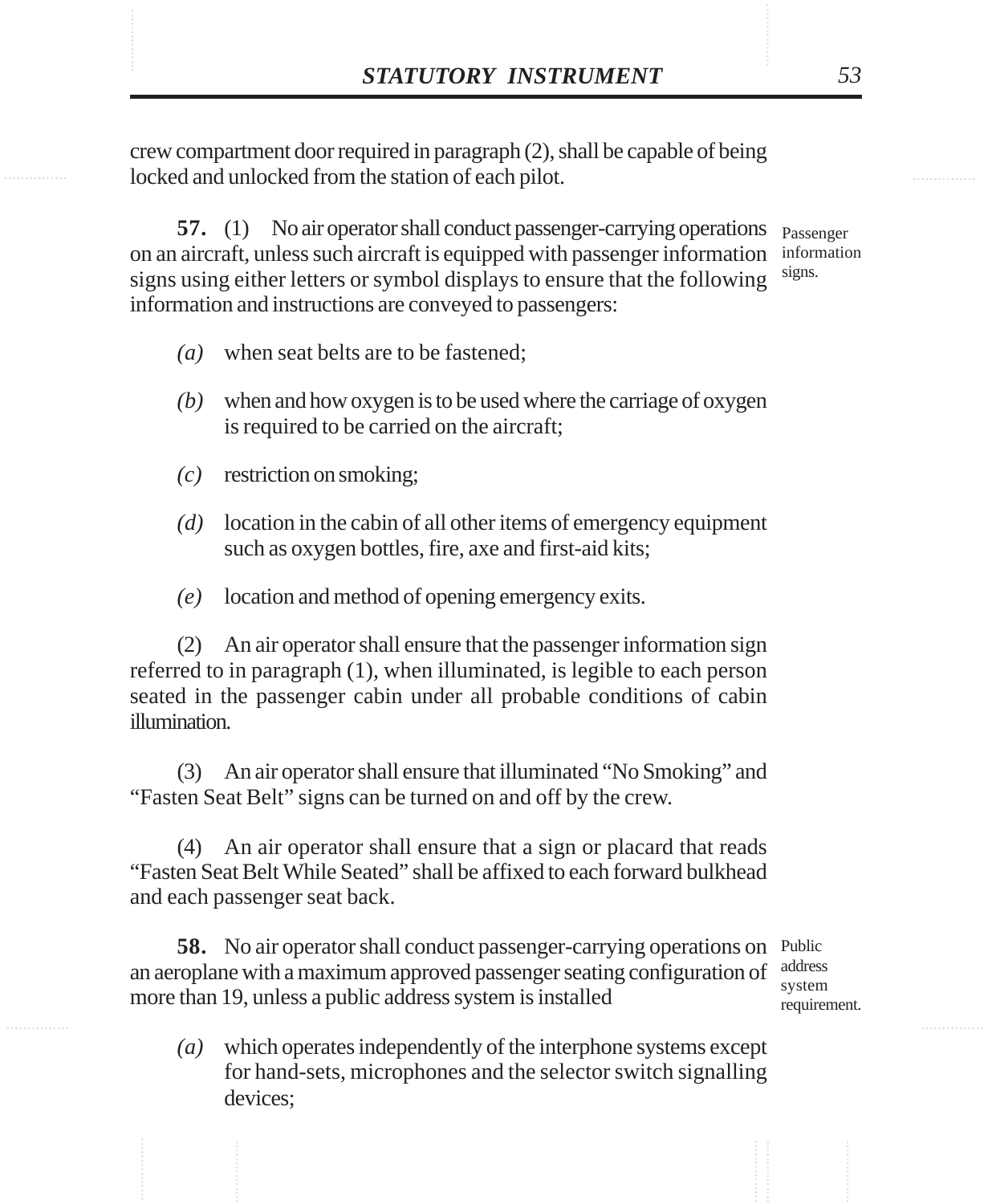- an adjacent cabin crew seat, that has a microphone which is *(b)* for each required floor level passenger emergency exit that has readily accessible to seated cabin crew member, except where one microphone serves more than one exit, and the proximity of the exits allows unassisted verbal communication between seated cabin crew members;
	- *(c)* that is capable of operating within 10 seconds of being selected on by a cabin crew member at each of those stations in the compartment from which its use is accessible; and
	- *(d)* that is audible and intelligible from all passenger seats, toilets, cabin crew seats and workstations.

**59.** (1) An air operator shall ensure that materials used by the crew or passengers in the cabin interior and in each compartment of the aeroplane, shall be materials that meet the airworthiness requirements of the aeroplane type. Material for cabin interiors.

> (2) Where the materials referred to in paragraph (1) do not meet the current airworthiness requirements for the aeroplane type in the transport category, those materials shall be replaced by materials that meet the airworthiness requirements of such aeroplane type during the first major overhaul of the aeroplane or refurbishment of a cabin interior.

> (3) An air operator shall ensure that all seat cushions, except those of flight crew member seats, in any compartment of an aeroplane on which he conducts or intends to conduct operations, which is occupied by crew or passengers meets the requirements pertaining to fire protection as specified by the airworthiness requirements for the aeroplane type.

............... ............... that such aeroplane has ceiling and sidewall liner panels that are constructed **60.** (1) Where an air operator conducts operations in a transport category aeroplane type certified after 1st January, 1958, with a Class C or D cargo compartment greater than 200 cubic feet in volume, he shall ensure of Material for cargo and baggage compartments.

*(a)* glass fiber reinforced resin;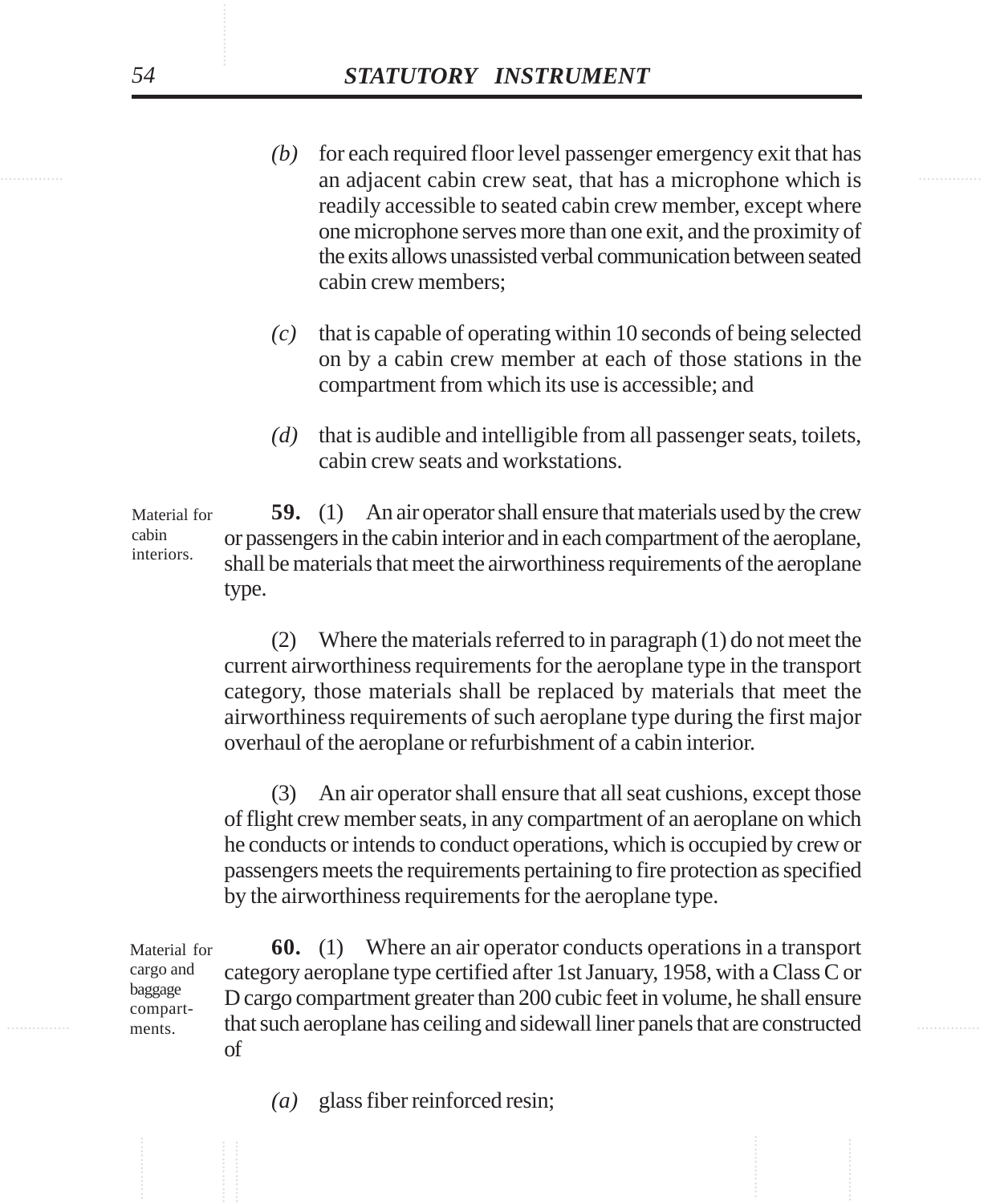- **STATUTORY INSTRUMENT** 55<br>(b) materials which meet the test requirements for flame resistance<br>of cargo compartment liners required for the applicable type *(b)* materials which meet the test requirements for flame resistance of cargo compartment liners required for the applicable type certificate; or
	- *(c)* aluminium, where the installations were approved prior to 20th March, 1989.

(2) The term "liners" referred to in this Regulation, includes any design feature, such as joint or fastener, which would affect the capability of the liner to safely contain a fire.

**61.** (1) No air operator shall conduct passenger-carrying operations Power on an aeroplane unless the aeroplane is equipped with

- $(a)$  a power supply and distribution system that meets the  $\frac{d}{d}$  indication airworthiness requirements for certification of an aeroplane in system. the transport category, as specified by the Director; or
- *(b)* a power supply and distribution system that has the capability to produce and distribute the power supply to the required instruments and equipment, with use of an external power supply if any one power source or component of the power distribution system fails; and
- *(c)* a means for indicating the adequacy of the power being supplied to required flight instruments.

(2) An air operator shall ensure that when engine-driven sources of energy are used for the power supply required in paragraph (1), they shall be on separate engines.

**62.** No air operator shall conduct passenger-carrying operations on Protective an aircraft on which protective fuses are installed, unless the aircraft has circuit spare fuses available for use in flight equal to at least 10 per cent of the number of fuses for each rating or 3 of each rating, whichever is the greater. fuses.

**63.** (1) No operator shall operate an aircraft in icing conditions Leing unless the aircraft

protection equipment.

supply distribution and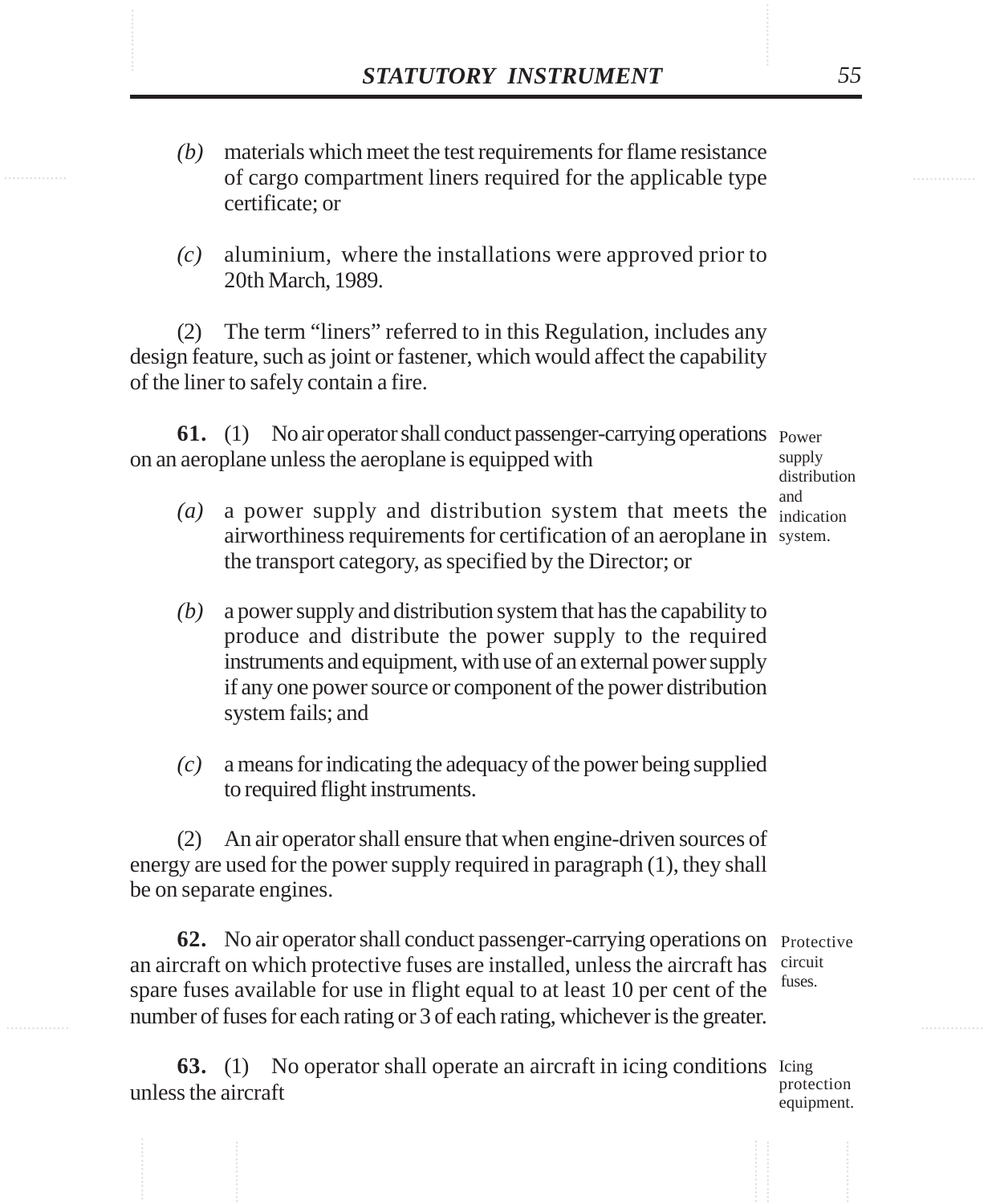- requirements for ice protection for transport category aircraft; *(a)* is certified by the State of Design in respect of the airworthiness and
	- *(b)* is equipped for the prevention or removal of ice on the windshields, wings, empennage, propellers, and other parts of the aircraft where ice formation will adversely affect the safe operation of the aircraft.

(2) No air operator shall operate an aircraft in expected or actual icing conditions at night, unless the aircraft is equipped with a means to illuminate or detect the formation of ice.

(3) Where illumination is used in paragraph (2) such illumination shall be of a type that will not cause glare or reflection that would hamper a crew member in the performance of his duties.

**64.** No air operator shall operate an aircraft equipped with a flight instrument pitot heating system, unless the aircraft is equipped with an operable pitot heat indication system that complies with the following requirements: systems.

- *(a)* the indication system provided shall incorporate an amber light that is in clear view of the flight crew; and
- *(b)* the indication system provided shall be designed to alert the flight crew if either
	- (i) the pitot heat system is switched off; or
	- (ii) the pitot heat system is switched on and any pitot heater tube heating elements is inoperative.

............... ............... **65.** No air operator shall operate an aircraft unless that aircraft has 2 independent static pressure systems Static pressure system.

> *(a)* vented to the outside atmospheric pressure to ensure that the effect on such static pressure systems by airflow variation or moisture or other foreign matter is minimal; and

Pitot heat indication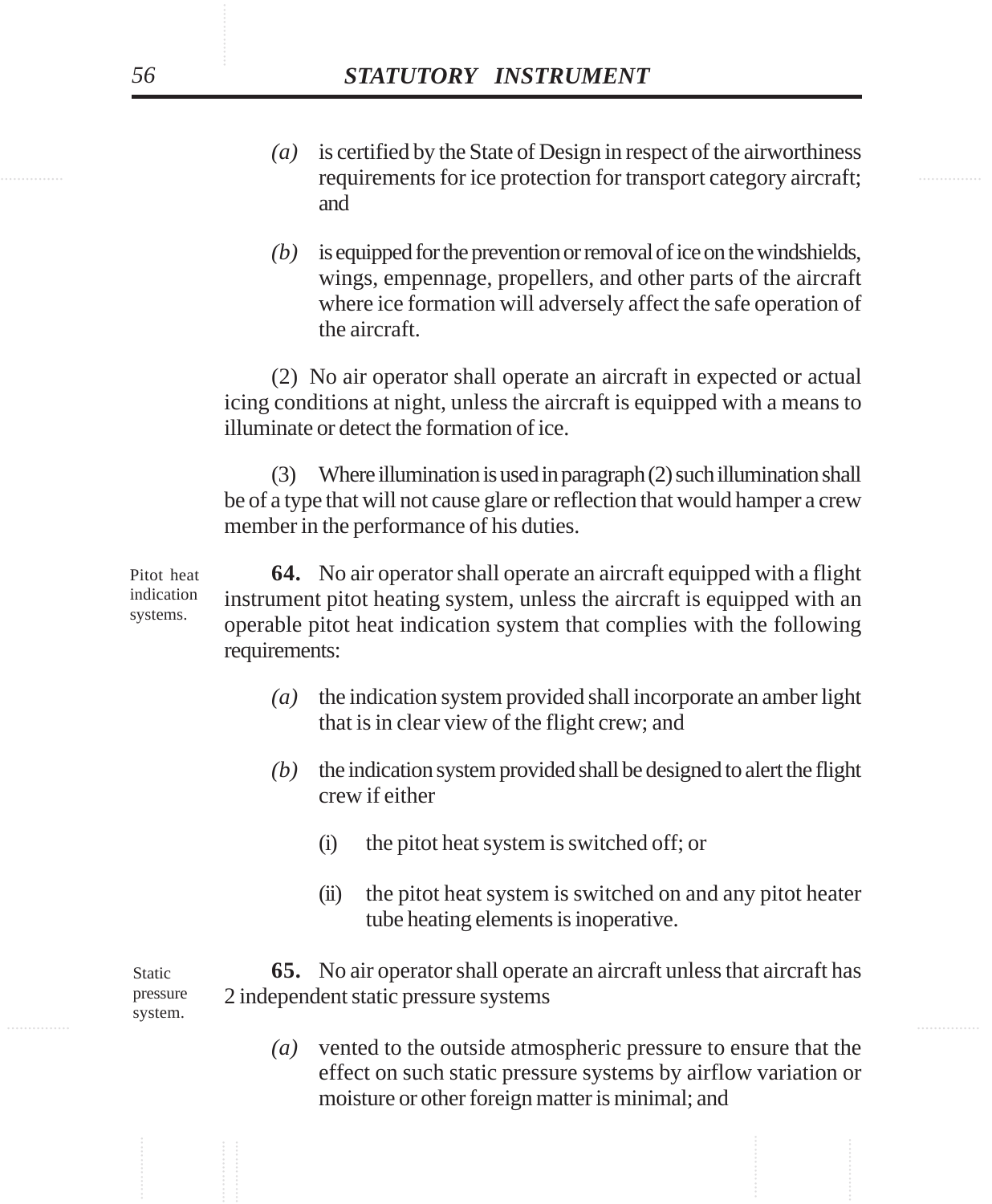STATUTORY INSTRUMENT 57<br>(b) installed so as to be airtight except for the vent. *(b)* installed so as to be airtight except for the vent.

> **66.** No air operator shall operate an aircraft unless the aircraft is windshield equipped with wipers.

- *(a)* a windshield wiper on the windshield of such aircraft which corresponds to each pilot station; or
- *(b)* an equivalent means, to maintain a clear portion of the windshield during precipitation to allow for clear forward vision through a clear portion of the windshield during precipitation.

**67.** No air operator shall conduct operations on an aeroplane unless Chart the aeroplane has a chart holder installed in an easily readable position, holder. which can be illuminated for night operations.

**68.** (1) No air operator shall conduct operations in an aeroplane Cosmic above 49 000 feet unless the aeroplane is equipped with an instrument to radiation continuously measure and indicate to flight crew the dose rate of total cosmic radiation being received and the cumulative dose on each flight. measuring equipment.

(2) The display of instrument referred to in paragraph (1) shall be readily visible to members of the flight crew.

**69.** No operator shall conduct operations in a seaplane unless the Maritime seaplane is equipped with equipment for making the sound signals prescribed  $\frac{\text{sound}}{\text{signal}}$ by the International Regulations for Preventing Collisions at Sea or the device. *Shipping (Distress Signals and Prevention of Collision) Regulations,* S.I. 1996 *1999*.

signalling No. 75.

**70.** No operator shall conduct operations in a seaplane or an Anchors. amphibian, unless such seaplane or amphibian is equipped with a sea anchor and other equipment necessary to facilitate mooring, anchoring or manoeuvering the aircraft on water, appropriate to its size, weight and handling characteristics.

**71.** (1) No air operator shall conduct operations in a turbine-Airborne engined aeroplane of a maximum certified take-off mass in excess of collision 15 000 kilogrammes and having a maximum approved passenger seating system. avoidance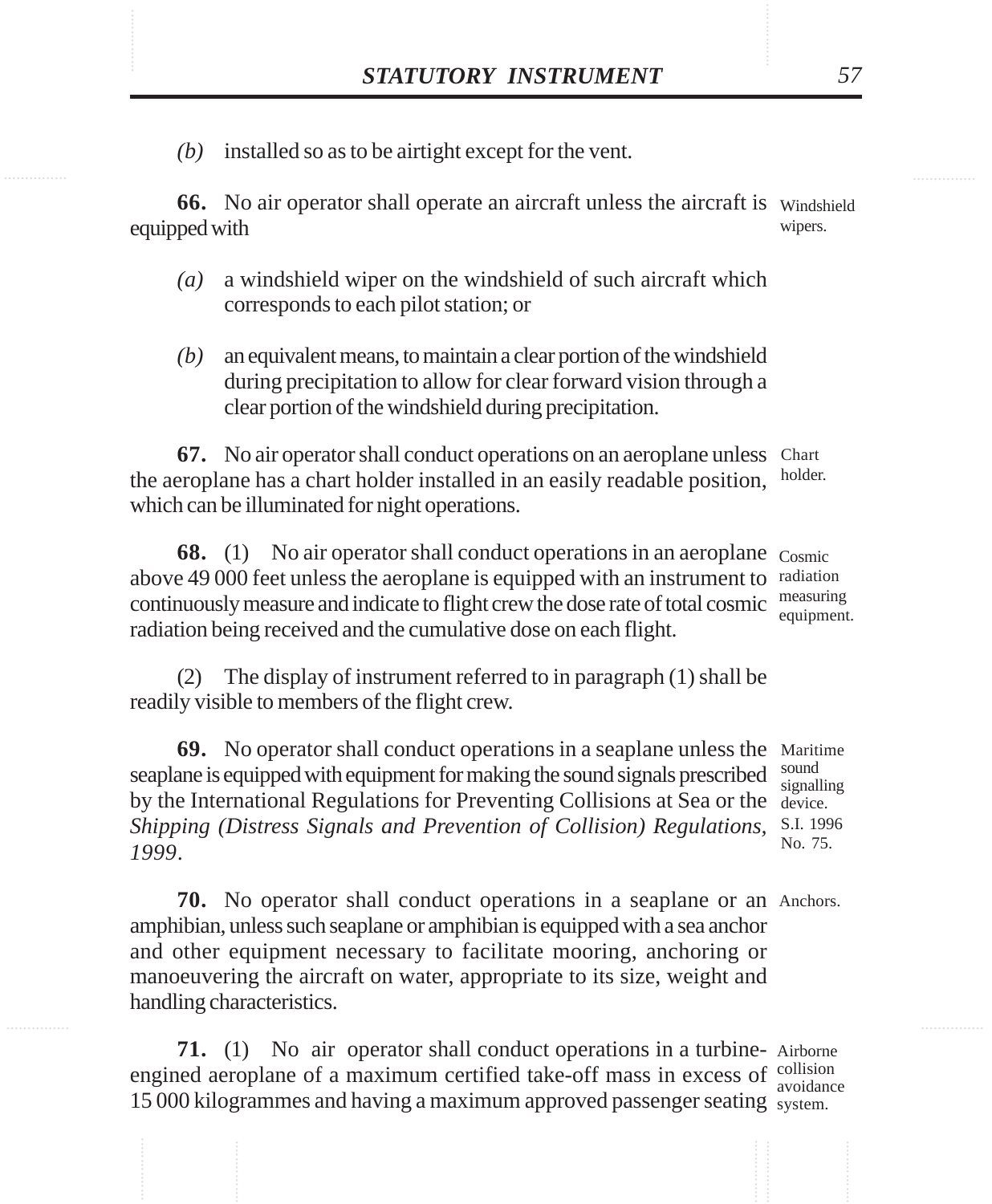with an airborne collision avoidance system. configuration of more than 30 passengers, unless the aeroplane is equipped

> (2) No air operator shall conduct operations in a turbineengined aeroplane with a maximum certified take-off mass in excess of 15 000 kilogrammes or having a maximum approved passenger seating configuration of more than 19 passengers unless the turbine-engined aeroplane is equipped with an airborne collision avoidance system.

> (3) The Director may prescribe the manner in which an airborne collision avoidance system under this Regulation shall operate.

**72.** (1) No operator shall operate an aircraft unless the aircraft is equipped with a pressure altitude reporting transponder. Pressure altitude reporting

> (2) The Director may prescribe the manner in which a pressure altitude reporting transponder under this Regulation shall operate.

**73.** An air operator in meeting the requirements of regulations 12, 38 and 46, shall ensure that he complies with the minimum implementing standards set out in the Instruments and Equipment Standards. menting Standards.

> **74.** (1) The Director may make Standards or amend Standards and incorporate them by reference into these Regulations.

(2) The Director shall not make a Standard or an amendment to a Standard unless the Director has undertaken consultations with interested parties concerning the Standard or the amendment.

(3) No Standard or amendment may come into effect less than 30 days after it is made.

............... ............... 74(3) where the Standard or amendment is urgently required to ensure (4) A Standard or an amendment to a Standard may be made and brought into effect by the Director without regard to regulations 74(2) and aviation safety or the safety of the public.

Director may make Standards or amend

Standards.

Imple-

transponder.